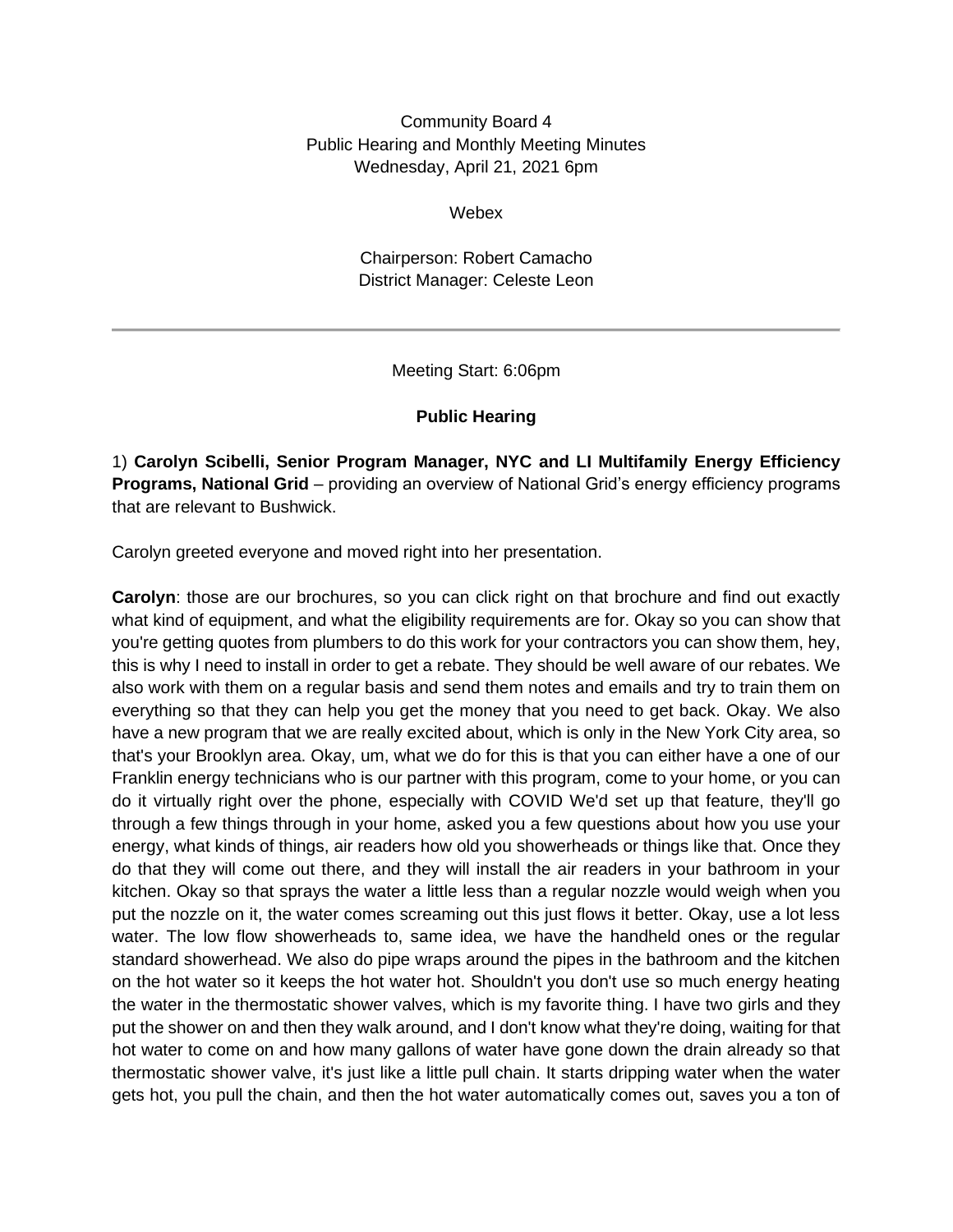money. So all these little things we would do and it's no cost, that's a free program, Anybody can call and it will just come. Like I said either install it for you or send you a package and you can DIY. Whatever you feel most comfortable with. During this COVID time so that is the phone numbers right there, our information is also on our website for all these programs. Also the marketplace marketplace you can order it's like a National Grid Amazon, if you will, you can order showerheads air aerators thermostatic shower valves right on the marketplace and the rebate is automatically in that price so you don't have to fill out know the rebate form, you just find on there we ship it to you, and you can install it and start saving money on those Wi Fi thermostats, smart thermostat, if you don't have one. That's one thing I would tell everybody to do. It saves you the most money, we'll keep the heat low at night, you can set it during the day as high as you want. But when we all start getting back to work, it's great because it automatically shuts off the heat during the day when you're gone. And it just really saves you so much money I've noticed a huge difference in type installed in my home. Then we also have multifamily rebates, so a lot of our constituents in Brooklyn, a lot of our customers live in large multifamily buildings. And even though they're not paying that National Grid Bill themselves, you know it definitely is reflected in that rent. So, if you know that there are things in your building that can get done, once again we have a no cost service where we will come into each of the units, install the showerheads for the air raters, bathroom iterators and steam traps, where they are available. So, half the tenants or tenants can get together and say hey, we want you to do this. No, it's free. Mr. Landlord, call this phone number, and we'll schedule time, and everybody can sign up for a time that they want that technician to come into their unit, and we come and do like 50 or 100 units in a week. You know because we offer so many different times so this too, even though you don't pay that definite, you know, individual bill, definitely get involved. Okay, then also any other, you know the tenants are really strong which I love tenants and buildings are starting to get very involved in being environmentally friendly, being more energy efficient, if they see something and they know hey or the landlord is thinking of replacing heating systems, any kind of new technology, we have rebates, it can go either through prescriptive like my rebate, online, or we can do a custom, you know, rebate which we go and we look at what they're trying to do and we base the incentive off of the work that they're doing and how many, how much money they'll save on their bill. So once again, a lot of different things that they can do for themselves. So just kind of quickly and it won't take up too much time but just to know anything that has to do with your natural gas bill. If you're looking to save money, or replacing equipment, always go to our website, call the call center, you know, talk to the customer advocates if you need any help paying the bill but always come to us and ask us what we have to offer, because we do really have a lot of programs out there to offer our customers to help them lower their usage, which is that will continue on and on. Even if you're having bills, the more you save on your energy, the less your bills are going to pay. It also helps us environmentally. I don't know if you want to take any questions, or else I'll just, I'll stop sharing my screen and let the next person speak.

**Unknown**: I have a question. What about converting from oil to gas, what are the rebates for that? **Answer**: Um, there are no rebates for converting from oil to gas at this time, no. But there are rebates for the equipment that you may install. Not for the actual conversion though.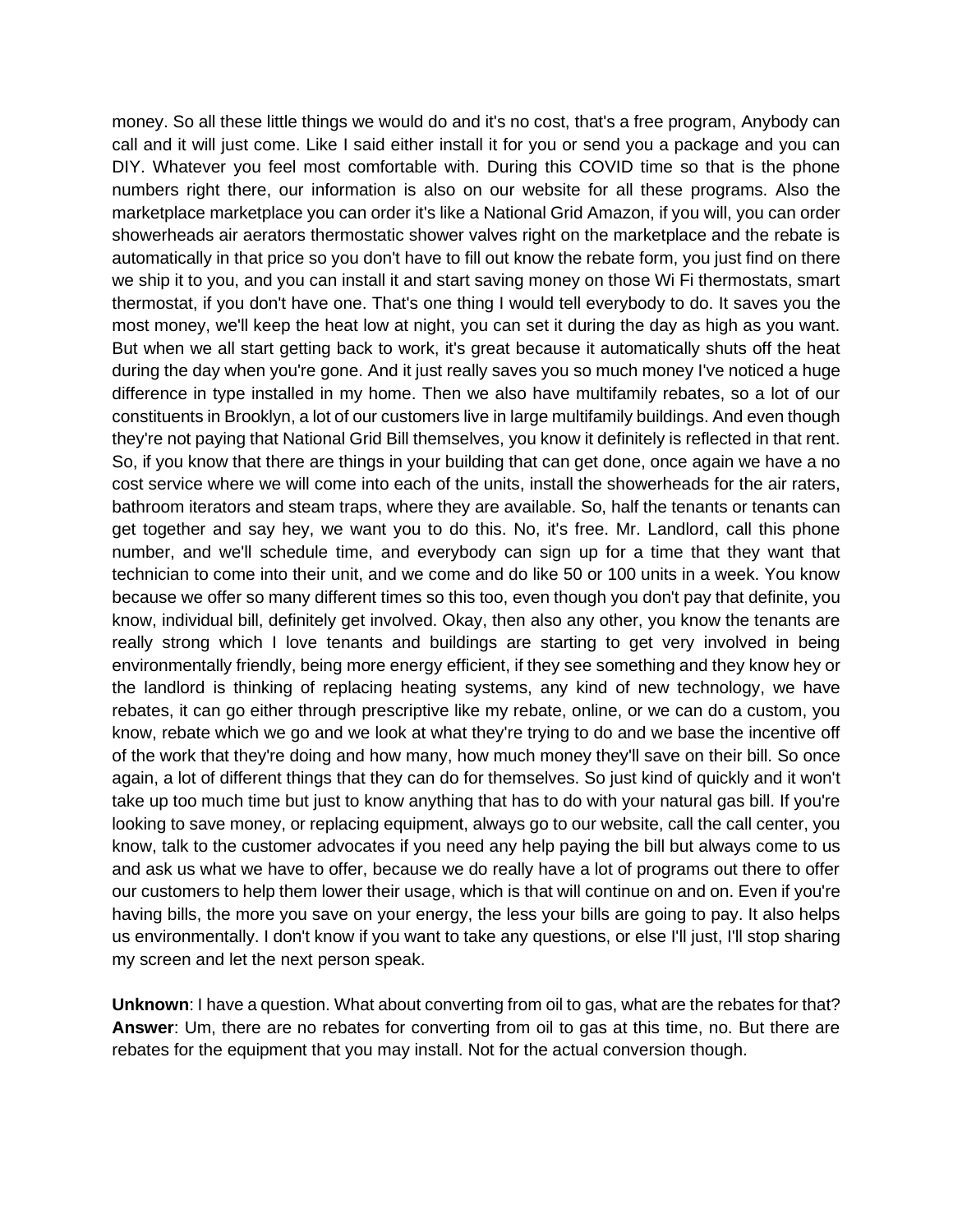**Celeste**: Thank you, anyone else. Last call anyone else. There's nothing in the chat or the q&a so if there are questions that we don't get to now feel free to let us know and we will certainly pass them along to National Grid. **Carolyn**: Thank you so much for the opportunity. Have a great evening.

**Celeste**: Just so folks know, there is a lot happening on my end so if for whatever reason I don't respond to you right away whether it's a text or a chat message I'm monitoring four screens at the same time. So, just thank you for your patience, but we will move on to our second public hearing item.

2) **Gabriel Halili, Consultant Project Manager, Sapna Advani, Director – Urban Design, Community Planning, Raul Rubio, Community Coordinator, and Tommy Truong, Project Associate – Hester Street, Bushwick Brownfield Opportunity Area (BOA) Study** – providing an update on the study, their findings, and next steps.

**Gabriel (Gabo)**: Some of you know me. I've been away for a long time. We have these 20 slides, hopefully 15 to 20 minutes we'll be speaking. I just want to thank you all, the board, Mr. Camacho, Celeste for having us here today to come again and talk about the BOA. Before I go into the overview I just want to introduce the team who is here, you'll have me Gabo Halili. I'm a project consultant working on the BOA since 2017, working with the Bushwick Community Plan. Before that, we also have Raul Rubio, if you want to introduce yourself.

**Raul**: Yeah, I mean you guys know who I am, been working with this project since phase one. And I want to thank you guys this was the end of the board entirely for, you know, coming along to this process with us and hopefully this isn't over, and we can eventually look forward to phase three when things kind of like normalize even more, but thank you.

**Gabo**: Next we have Sapna Advani who is here as well as part of our team. And we have Tommy from Hester Street to take notes so we make sure we record everything. So I just want to start with mapping up. Hopefully in the 15 minutes I'll be speaking today. So there's an introduction, project background, findings or recommendations, and next steps, and a few questions. So for the introduction, I just want to talk about why we're here today. We want to update a detail on our progress this presentation, we sent Celeste an executive summary. And if she can share that with you, it will be really helpful. I want to describe what the BOA can mean for Bushwick, what the benefits are of this project and what it can do that is different from the Bushwick Community Plan and how it's different from the rezoning. We also want to solicit feedback as we seek designation from the state. This is another reason while we're refreshing what you've done since two years ago, maybe 2019, especially when the pandemic is just warping time. I just wanted to refresh everyone's memory. What you see here is things we've already talked about. But, since 2020 We've been working with us to refine the work. It was really a lot of writing and rewriting but the content remains the same. So, just giving you a visual view of who we are. The Project Sponsor is FSM. The Family Services Network led by Dr. Eaglais. They're the grantee of DDoS from the US and efficient as the folks who brought us in at high speed and green collective where Sapna is part of who is here with us today. We have Dr. Rubio, y'all know our community coordinator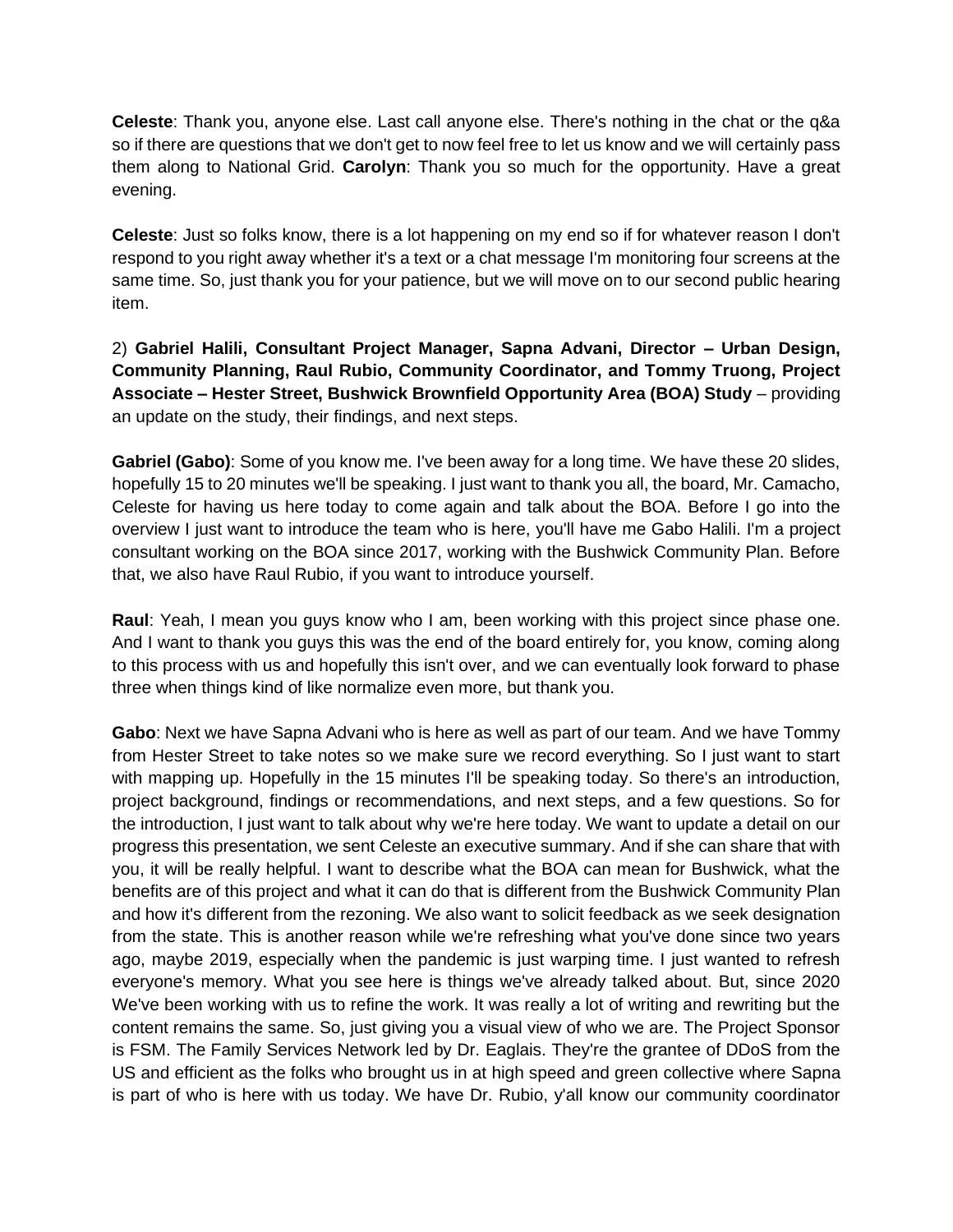BJH advisors did our economic development work on this project and we had cuff and vented to help us out with the community surveys we did in 2019 and 2018 2019. To give you all a background I want to start with the visions and the goals of this project, the vision and goals of this project are really rooted on the Porsche Community Plan, the poll will work. So, I'll read it out. So, another project vision is to protect and strengthen Bushwick by identifying implementable. And let me just move this insane specific development on vacant underutilized and brownfield sites that advance community goals of the BOA and BCP on affordable housing. Economic and Workforce Development and Public Health. For the VA the three main goals are affordable housing. Economic and Workforce Development and Public Health, And it goes under here really, again, rooted on the Bushwick community plan because we're basing a lot of our work on that. And if I go okay so here's what boa designation can do so this park project is part of the state's do a program which means brownfield opportunity area. The probe that's the big state program that's funding our work through episode two, so through a designation of this report this this this project is like this report that we're doing is support from the state committee to providing ongoing support refers to implementation of the lower plan so one of the hallmarks of this plans, is the state wants to make sure that these can be done, and it won't just be like, this plan, and finish shelf priority and preference so once we did it we receive variety in preference for steep grants and other financial assistance, the predictability is one thing that the ball also brings so community based goes into POA, in all boys really across the state help provide potential developers an idea of what kind of development community will approve so at least they know what the community wants when they go in with this kind of plans, and the Brownfield cleanup program, tax credit for developers or participate in this program to remediate to redevelop site and ABOA are eligible for a tax credit bump up to 5% if development of brownfield again just to define it for you. For those lands that have a history of environmental pollutants. It was a gas station before. It needs remediation.

So, broad strokes of a project timeline Esther was said she was here for step one in 2009, which is a long time ago from 18. We started this. When I was testing the question committee, and happened right before that, and from 2013 to today, we don't have a steering committee meeting before meetings we've seen before, surveys and stakeholder research from now and beyond, which can take five to 10 years honestly for implementation. So, our community is really rooted in community plan. 2018 is the foundation of our through our work, because we, our goal reading wasn't to repeat and ask the same questions again since that just finished in everyone already said what they needed in Bushwick, through this plan so we really able to bring the recommendations, they're in to the board and complimented it with engagement we did for this project so there is the steering committee for the boa. And you'll see here is a list of where community members and city agencies are trying to really have a spirit of collaboration, moving forward for a site-by-site development again this is not a rezoning just want to make that clear. We did the CB4 presentation. Here's a picture where we, before the pandemic we recall, actually, one foot from each other less than we did community surveys here, just some highlights below in the interest of time, and then we're going on to findings and recommendations. So from all of our engagement, all of our research and all of the work that we did, we come to the goals and objectives, and as you read through this, you might see it familiar because it's almost newly lifted from the Bushwick Community Plan. And we adapted it for the ball context, which is site by site development. And we focused on built environment recommendations from the plan here, so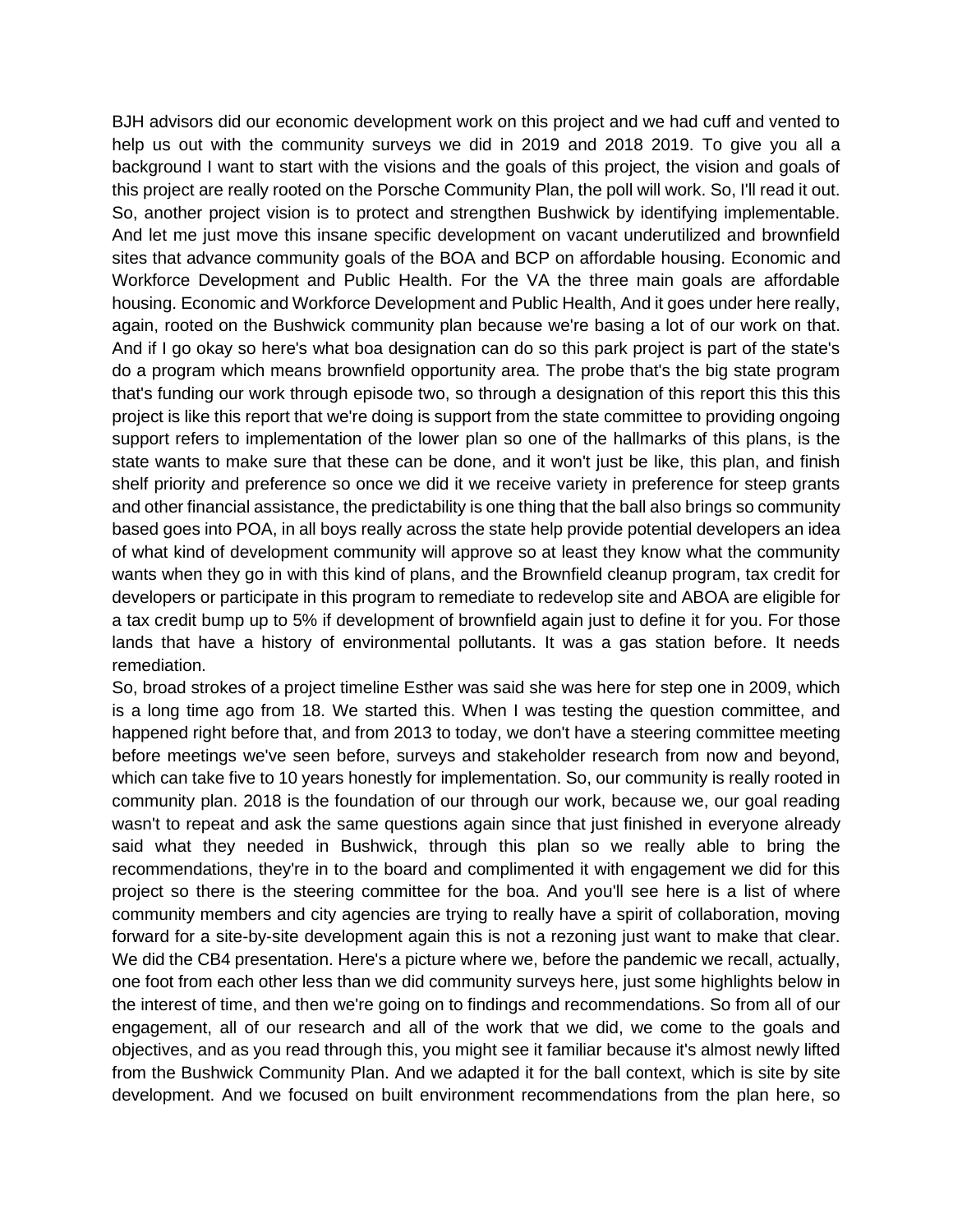building affordable housing building commercial spaces that cater to the needs of the neighborhood. Very site buildings very built environment things more than less and be talked less of the policy stuff in this kind of work for the, the objectives to take the goals and objectives to bring them into action, we created an implementation strategy which you'll see on the report so we're finishing this report at the end of this month, we're almost there. So you'll see that soon, a draft so each objective that'd be mentioned before has a set of recommendations that are based on the BCP oil processes. Each recommendation is also matched with interim next steps toward implementation. So for example, just want to see an excerpt of the report here. So you'll see, for example, one of the objectives we mentioned earlier, build commercial spaces that cater to the needs of a neighborhood, and each recommendation here will look familiar to you again from the worship community plan. I just want to zero in on the blue part two want to increase banking options in Bushwick, preferably a local credit union. The only reason why I'm doing this is to show you what you'll find in the reports you'll see there's a timeframe, their partners, their estimated cost of our funding based on our research. And in terms of next steps. So the interim next steps is really how we're making all of these implementable, like small steps to create a local credit union if that's what the community wants right so the first step is to determine the need for it through some research. The next is to analyze the number of credit union members in that area that works. So for each recommendation we have, we formed it into a project with next steps with interim next steps that can move it forward, and the orange checks you see here are steps that the state can fund, like operationally can fund plans to move forward implementation of these, so there's a lot of mechanisms to make this implementable is what I'm trying to say and what the boy is trying to do here was done. We also looked at strategic sites. Looking at my cheat sheet here, we showed you all this last time. This is not new to anyone on this call, but we selected 15 strategic sites that are nearly underutilized and vacant sites or useless parking lots. Because parking is an important issue in Bushwick, especially for the NYPD and those parking lots around bike calf heights Medical Center and just for the general public, we include that on the report which we'll see later this month. We included ways to preserve and consolidate parking users on site, and to make these sites, At least, parking, but more than parking, to be able to build a lot of other needs that the community will need to give you an idea of how we got into the sites, we looked at size greater than 10k, either parking or backup lot spread out in Bushwick publicly owned sites and preferred, while there's a lot of bureaucracy into publicly owned sites, those are opportunities 3d for 100% affordable housing. We also wanted to find the opportunities to strengthen clusters or fill gaps in health, housing, economic development, demonstration sites are part of the strategic site so of the three of the 1526 sites we selected three to show potential of what it can look like. So for example, on this next slide, these are the three demonstration sites, again, part of the 15 sites we've shown on the map. These are all proposals, nothing's ever set in stone, but we're showing here strategies of development that count toward the ball goals in housing, economic development and public health, but we're really trying to show here is community-based development is possible. As the report is showing not only what you see here like the zoning studies, and the shapes of the buildings but also construction budgets and sources of government subsidy to be able to build this kind of project so we think this is doable. We're trying to give a message to developers that community-based development is doable. You just have to listen and be creative and do it right. I'm sure it's more complicated than that but that's the message we're trying to see here. Just to give you a closer look. So this site is the NYPD parking lot, beside no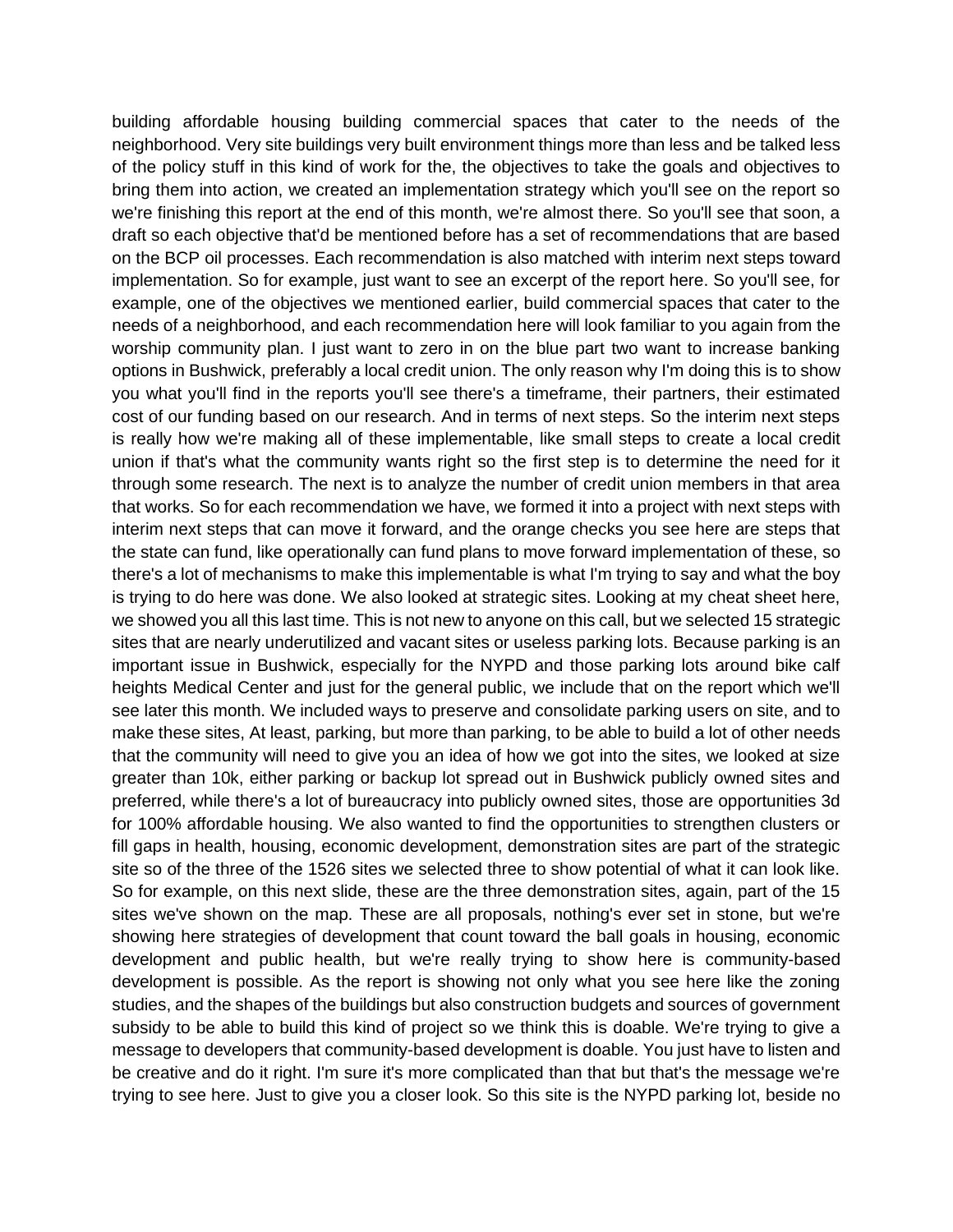wastelands, it's just south of the central station on the end. So you'll see here, the yellow part is affordable housing, where the BCP says, affordable housing should be at least, at 60%, AMI and lower community facility spaces the blue part in the red part is commercial space, what we're trying to do, you know, activate the ground floor and make it more lively it's an empty lot. It's by a transit station. One of the important things here is to be preserved in a wasteland space. So the building looks odd if you look at it now, it's not a rectangle, there's not a square, but we push the messing as far away from the community garden as possible to shows to keep to preserve direct sunlight on it because that's what they said that's important to do that, usually to any community garden right. We also did a shadow study that shows for most of the year the garden will have direct sunlight for at least until 1pm during winter months, and until 3pm during the summer. So again, the goal here is to show, community-based development as possible that's mindful and intentional and considers the neighbor, their neighborhood in Bushwick, and it doesn't mean it has to be like a cookie cutter type story rectangle. It can be a lot of things. So for the next steps, we are going to complete the final draft and we'll share it with you all. Literally the next few days of the day, the team will be writing. Just to finish it up. We want to see, seek your feedback, as a board, we'll be sending you a draft again for the questions and comments. Anyone has today, we will record, and try to answer as best as we can and accomplish what we can under reporting based on our capacity and time. And there I know there might be questions that are bigger picture that might be more time and more energy that frankly we'll record that and bring it to the next implementation phase, and see what capacity we have to, to integrate that in, but if we can't. Those questions will be recorded and brought into implementation. We're going to apply for board designation with the state to get those benefits a priority, and funding project development that matches community needs and desires. And finally, beyond the structure of this project, FSN because we're only a consultant but FSN hopes to collaborate with the community. When the opportunities arise to implement the goals of this project, you know, you know I've been with the water through the BCP as well. And I understand and we understand that there's a history of tension between the Bushwick Community Plan and the rezoning. So we're hoping this project could be another way to get community based recommendations and ghosts implemented in other ways, but mainly through site by site development, and not through a full neighborhood rezoning because we know we know how much tension that's been in, we've been in the same rooms with those that have been. And that's it, that's it for me. Hopefully that was 15 minutes. If anyone has questions.

**Mr. Camacho**: I have no question, I just have a comment. I see what you did there. I see that if we can attack these places that are there before someone else that doesn't have an interest in our community and what we want, which is deeply affordable housing, not affordable because affordable to anyone. We needed affordable housing for our community, and to create a spot check where we can. I think this community is all for because compared to having the empty lot there in the cities not doing anything, and we're waiting for them to get why not try to be in front of it. And then if we get a mayor that's going to have the new mayor, it comes in and pushes out agenda. Now we have more money for our banks and we have more to do. I commend you guys. This looks great. I wish it could be done now. And that way, you know, five, six years from now, we don't know someone else might want to do something so we really need to get on a board and support you all organization anyway, in regards to that also in, in backs, because we see that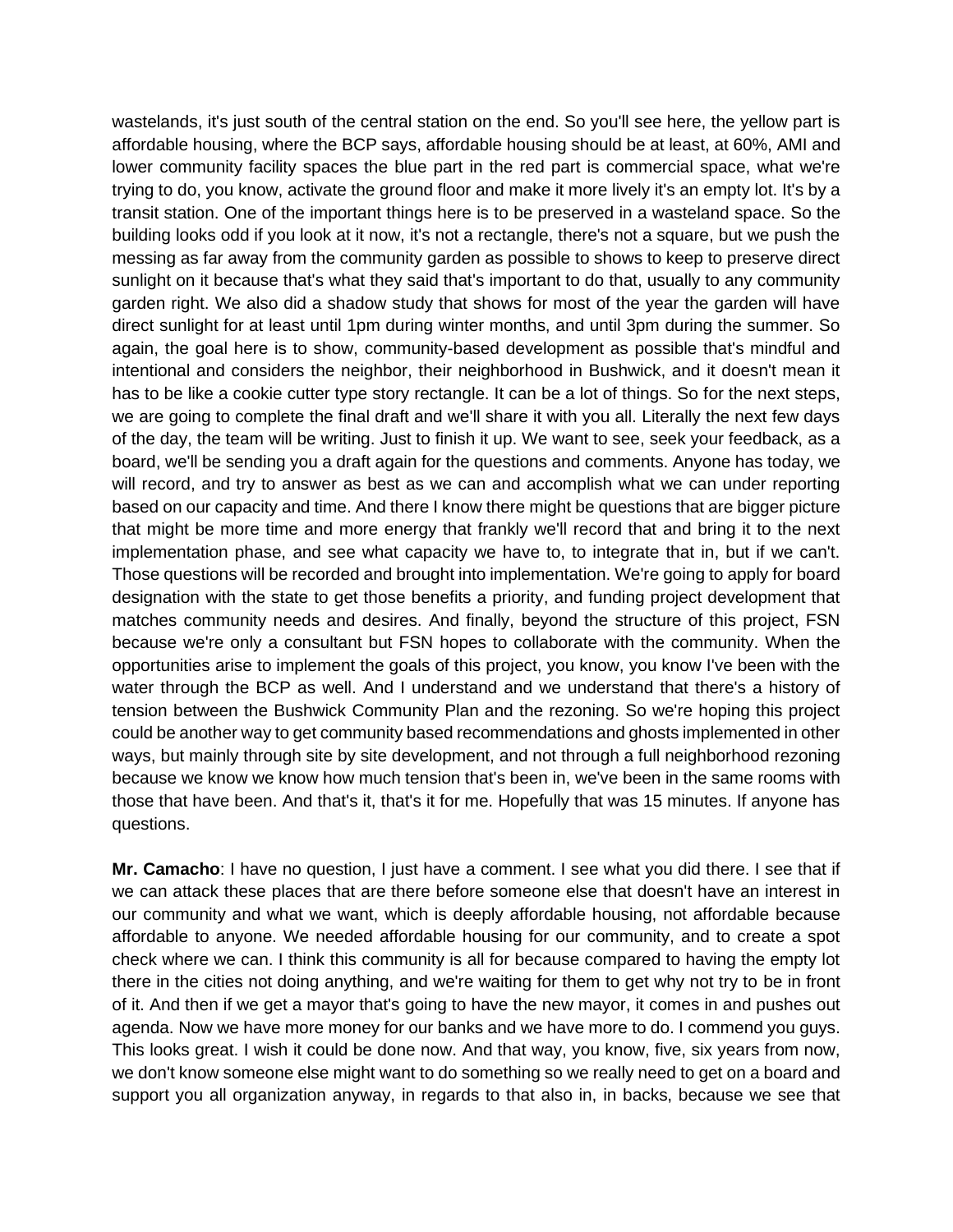people come in from outside. Borrowing money outside different places and going to other places and taking over our community and we have a bank here, then we could do our own supporting and helping our own, and borrowing money and giving it back. Check recycling, because other people. And I come into this community getting the money for you somewhere else, and only our land. And again a mortgage and we are stuck with nothing so it is good that we do a credit union in our community. That's going to give money to the community and invest back into the community. So that's really what we need and I'm glad and I hope that this goes through hopefully. I know you guys, you've been with us for a long time so you know what we mean and how hard it is in Bushwick to make sure that we continue to live in a place where it's getting harder and harder especially for our seniors and our young kids to continue to live in everything.

**Unknown**: Number 10 and 11 where exactly are they?

**Answer**: So number 10 Is the parking lot south of the school.

**Unknown**: that's along Bushwick Avenue.

**Answer**: I can look it up right now. That's beside a church on Bushwick Avenue and Madison. Yeah, so there's a playground and then just south of it is the parking lot with a lot of trees around it, and then to the right of it if you're looking from Bushwick Avenue, there's a church. Number 11 is on Broadway. And I think most of it. Okay, that's an empty lot. There's a community garden, just north of it which is not part of the lot, because we want to preserve the community garden.

**Jose**: Good evening everybody. Just two questions during the board estimation, what is the role of the community for that process, that's, that's my first question. And the second one is the credit union. We already have a credit union, right, that just caught that's going to play out for the first question about the community board.

**Gabo**: We're gathering feedback from you all. And once we send the report, we'll give you a, like a forum to pay back and all of that. But also, I know I asked Celeste earlier today, if we could ask click prompts for more support from you well but I understand that takes process from presenting to the committee and then presenting again to you all. Honestly, though, if this project is coming up and we want to figure out that there's a pass through we could do that or if this, if we need to go through the motions, we will do it. Find a way to do it. But at the very least we'd love for your feedback once we get. Once we've shared the report at the end of this month. Can you repeat the second question again?

What role does the board have that just answered the feedback if we want to solicit feedback from you all. Towards designation. We'd also love to have your support, but I know that might take a different process of plus presenting to the committee. you would have to go through committee then come through the full board. And the second question that he asked was, is there's already a credit union here. Why establish another one, so that at the point that we're putting this together, we were not aware that that was taken from the palm washer community plan I mean, it's not. If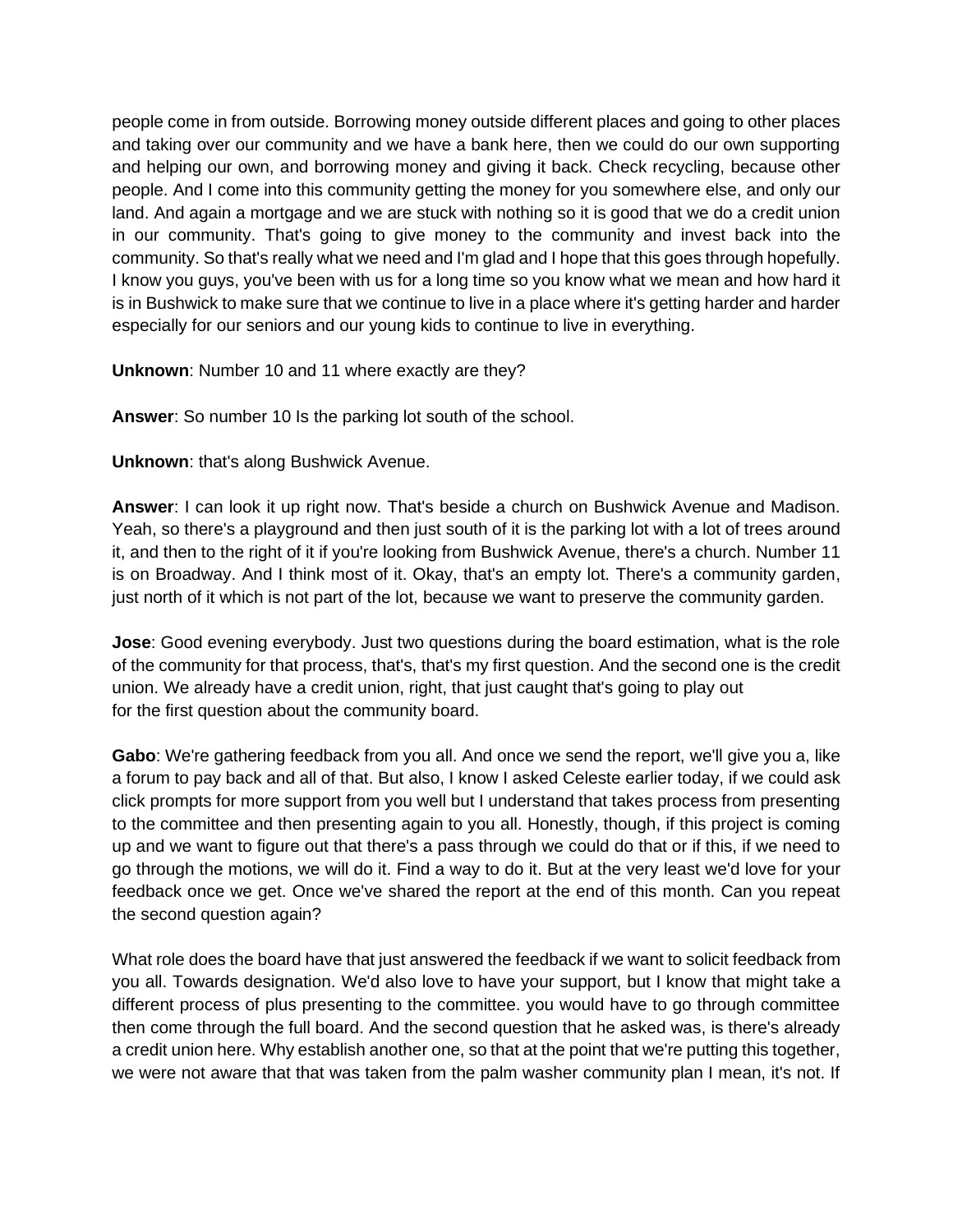you all want another credit union, why not if you don't want it, we don't have to do that. That's also not the only recommendation on that there's a bunch of other things as well.

**Mr. Camacho**: I guess I think I think that the reason why you guys did that was on the opposite side of Broadway, there isn't under your credit union is a murder on the Knickerbocker and on the other side of Broadway by gate by a Halsey by Chauncey/Gates M-line by Dekalb by Myrtle the area there. A lot of people don't want to go on that site and they maybe they want because that's the borderline across the street is Bed-Stuy this side where I live is the forgotten side, I guess that's why they put that there because my side here, we never had to get any services on this side, and it's kind of sad but I'm sorry I have to say that but that's absolutely true, I lived it. 60 years and I've never seen anything on this side besides clubs and wine and drinking. So, instead of jobs and bags and services that this community can use, so I guess that that was one of the points, aware, is that community one. We know you have one over there. So, one, another one. There's also, there's also a chase of the black. There's also city back of the block is over to a Bank of New York. So you know, the more the merrier. To serve the community. In my opinion, especially as I know banks on this side.

**Jo-Ena**: I put a question in the chat was, if, can you hear me, Jo-Ena Bennett. When would you expect your plan to be implemented? And one of the things that I'm concerned with from what I hear from the New York State Comptroller's office is that New York State is broke, particularly in light of COVID. So, if approved, when would you implement it, and how would it be financed and are you also thinking in terms of the President's plan for infrastructure, I mean how is this going to be financed? **Gabo**: Sure. So the BOA program only funds, the planning part of the project, the process and also gives tax incentives, like it doesn't, it doesn't fund, the actual building, it won't fund the view, like the community or whoever upgrades this project forward we'll have to figure that out through done developer and partnering with the property owner and all that stuff, usually on development but the state will fund the research for it the planning for it the staffing for it, but not the construction so that's a constraint for timeline plan once we designate it close. That's not necessarily the end of the plan, but let's make it official implementation for the plan once we send you the report it'll have for each recommendation and each quote unquote project will have a timeline. So, really, that's, that's done estimation of car parts. There are folks in the community who really want to get things done. I think it'll really depend on the players in the room when this will be implemented. But that always sets the stage for that to happen and sets the stage for support.

Other questions. Uh huh. Go ahead.

**Barbara**: Don't have a set of, like, little restaurants and stuff. Wonderful to do this on that avenue and Madison 1997 When I was on a committee to open up the credit union. This is a district carrier, that's no longer a business credit union people come from all over the place. And it's only a couple of dollars to open it up, we can drive, and I could use this business, great issue. And I heard one of the board members saying where would the money come from this ocean, and you get enough community to take the money will be recycled. So that's how the Caribbean. I think this will be brief.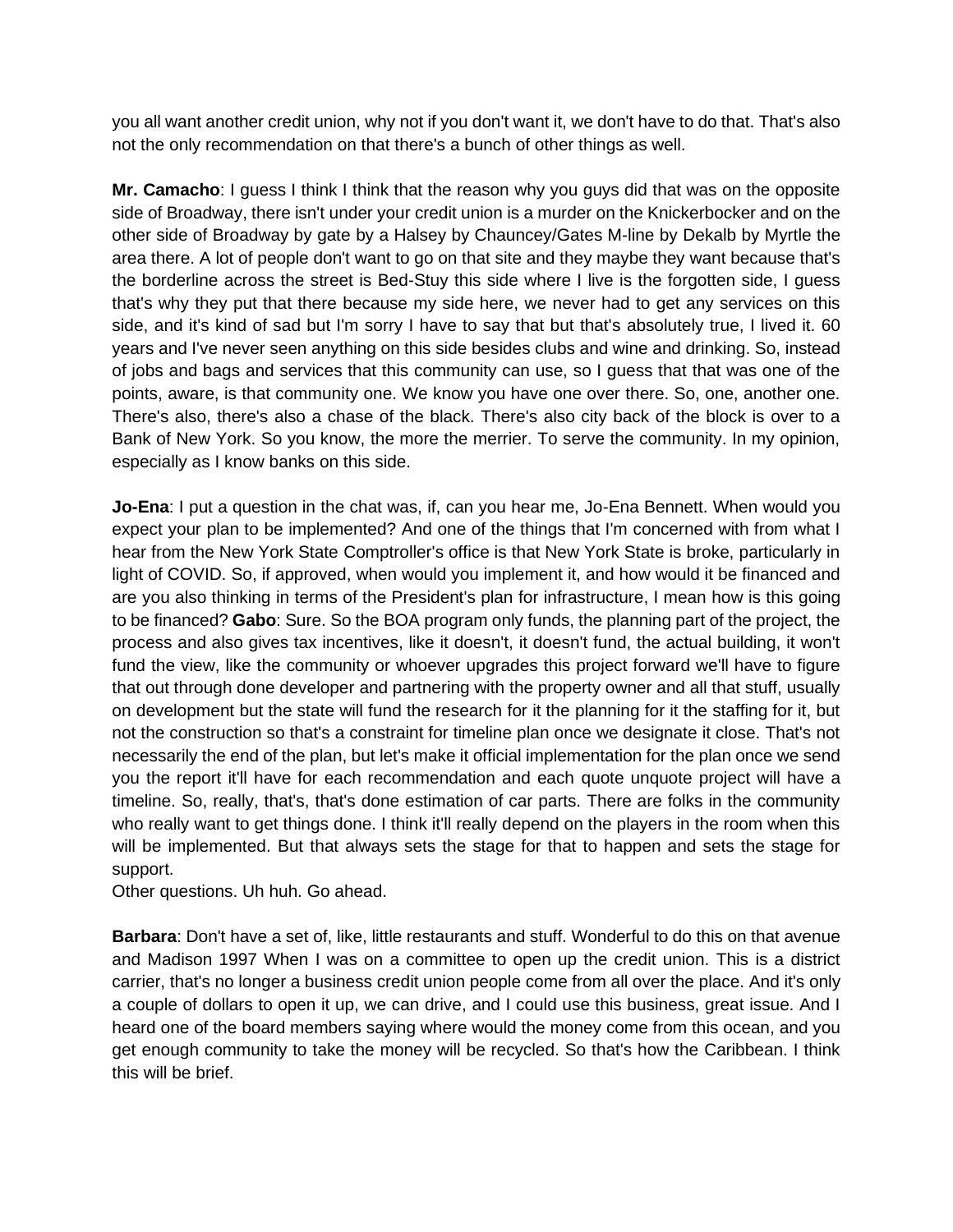**Mr. Camacho**: Thank you for you guys and all you do.

**Celeste**: We're going to just move on in the agenda so we do have another special guest speaker with us this evening but I'm waiting for the green light that he's ready to speak. So, but that does conclude, excuse me, our public hearing agenda. So thank you everyone. We will now move on to our regular meeting agenda.

## **Regular Meeting**

## **1) 1st Roll Call**

**Celeste**: So we have our first roll call Board Members please be ready.

**Board members present**: Rev. Grace Aytes, Jo-Ena Bennett, Martha Brown, Rawle Brown, Robert Camacho, Gardea Caphart, Melissa Carrera, Felix A. Ceballos, Louisa Chan, Daniella Davi, Elvena Davis, James Fitzgerald, Freddy Fowler, Anne Guiney, Jose R. Guzman, Virgie Jones, Luisa Jose, Mary McClellan, Zulma Novoat, Gladys Puglla, Raul Rubio, Eliseo Ruiz, Vernedeaner Shell, Barbara Smith, Dustin Sonneborn, Annette Spellen, Jerry Valentin, Carlotta Williams

**Excused**: Joshua Brown, Barbara Jackson, Kristen Jock, Odolph Wright

**Absent**: Andrew Choi, Egaudy Gomez, Rev. Migdalia Gutierrez, Cheryl Jones, Samy Nemir, Julio Salinas

**Celeste**: 28 board members present that constitutes a quorum. Thank you everyone.

### **2) Acceptance of the Agenda**

**Celeste**: All right, moving on now the acceptance of the agenda. Is there a motion from the board to accept the agenda.

Mr. Camacho made a motion to accept the agenda. It was seconded by Raul Rubio. All were in favor, so moved.

### **3) Acceptance of the Previous Meeting Minutes**

Mr. Camacho made a motion to accept the previous meeting minutes. It was seconded by Freddy Fowler. All were in favor, so moved.

**Celeste**: Okay, just for folks to know please let me know when you're ready. If we have special guest speakers please let me know if you're ready, either through the chat, or via text. Thank you and Mr. Camacho. My apologies. We will now move on to your report this evening.

## **4) Chairperson's Report**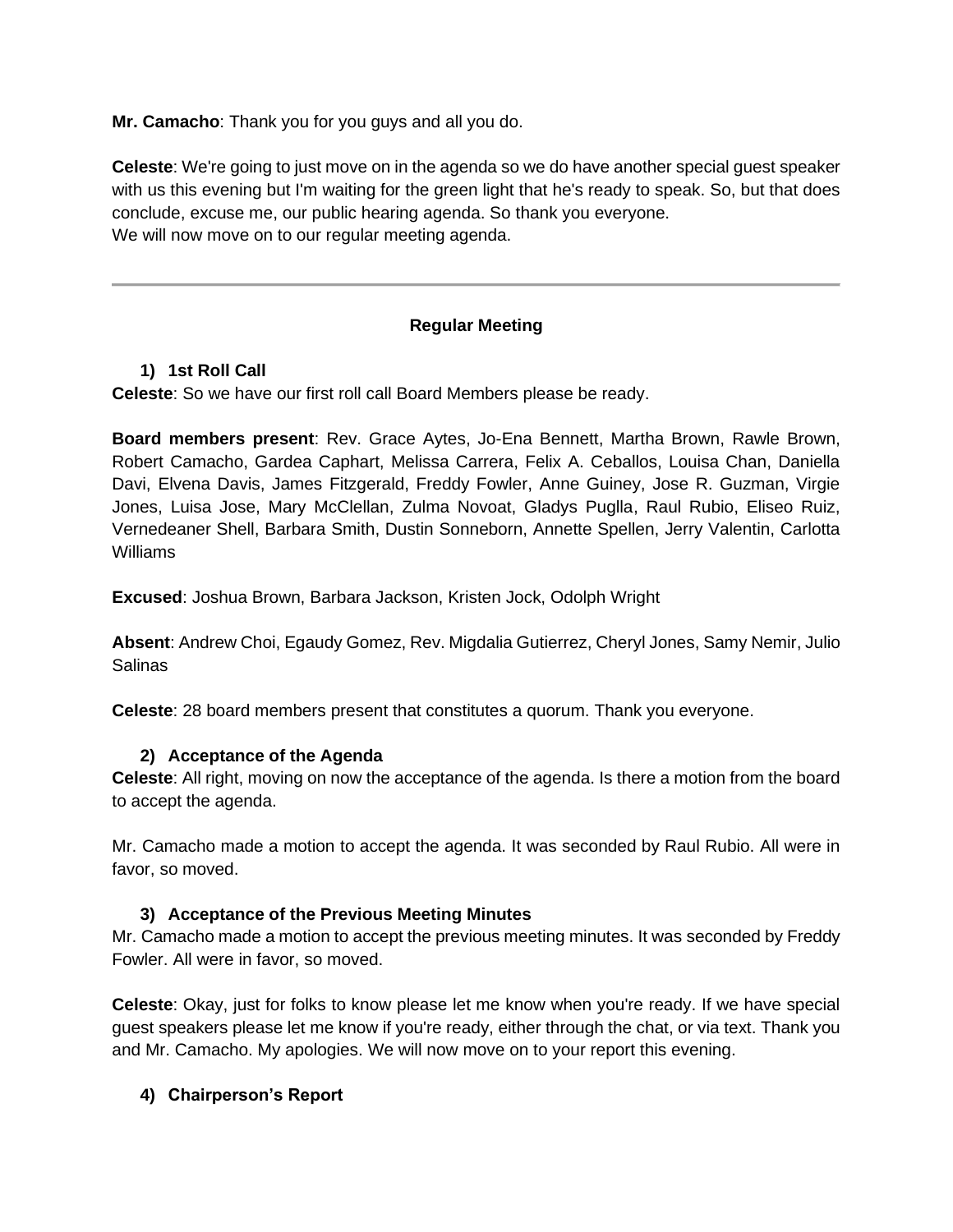**Mr. Camacho**: Okay. Well, I would like to thank everyone for joining. We would like to give a prayer to George Floyd and his family and everything that's going on in the world so hopefully everything slowed down, if any. Also I would like to give my condolences to Melissa Carrera. Her husband's mother and father passed away. Also, my condolences go out to Acire Polight, who had a family member pass away. Also, Odolph Wright, I'm not sure if he is doing well, we'd have to call him and check up on him. We had him in our thoughts and our prayers and hope he feels better on the board and all, or all of us, and we miss him. And we will, we will send something and I send in my tag so make sure everybody check up on one another you know we're not we're not trying to be nosy, you know, but we want to make sure you're right you want to make sure especially at the tough times that are going now. We really need to take care of each other, Especially this hard time. More than anything now, you know, just check up on one another. We're supposed to be family, make sure that we're all alright if whatever we can do for anyone because you know times are rough. Believe me, I, I know that we're all acting, you know, we're trying to be safe. Hopefully, God willing, we'll all come meet again soon and this phone style thing. I'm now four to eight the same as seeing our people we're sitting down at talking. You know, people telling you their concerns and issues and now it's like, I don't know, but we have to back off. So this is just a reminder, Jamie Wiseman, is no longer. He didn't renew for next year. Also, we have Victoria Fernandez, also resigned. You know her. We know her mother passed away. So, you know, it's hard.

Really we sent out to all of them and we hope. There's nothing you can say, but we were praying for them and I know everything's going to be alright. Also, we need to check like I said we need to check on each check upon each other. We really do. You know we have a lot of seniors; we have a lot of people who want to make sure that they're safe and we want to make sure that we hear from them we're supposed to be a family. So that's what families do, even if we may not. You don't get it all with no one, you know, talk to no one, at least sit down to organize the world is too crazy now as it is for us to be like that. So, we, we also have other business, we want to make sure that the committee's, as you know, is going to be an action whoever the chairperson is or whatever you nominate the committees. We put them all together if it is not working. If it doesn't work, or people are having a hard time so it was to let us know. You know this is the time we talk, you know if it's too much, it's too little, or we need something or whoever wants to remember these don't we have a lot of old timers here and they want to pass the torch to the new people to everyone, and they wanted to commit some people don't want to do it. Some people want to do it. We encourage you, so we want to do less meetings more productive, and make sure that we are. If you do become the chairman, you're going to say I'm going to do my report. Make sure you get the report in time because we don't want later on if the report is there. And then it goes back to salaries because you're supposed to be doing the report. So if you're going to help. so help if we're not at you know we're short one, Willie retired. So we're short one person. Sharon splitting the work. Also, we also want to welcome back Martha Brown.

### **Martha**: Thank you.

We need you to teach us, to bring this back to how things used to be, you know, because in order for us to go forward, we got to know what was behind us. So, I know when you talk people listen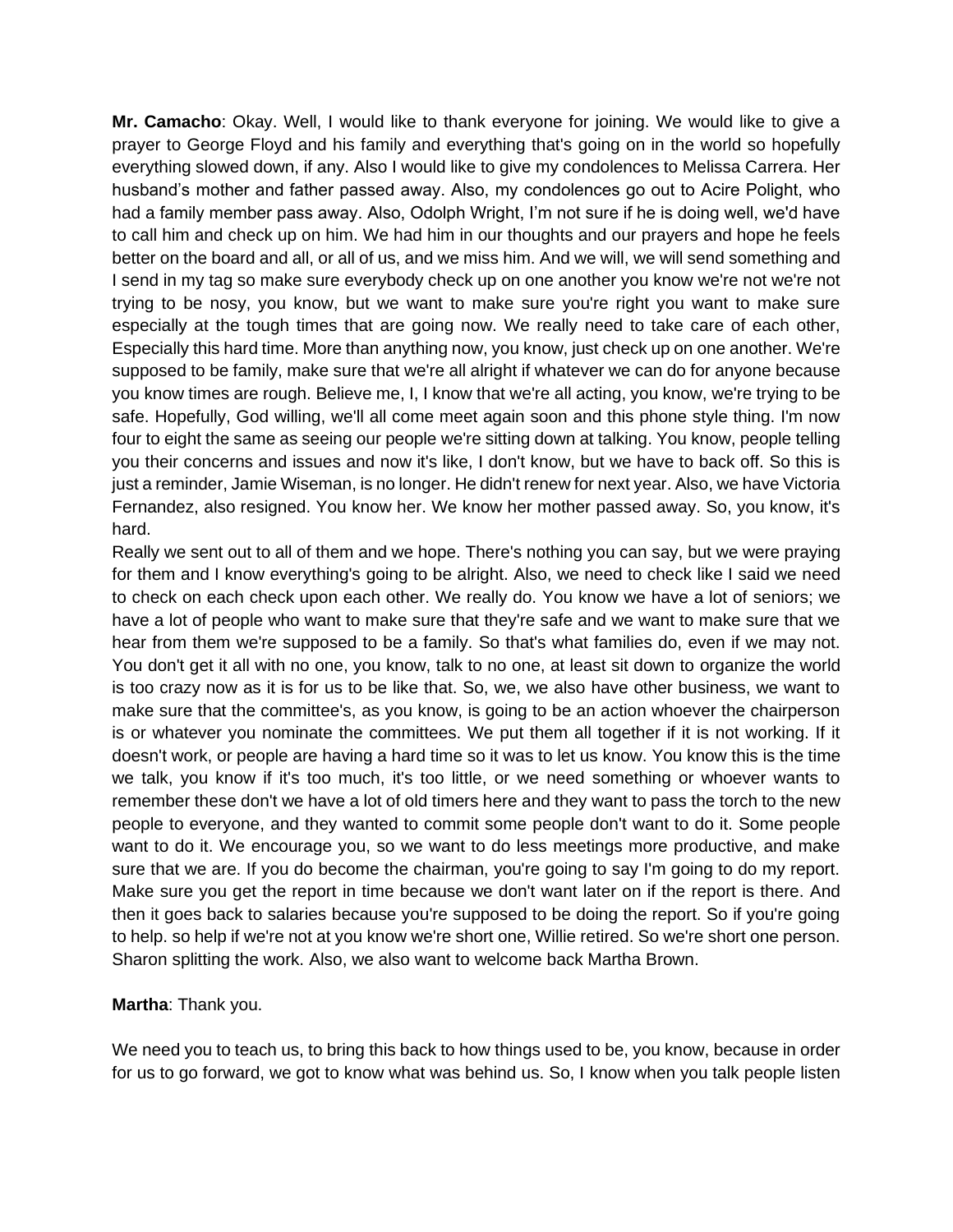because they say wow, you know, it's like you're like an encyclopedia, you can turn everything around and it's great and we love you very much.

**Martha**: Thank you. I love all of you and I missed you all very much and thanks so much. Thank you for everything. Love you all.

**Mr. Camacho**: As to my meeting on Thursday March 18 At 1pm, we were in a meeting with Bushwickers. On Thursday, March 18 at 6pm CEC, which is the Community Education Council for school funding partner Thursday, March 18 at seven, the NCO patrol borough mask out by Saturday. I was in a Zoom meeting with a 1325 Broadway in regard to the garden. They learned they got on what's going on with that piece of property. So, we're still anticipating something to happen on Sunday, March 24 21st at 4pm I went to a to element at the borough president rally to support the aging community, as a community, as you see what's going on. We need to take care of our people and make sure we protect them, that they will protect us. On Monday, the 22nd at six o'clock, see before that economic or environmental protection, transportation, and parks committee. On Tuesday, the 23rd at 6pm, the NCO meeting, set the boot sector Charlie Wednesday March 24 at 6pm, north or right virtual tenant tennis workshop fight to win. Assemblywoman Marissa Davila. On Thursday, the 25th are the district of the district office Committee met on Friday the 26th as TV for housing land you news. Thursday, April 1 at 5pm Sanitation workgroup. On Friday, April 2 We met with red. On Friday, April second and 30, edify palmetto, they will give him the second shot the scene is there. On Tuesday before the Brooklyn Borough board presentation in that Brooklyn Borough presentation was the New York City Department of City Planning and Zoning for assembly. Also the Cold Spring Harbor on the NYC Tech's opening for 2021 summer camp in New York City. The permit cap, Department of New York City, campaign finance board on rank choice voting. Hopefully, it's now it's late, but we should have had more I don't know why. Why are they pushing up their rank choice voting is too late. So stop that because a lot of people don't have education. And it's sad. Personally as seniors, you know, picking one person, imagine picking 500 People won't want to sit and it's terrible. So we really something needs to be done about that we need education before they even start a program could they always put a program. And then we got to learn as we go. And when mistakes go, and we had people that don't represent us, or pick up people that don't represent the community that are suffering, then we're up the river without a paddle. On April 7 Wednesday. Executive Board. April. April 8 Thursday for PSC before. We had a meeting on April 8, at six o'clock, the age as a, as a Veterans Committee on April 30 Tuesday, the EDC. Our permits and licenses. On April, 14 District cabinet service. Advocacy Service we had the OB, national, Department of Aging, Department of construction, the Attorney General's office parks department, fire department, health department, the controller's office MTA, as you know they're going to start painting the treasures of the train. Con Edison was there. DOT, DHS, which is the Department of Housing Services, or consumer protection. And then on Saturday, April 17 At 11, we had Ernie squared talk.

Let me tell you man. We had all the bosses for the rack. Hope garden toilet was out there raking the lawn and cleaning. It was great, it was really great. Well, and on Sunday, we did two, I went to, they also have Earth Day Maria Hernandez Park. On Tuesday, the 20th, the butcher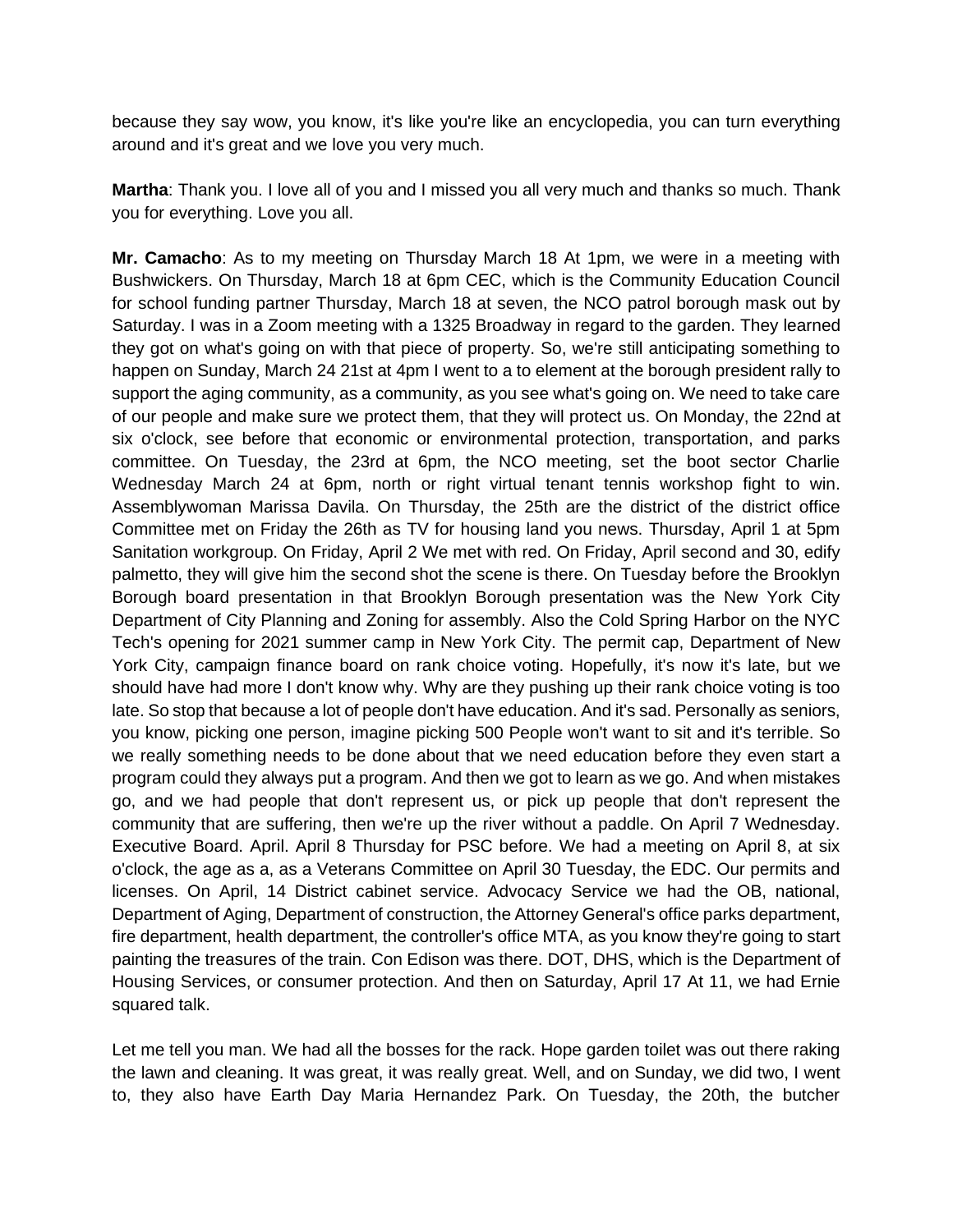Community Plan. Today, the 21st this morning at 10 o'clock I was an agent present clergy. And today, Wednesday at six o'clock or the full community board meeting. And any questions, anything in regard to my report, anything that you guys want to answer. Now it's time to answer it.

**US Senator Schumer**: Robert, Chuck Schumer, Hi.

**Celeste**: I was just gonna say we have our special guest with us, our United States Senator, so I wanted to make sure everybody knew that he was here, so feel free members if you have questions now for Mr Camacho, by all means otherwise Senator, we defer to you thanks for joining us this evening.

**Senator Schumer**: Thank you. Are there any questions for Mr Camacho, or should I get moving?

**Celeste**: Going once, going twice, board members. Hearing none, take it away, Senator.

**Senator Schumer**: Thank you. Well, first I want to thank all of you for service on the community board 4. I ride my bicycle through your neighborhood all the time.

**Mr. Camacho**: with a helmet, and I hope you go the right way.

**Senator Schumer**: I do, you know what's my favorite route? I don't know if anyone lives. I am Jewish. But I have a church that I pray in, and it's not in your district but I go through your district to get there. It's St Matthias in Ridgewood on Catalpa Street, the best route to get there is on Greene Avenue. So I ride on Greene through your whole district from Broadway all the way to the Queens and I sometimes take some of the other streets too. I ride through Bushwick all the time up to Flushing Avenue, so I'm not a spandex guy. You know I'm not going at 40 miles an hour. I go nice and slow and I talk to people and I see what's going on. And so, I know your district very, very well. It's a great district.

So anyway, first I want to thank all of you for your service on the community board. I want to thank Robert, who is the chair. I want to thank Celeste, our district manager, and everybody else, for being part of the board. I am a community person. I started out as a tenant organizer, and I know how important the board is to a place like Bushwick, which is a, you know, such a beautiful neighborhood so diverse, so many different kinds of people and so many people struggling. Okay, so it's really important that you serve, and I appreciate that very very, very much. As I said, I started out as a tenant organizer in the southern part of Brooklyn Sheepshead Bay where I'm from and went to Madison High School. My father was an exterminator and never made much money so I know what it is. I know what it's like to climb up that ladder and I know that's what you're trying to do, and we need our community boards, they're just fabulous. And I want to say to all of you, you know, thank you for serving, because I know how it is when things go wrong, and you hear it from everybody. When things go right. No one says thank you. And you don't get paid very much on this job, we know that, so I just wanted to say thank you thank you thank you for caring about the Bushwick community which is so important in part of Brooklyn. First, before I get I call to let you know what's in our AARP bill, there's a lot of help for a lot of people, and I want to make I'm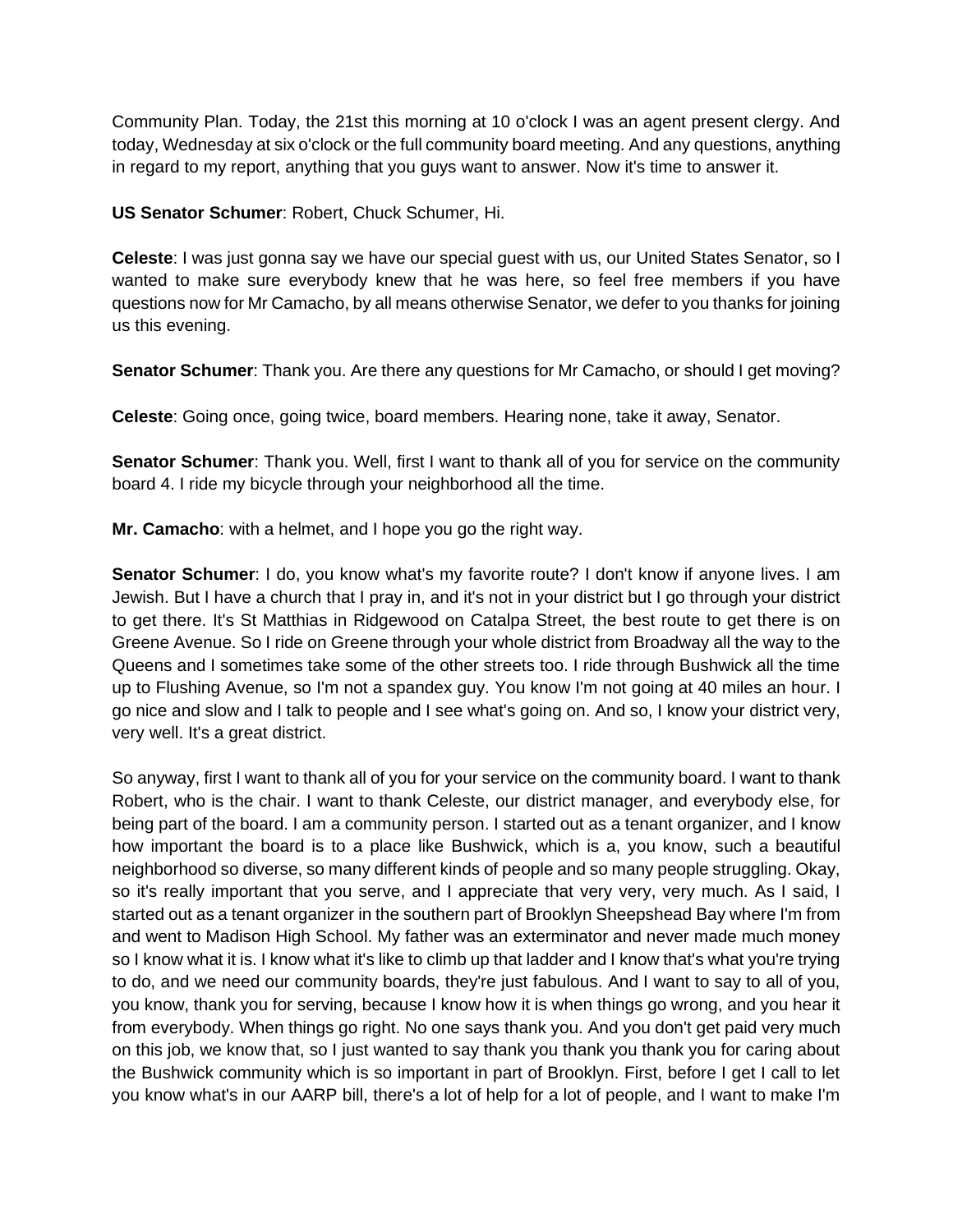spreading the word here, because all the money that we got for New York and for the people of your community if it doesn't end up in their hands, and in the hands of organizations that help them, it won't work out. So I'm going to talk about that but first I do want to say a few words about the verdict and the Derek Chauvin trial yesterday. The verdict serves as an official proclamation of what we've known for a year, George Floyd was murdered by an officer he was supposed to be the opposite was sworn to protect and serve but he didn't. But I wanted to say this as Majority Leader, by the way, I'm the first Majority Leader ever from New York, what do you think of that, yeah.

But anyway as Majority Leader, I want to make it clear that we're not going to mistake a guilty verdict, as evidence that the proud prop problem of police misconduct has been solved, or that the divide between law enforcement and the community has been bridged because we know it hasn't. So we have to remain really diligent in our effort to bring meaningful change to police departments across the country to reform the practices and the training and the legal protections that shield police officers guilty of misconduct. So last year I put together a group led by Cory Booker and Kamala Harris, she's no longer a senator as I guess you all know, but they put together, working with Ben Crump, you've all seen Ben Crump on TV the last few days, it was George Floyd's lawyer, and he's the most brilliant civil rights lawyer, and we put together something called the justice in policing Act, which is the most comprehensive bill to deal with the systemic bias of police departments in the country, and it would ban racial and religious profiling, it would ban chokeholds and no knock warrants, it would create a publicly available nationwide database on police misconduct and bigotry and the two most important things that would eliminate qualified immunity. So police officer did something that was bigoted or racist. And God forbid someone died or was hurt the family could sue. That's a very important thing, and it would say that the intent. The intent standard is so high you can never go after police officers do this that would change it. This is the most ambitious and far-reaching federal proposal ever to reform police departments and I'm going to try. I'm right now we're trying to get it passed by Cory Booker. Since Campbell is not here anymore. The Vice President is leading the charge. We're going to fight hard for that. And we want to make sure that George Floyd's death was not in vain, plain and simple. And we're not going to rest till the Senate passes strong legislation. And if you want. I will send you a copy. So everyone on the board can see it. Robert, if that's okay with you I thought of things to send you. Okay, now let's go to the COVID bill. The bill we passed, is the most progressive piece of legislation affecting more people, poor people, and middle-class people, that has been passed in about 15 years. And it's very, very important people note, one of the major things we put in the bill was vaccines, we made sure that communities of color, go first not last. And now there's enough vaccines that anyone over 16 can just line up and get one. And Robert. And if you don't have enough sites in your community board area of call me we will get another site, I made sure that all community health centers could get the vaccines, those are neighborhood clinics, you have some stubbed up some of them gotten it in Community Board 4 what we have department building there maybe we can work something out and put them in a health department building, wherever you need to prove them so they're convenient and please urge people to get the vaccine and said, you know, my parents, praise God, are 97 and 92. They got the vaccine, there okay this vaccine is not like the others I know a lot of people of color don't want to get vaccines because they used to. They do oftentimes use people of color as guinea pigs in this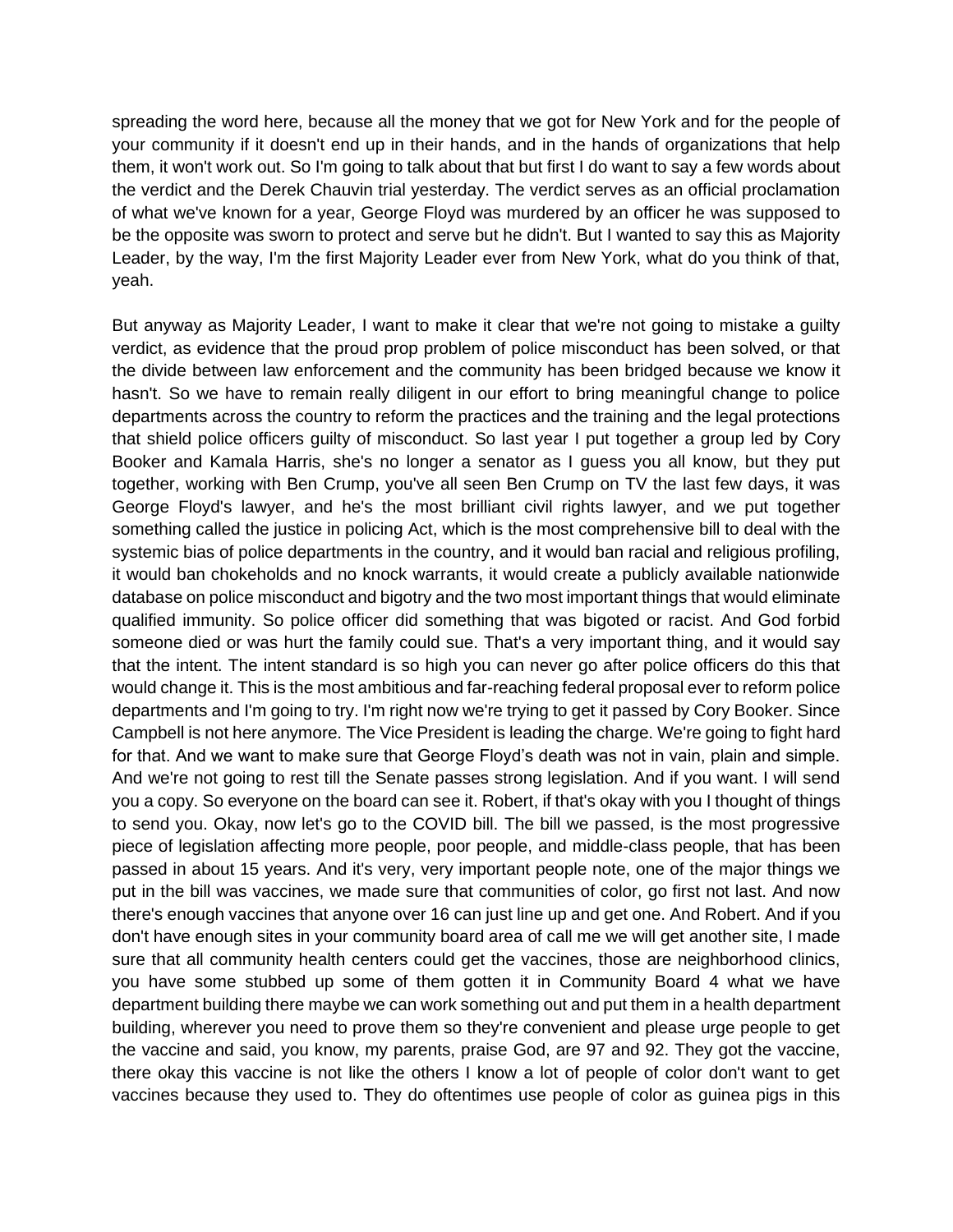stuff. No more. It's really changed, please urge people to get the vaccine, and we're trying to make it so that there'll be enough vaccines. Enough vaccines that everyone will have one, and by June 1 to the middle of June, there'll be enough people in New York City vaccinated that we can go back to our normal lives. And that's an important thing. Second, before I get into the bill. I want to assure you that those horrible people who took over the Capitol on January 6 Let me tell you my story. I got to the floor of the Senate, for the first time because on January 6 We won the elections in Georgia making me this majority leader. And I learned that at 4am January six morning I got in my car, go down to DC. I'm on the floor of the Senate for only an hour when a police officer and a bulletproof vest and a machine gun on his waist grabs me by the collar like this. I'll never forget it. And he says, Senator you're in danger we got to get out of here. You may have seen this because they showed it on TV the overhead cameras caught it. We walk out of the door of the Senate, I turn to the right. I'm walking briskly with these officers. I go in and door you can't see me in 20 seconds later we're running out at full speed. I was within 20 feet of Am I allowed to use a curse word we're in Brooklyn, you know, I'm from Brooklyn, yeah, you could say it I'm gonna let you say don't worry about it. We got a tentative path, there's a path to head covering because I was within 20 feet of these bastards. Let me tell you, if one of them had a gun. If two of them had blocked the door. I wouldn't be here. But now the good news is we're prosecuting them. There are 400 of them who have been they're racist. They're insurrectionists, they're horrible human beings as Donald Trump who led the whole thing, but they're now arrested 400 of them and we're going after him to the full extent of the law. So that was the low point of January 6. But now we're coming back. As I said, we've gotten the vaccine so there's enough vaccines for everyone we're prosecuting these people Trump's no longer on Twitter, by the way, he gave up his New York citizenship Good riddance. I never want him to come back again. He was the worst president we have ever had. He was a liar, he's a, he was the biggest liar I ever met. If he was talking to Community Board 4 like this on the Zoom, and then he walked downstairs and reporters outside they'd say Did you just talk to Community Board 4? He'd say no. And his blood pressure would go up a bit. He's just a patent liar, he's a racist.

But in any case. So, we passed this bill and now we're doing good. We're doing good with vaccines. Here's other things to check. Anyone whose individual whose income is below 70 575,000 If your income is below 150,000 If you're a couple, you should get you should have gotten already a 14 \$100 check in the last few weeks. And that's per person so if you're a family of four, you should have gotten 50 \$600. And it applies to children. College kids who are still living at home, disabled adults as well as all kids. This is very important. And if people haven't gotten the checks Robert they should call to the community board, I have my staffer, Steve Barton and Julio Lopez on the Zoom, we can help them if they haven't gotten the checks if their income is that so 90% of the people on board for should get the checks were made sure that we'll make sure that if, if people don't have it to make sure they call the office and we'll link with you to make sure they can get their checks.

We got money, we got. Okay, the second thing we're getting is people don't know this gets called. We've doubled what's called the child tax credit and the earned income tax credit. If you make below 75,000 as a single parent if you make below 150,000 As a couple, starting in July, you will get a check of 250 a month for any child six to 17 300 a month for a child zero to six per child for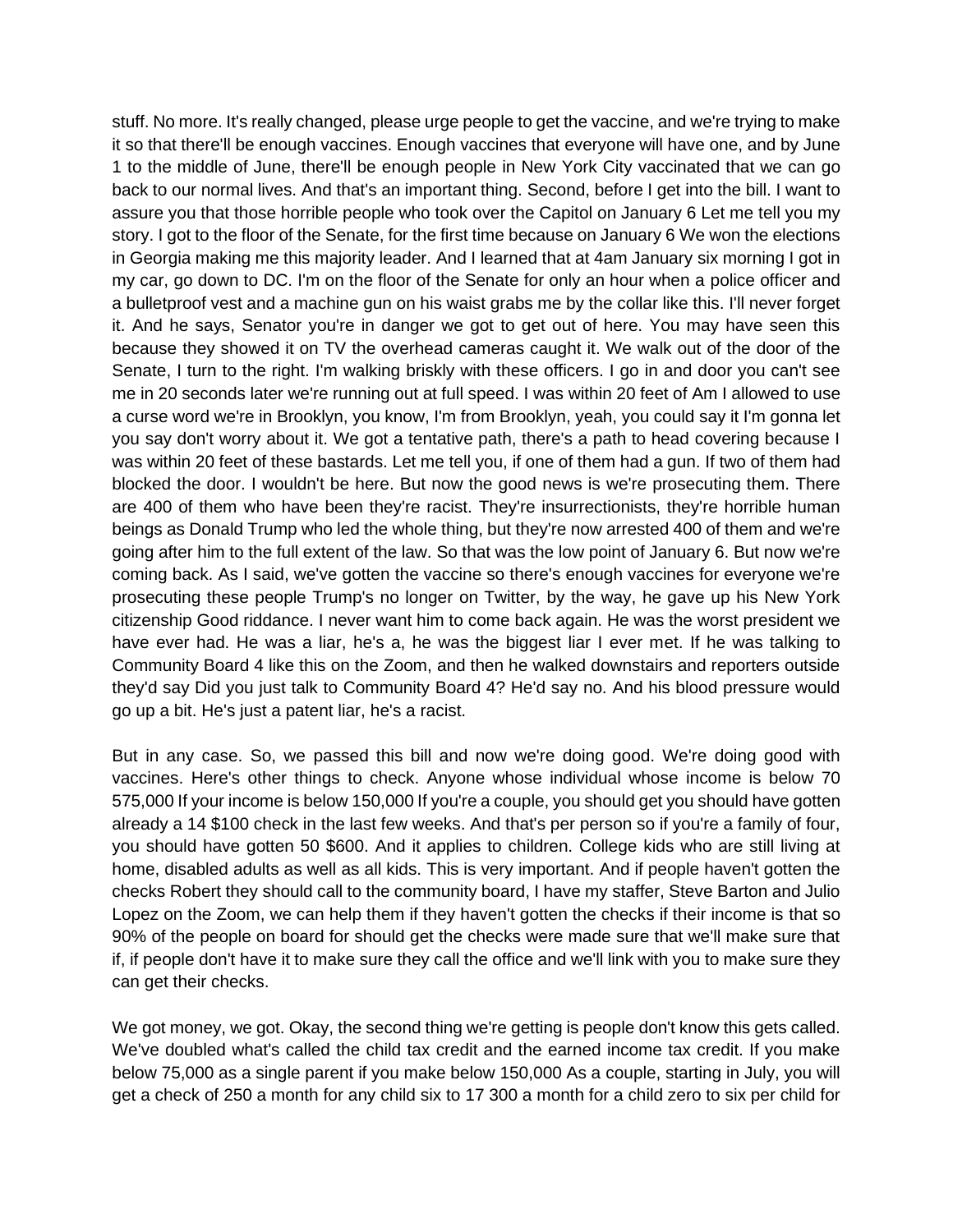a whole year. This is going to take half the kids in New York out of poverty. Young child is born into poverty. You know, they don't get properly fed, sometimes properly clothed properly education proper health care when they're 18, they're in a deep ditch. Now, to their credit, some of them climb out on their own, but a lot can't, and I don't blame them. So now with this money in people's pockets that's much less likely to happen and that's going to start coming let people know in July. So, once these checks have expired, is that, and this bill is so good that the top, you know the. Okay, I'll do that. The next thing is that we got money for all our small businesses and restaurants. I ride my bicycle down sometimes Knickerbocker Avenue Bushwick Avenue, I see stores closed. There's now going to be money for every small business and every restaurant, the restaurants get a six-month grant. They're really hurting because they've been shut down, and the small businesses can get for 24 weeks. And all of this money the restaurant money they can use it for wherever they want the small business can pay the worker salary. It can go to rent it can go to anything they need, and it can go to undocumented as well as documented which is very, very good. And so, spread the word on that if you have small businesses that haven't applied for this money, make sure they do. Make sure they do and I will get you information on all this and there were phone numbers we got money for what's called CDF eyes and MDI Community Development Financial Institutions and minority development financial institutions, and they have people now that paid for by the federal government that will answer the phone and give people find to show the small businesses. It applies to nonprofits, how to get this money. There's money for them. Next thing you know this is not known as well. We got rid of the prohibition on Pell grants for anyone incarcerated, 14 a lot of young men and young women in prison, a lot of them just add a small amount of marijuana in their pocket and they get a big sentence because marijuana until you know at the federal level is such a high level drug, which it shouldn't be I'm trying to decriminalize it right now and legalize it, you may have heard about that, I said 420 should be a semi national holiday on the internet yesterday that got around, but in any case. Now they can get Pell grants. So, a young man or young woman in prison, they can take a technical course, they can take a community college course, they can take a college bus when they get out, they could have a good life. Here's another thing we did, who's your, who's your Congress's Nydia Velazquez your Congress member.

Yes, I did with AOC, she's nearby Ocasio Cortez, she called me up because she represented Corona and queens that had the highest death rate. And you know what broke here for like to see these kids, kids and adults, pushing their face against the glass in the hospital because they, their loved one was dying of COVID. They couldn't kiss them, they couldn't hug them, they could not touch them goodbye, And then adding insult to injury because they had no money, they couldn't give these people a funeral or burial. We have 7000 People just in Moore's waiting. So we wrote a law, she called me up AOC she said what are we going to do, I said I bet I can get the law changed I did. There's now \$9,000 for funeral expenses, and we will distribute it to you. There's a hotline phone number that anyone can call, and there are people waiting. And if you pay for the funeral previously, guess what, you can get reimbursed up to \$9,000 and we loved in the funeral parlors about this, but I want to get you that phone number and I can't find it here.

Yeah, okay, we got money for all the subways, no one should be. You got a lot of subway workers and bus drivers in your district, none of them will be laid off, and no cutbacks and service. We got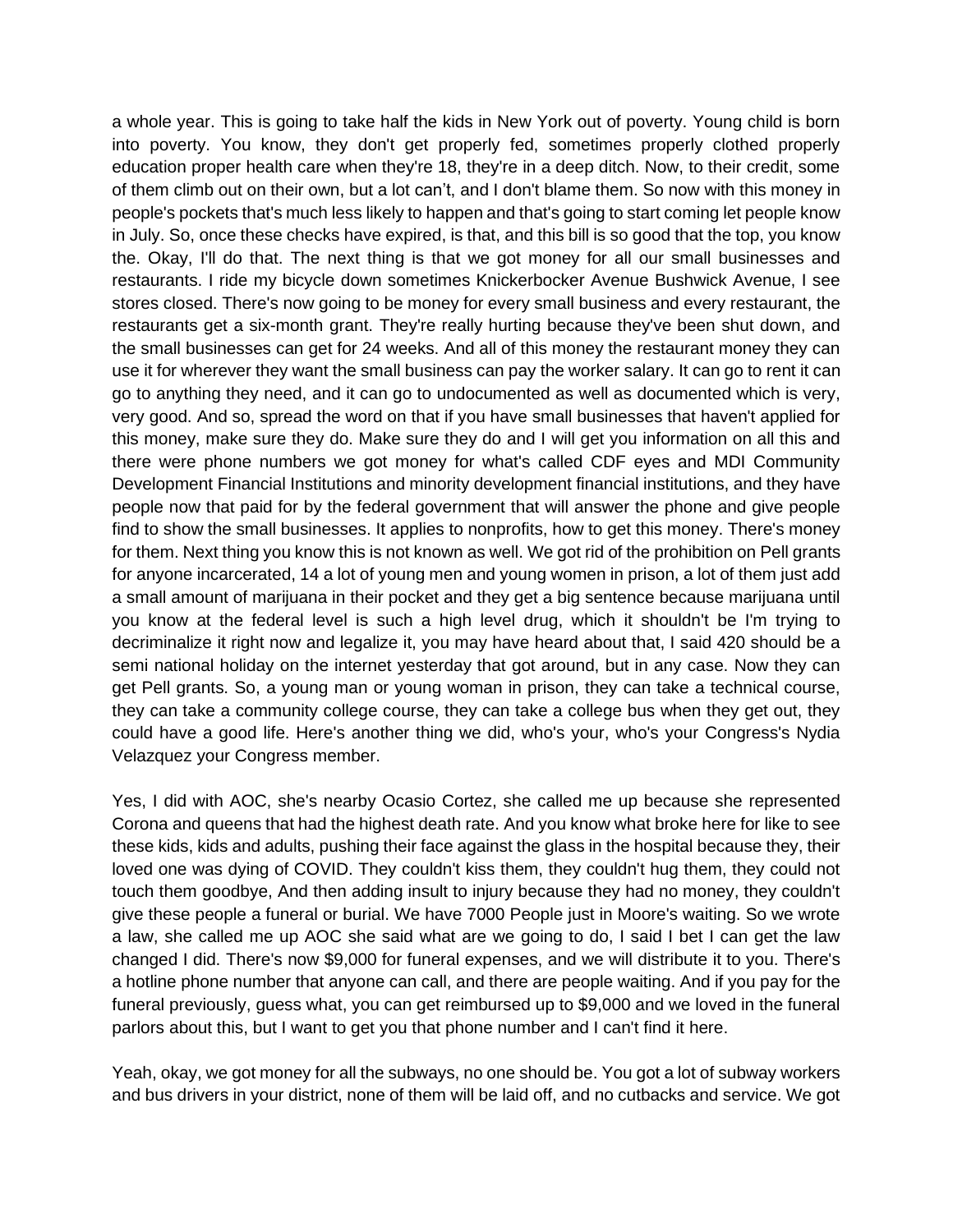money for the state and local government. The same thing, no one should be laid off or cut back; a lot of city workers, hospital workers, they're all saved. So, that is a very good thing as well. and there's money, listen to this for churches. The churches are vital to our community than dying. There's no one showing up a church, there's no collection plate, whether they be Protestant, Evangelista, or Catholic, they can, or Muslim or Jewish or anything, they can get this money to help pay the pastor and keep the church going for six months, please let them know most of them don't know this, we've let the Baptists know we've left the barn Holly says know that they're not let the word isn't out there yet, so it's important to let people know about that. Let's see what else I'm leaving out, oh, there's money for rental housing \$2.1 billion. I worked with Jonathan. But the Housing Coalition. If someone can't pay the rent there is money to pay their rent. There is money right now to pay their rent. So for six months they won't get kicked out. Again, I'll get you the information who to apply to. Okay, okay, well not because someone gets kicked out of their house, they never recuperate and they're homeless. There's also, not only not only that, when they leave. And it was a person that there was a patient that much and that had that much. We're gonna have, they're gonna have the right to two or \$3,000 You gotta, you gotta, we keep, especially our seniors and our people to make sure that we can continue to live here.

This will keep them in their homes. So make sure, again, this is something that's very, very important. Okay, so those are some of the things in the bill, and I will let, I will get you the information, please Community Board members spread the word if you're a member of an organization, let them know this applies to nonprofits, as well as small businesses, churches, as I said, get the word out about all these things, so people can get the money. This bill is so good. Let me tell you the difference between the Republicans and the Democrats, when the Republicans had a chance, you know what they did in their big bill they cut taxes for the very rich. 1% got 83% of the benefit you know what the top 1% got in our bill that we just passed, nada, zero, and the bottom 20% got an increase the poorest people got 20% increase in income to help them pay the rent feed their families and do everything else we got money for the food banks, too. When I write down Green Street, there's a big food bank right by Broadway. Yeah, I see people lined up all the time to make sure these food banks are no, no, that there's money there's help to them so they can have enough good food for people with healthy foods. Okay, so that's basically it.

Yeah, center nets fell in with how you did. And thank you so much for your service. Listen, doing things to help those who the renters, deal with the fact that they can't pay their rent, but we also have a problem with homeowners who can't pay their mortgages, there's \$9 billion to help people pay the mortgage so you're not foreclosed on the same thing as the renter, I'll make sure of that information in the sheet. Let me say one other thing you have in Bushwick, a lot of little landlords, you know, yeah. Like, we lived in a two family house. Okay. Should I leave the landlord if the guy can't pay the tenant can pay the rent, what's this little landlord going to do, there's money for that. Not for the Big Shot landlords, but for the little tiny landlords that may have a one or two or three family house. That's how they met there's money for the foreclosure to prevent foreclosure on a mortgage to any other questions?

**Mary**: My name is Mary McClellan, and I thank you sir, for coming to tell us, because this money, so that we can apply for it and get it charged as needed in our community. Thank you.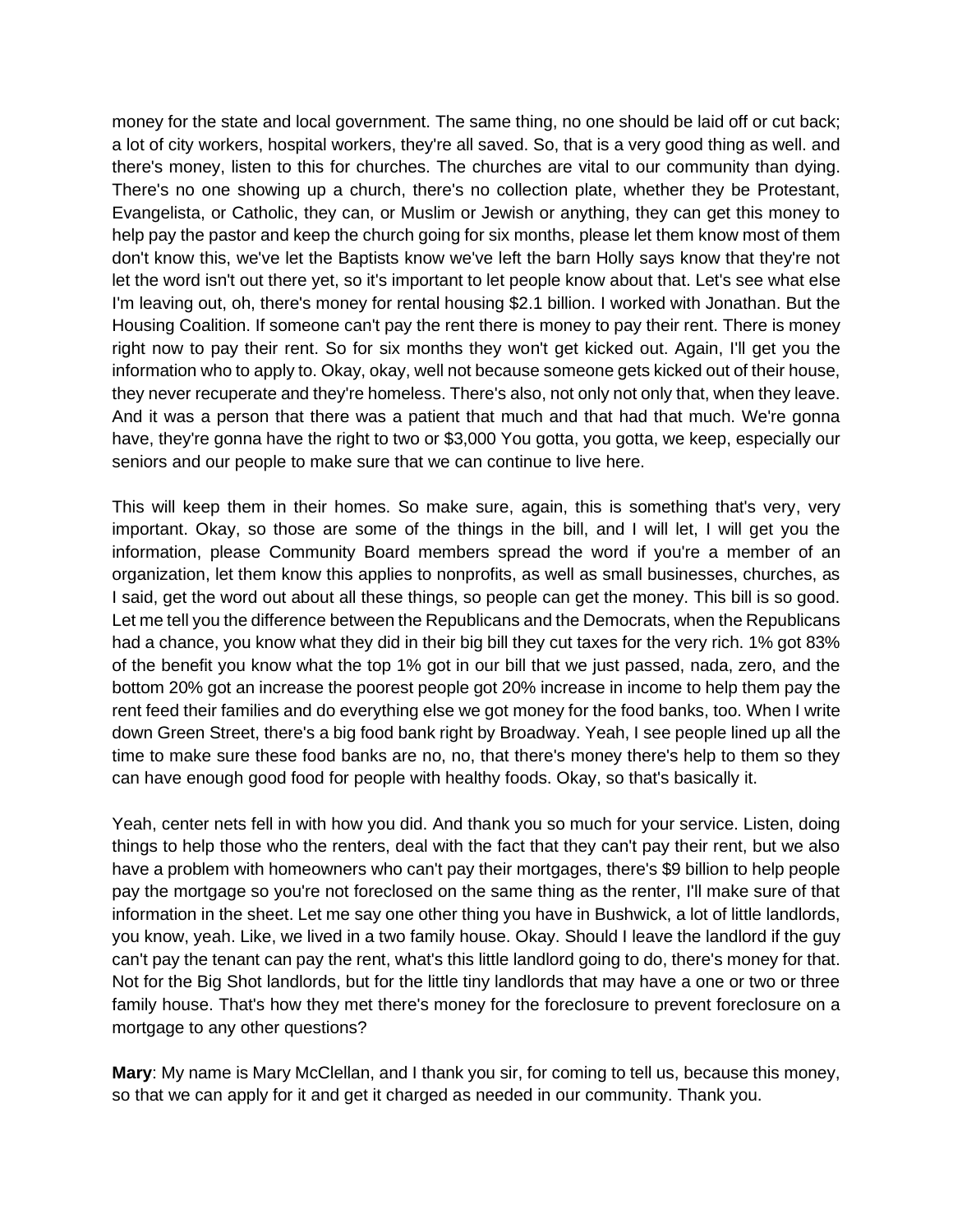**Senator**: Thank you Miss McClellan, appreciate it.

**Mr. Camacho**: That's one of my seniors we love. I love my wife. My wife called my wife because of my old lady really.

**Senator**: My parents are 97 and 92, what do you think of that? My father is a funny guy, he's 97 I said he was an exterminator his whole life, you know, he says I'm 97 How bad could DDT have been.

**Luisa**: A lot of the death certificate says, died of natural causes, by not formally changing that.

**Senator**: Yes, we have to get a change for this funeral money. We're working right now with the federal government, Congresswoman AOC and I are working with the federal government, and most of the death certificates that said this was in the early days, you know, last year, when they didn't know what COVID was still trying to say if the, if the symptoms are the same, that it will count and I think we'll get that worked out. Oh, dang, great question, Luisa. Did you call up and that's what they told you?

**Luisa**: No, I'm just acting now. Yep, okay. Yeah, cuz I got two calls today at work.

**Senator**: Yeah, good, good. Well you tell them we're working that out. Any other questions?

**Barbara**: Hi, I'm so happy that you came to Bushwick. I'm Barbara Smith. I'm also the president of the 83rd precinct council.

**Senator**: Oh good, good. Listen, I forgot to say this, you're reminding me of things. We got money for that. Just one sec. We got money for the school boards and your local school board will get money and I made sure it went by chapter one, so the poorer districts get more money in the rich suburban districts don't. The governor got mad at me for that but so be it. But listen to this. There is money for the school boards to have after school night, and summer school, your local school board, and your precinct Council can apply because it's a nonprofit as well. Let me just say this about the schools, I hung out, I went to James Madison High School in Brooklyn. I hung out at night at the Madison night center. Now my parents didn't have any money, I was out on the streets, but because I had a place to go and kept me on the straight and narrow I played basketball every night. I like to let people know our team wasn't very good, you know what their motto was at Madison High School, maybe small publisher. There's money there for After School Night centers, and drug programs. So you can apply for that at the precinct. I forgot your name, but you could apply. Barbara Smith, Miss Smith, you can apply.

**Barbara**: Now my question was, I'm seeing all this money you're putting in all the tobacco, all community board for us to work with the city saying they don't have any money to hire anybody else. Where are you finding them, and our local city people can't find any money for some NES and Stan afford to have a helper in the community board for they are under a ton of work in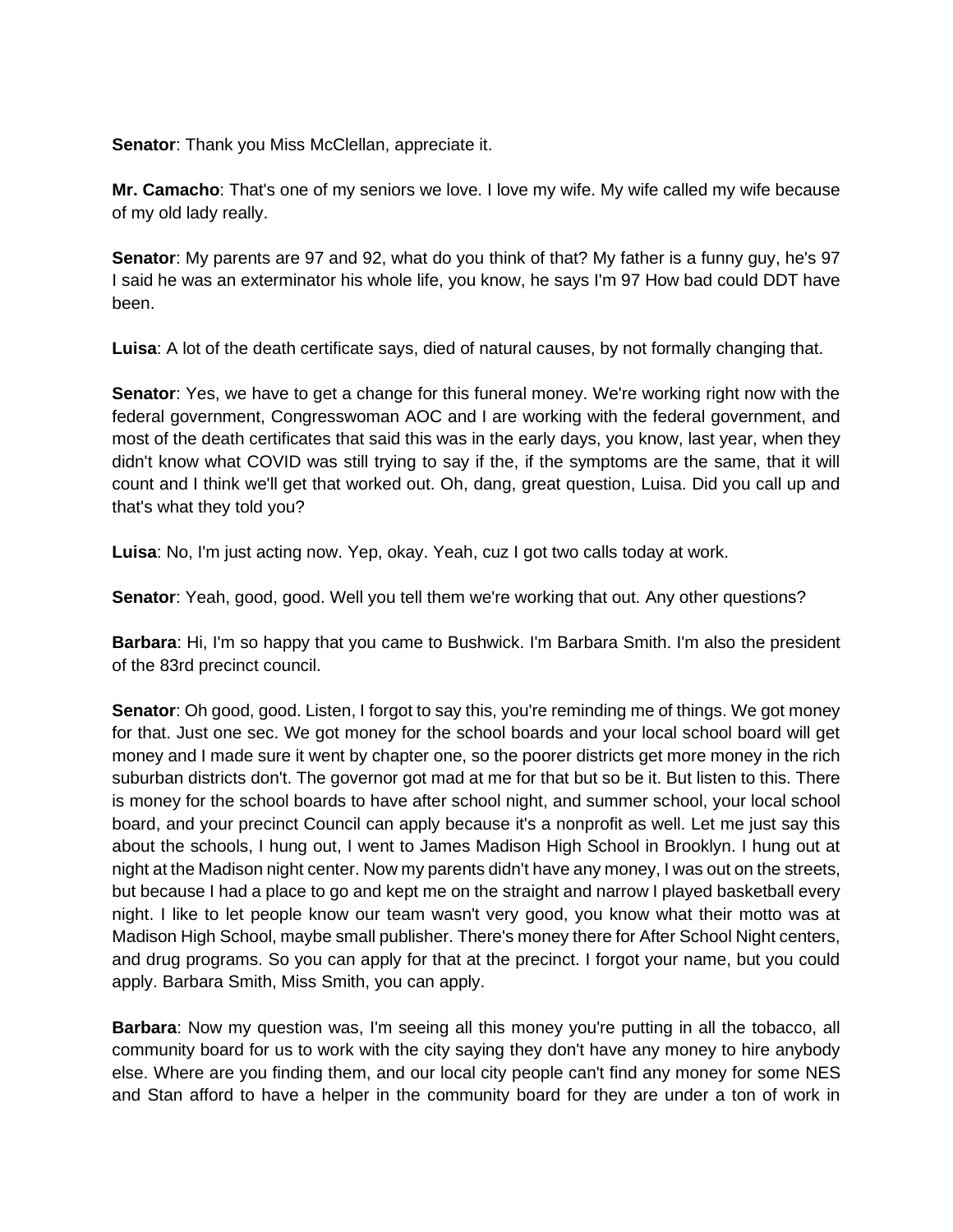Bushwick, they need more help in the community board for, and as they need some ideas to help them out.

**Senator**: So, let me, let me make a suggestion, you see the money doesn't go, I got de Blasio the city of New York \$6 billion, use that for whatever he wants. I would suggest that the community boards get together and make a request to all of you how many there's like 70 community boards. I guess in the whole 59 community boards in the city get together and make a request to hire an extra person or two during COVID you're needed to help get these ideas out. And I will if you get the community board and organization. This is a great suggestion by Miss Smith, I will get on the phone with you with De Blasio and say hey we got you all this money, why don't you use some for this community board.

**Barbara**: We have members, we all can write a letter.

**Senator**: Don't. We'll do a call with de Blasio but let's get all the community boards to do it, that'll, then they'll have to pay attention. Okay, next one.

**Desmonde**: So my question was about state infrastructure, because we understand that a lot of the web businesses and businesses were really affected by COVID and suddenly not reopen a good pathway to economic development is through, city, state and federal contracting vehicles. What are we doing about increasing the compliance behind MWBE spending that way.

**Senator**: Businesses have another avenue to get as we, we tried to put come Desmond we tried to put communities of color first and just about anything we did, whether it was the school money or the vaccines or whatever. And in this next bill which is the infrastructure bill that's coming up, you know, he calls it Biden build back better, we say, 25% of all the new business has to go to minority women businesses 25% It'll be a real because it's billions of dollars, so and we will make sure that's enforced, we got to pass the bill first, but I agree with you. They say they talk a good game, but they don't do it, we'll require it. Right. Thank you. Any other.

**Louisa**: This is Louisa Chan. I wanted to thank you for advocating for New Yorkers and really fighting for what sounds like a great bill. I have a practical question that has to do with the I guess the Biden infrastructure bill to like you know like, I think there's been so much disinvestment in our MTA and capital infrastructure, you know whenever I go to, well, you know for for COVID I used to travel a lot, and, you know, most of the other places that I visited many other countries have much better, more modern infrastructure and it's just really shocking and appalling when you come back from, you know, those anyways. International and you come back to a decrepit, you know airport and decrepit and slow creaky trains and stuff like that. Like what are we doing, or what do I guess what are you doing to advocate for New Yorkers to, to build the reason. Biden's Bill has \$2 trillion for infrastructure. And last that, since I'm a large majority leader now, we'll get a lot of it to New York, I've already gotten enough money the subways that they can start doing some rehab first bit of money was so they shouldn't close you know during COVID Because at the beginning, no one was going on the subways, so there were no faders, but now they don't close they can't lay off anybody we have a lot of subway workers in the minority, and poor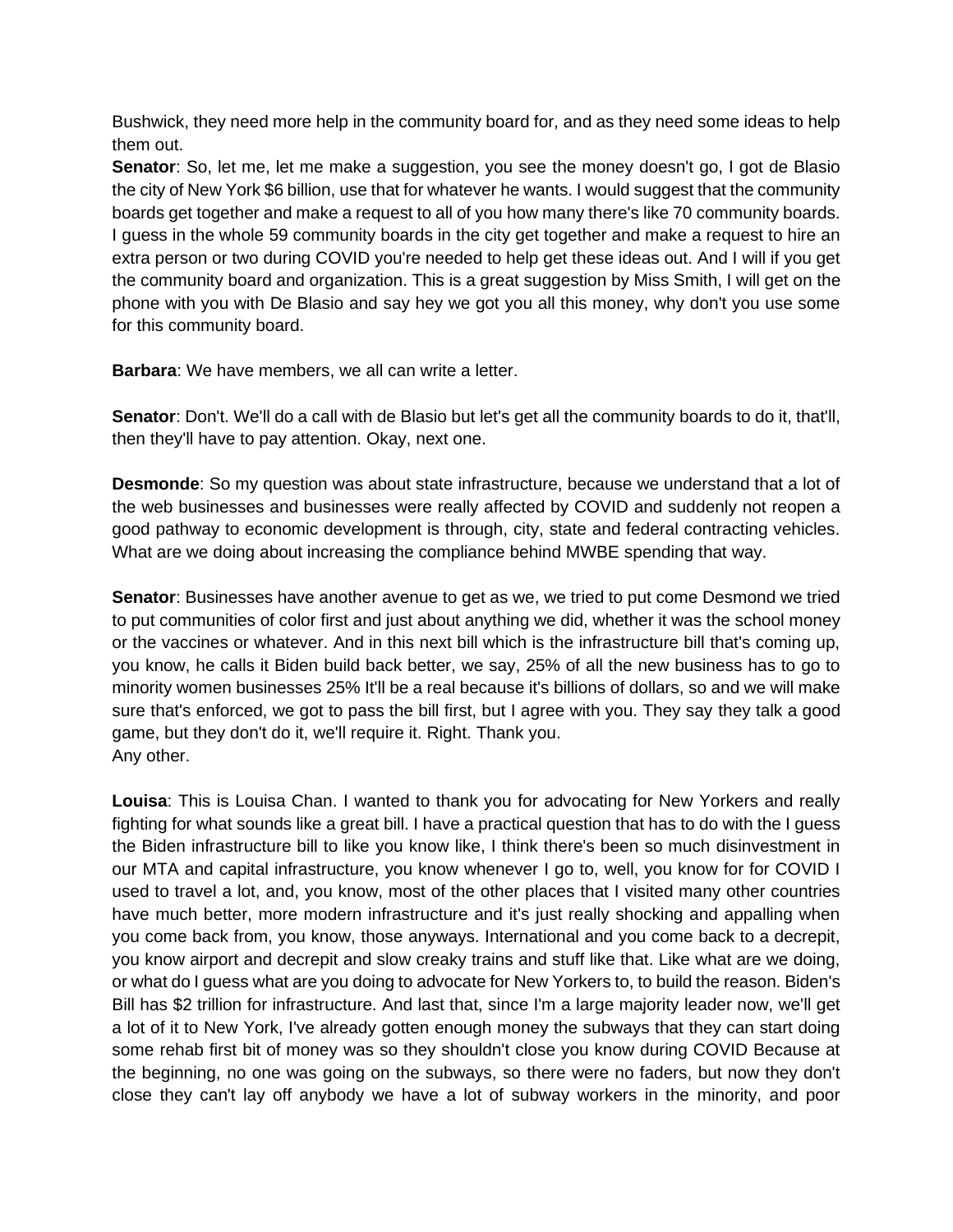communities, bus drivers, things like that. And, but now we're getting money for capital and if we get this \$2 trillion. We can modernize our whole subway system, we can create more subway lines, and we can build that gateway tunnel which and listen to this, there will be about 10 million new jobs creating, and this relates a little bit to what Desmond was asking before 40% of the new jobs, how to have to go to people on minimum wage part time wage people just got out of prison. In other words, people would never have an opportunity to become a construction worker, which is a very good paying job, and you don't need to be a PhD and, you know, astrophysics, to get a construction job, and it's a good paying job, so this can change America just like the child poverty thing, but we have a huge infrastructure plan now we got to get it passed. I only have 50 votes I got to get everybody to vote for it. But so far, so good.

**Martha**: I have one question, Martha Brown. I have one question and it's really a request, we must continue to support Amtrak. Amtrak is the backbone of America so please, we've got to get some funds in there for Amtrak.

**Senator**: \$80 billion in Biden's proposal for Amtrak. Wonderful, wonderful notetaking, I use it.

**Martha**: I'm finished. Thank you so much, Senator you I've loved you for the last 30 or 40 years. You've been wonderful for our country. Senator: I can tell. I remember when Vito Lopez was here. Oh yeah, you had come here and to the seniors so I used to go to Thanksgiving and cut turkeys. Right, right.

**Mr. Camacho**: Yes, we want to thank you.

**Senator**: Thank you, Robert.

**Mr. Camacho**: for all you do for us. We're here for you.

**Senator**: I will get you the information and distribute it, and if you need help any of the groups or individuals need help, they should call my folks. Thank you, everybody.

**Celeste**: All right everyone, so we're going to go ahead and move on with our meeting agenda. I believe that was a very important discussion. I'm glad we were able to have it. Now we will move on to resume the end of Mr Camacho's report. I did want to just make one note regarding rank choice voting. I just want to quickly thank the Comptroller's office. Haris was able to connect us to the Campaign Finance Board. One of the contacts is a liaison. But we're in conversation with them, to have them do a presentation next month during our full board meeting, as well as adding another group come back in June to provide another overview. Just so folks have a little bit more information, you see it a little bit more often you can understand a little bit better, and that's again about rate choice voting.

Also, a quick reminder for folks on the nomination committee, just to take a minute right now, if there are any volunteers for nomination committee chairperson. This is just to make sure that we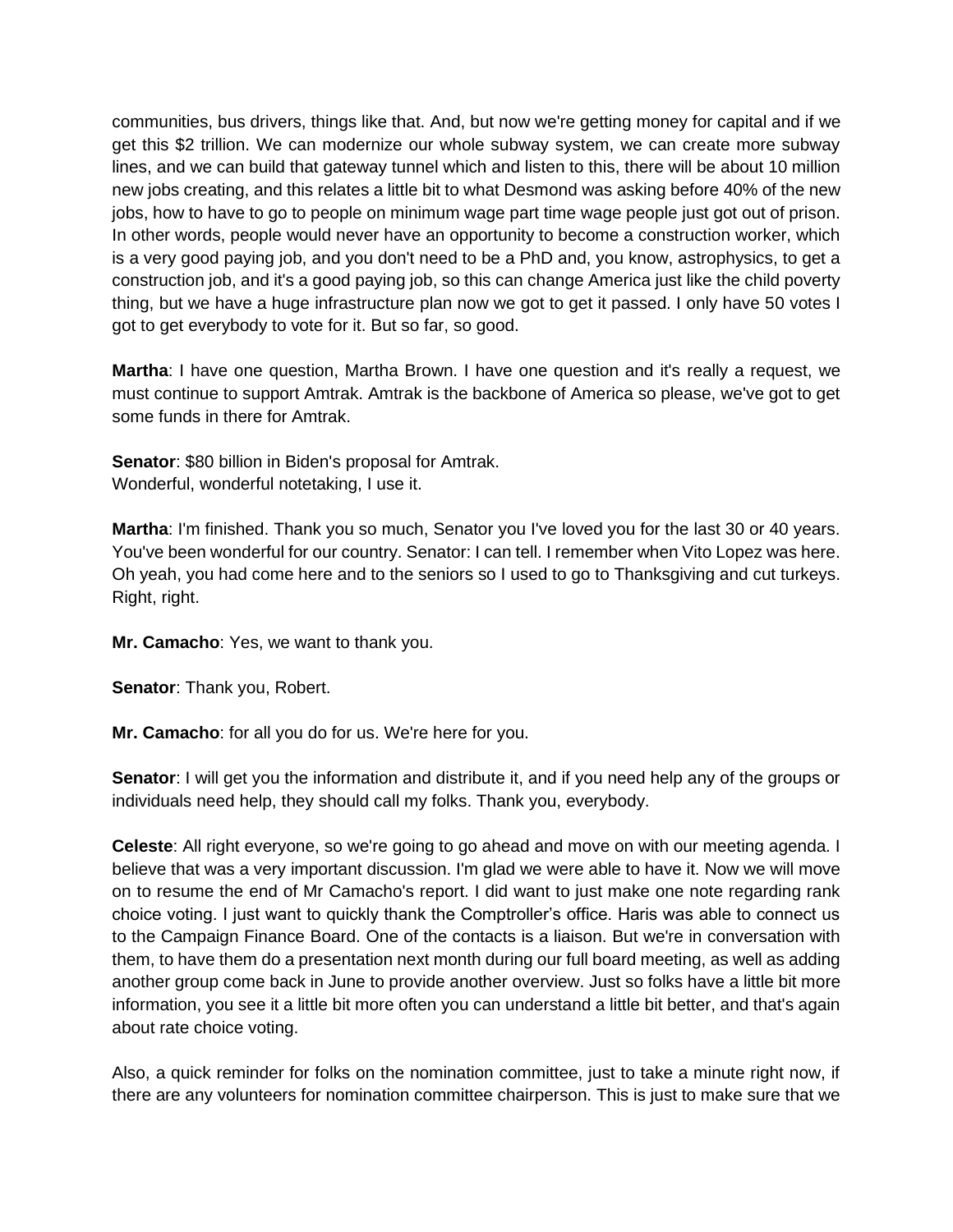have a record of who's going to be spearheading the elections in May next month. I will let everyone know again you should have received the form either online or in the mail. This year's nomination committee includes Desmond Monroe, Barbara Jackson, Mary McClellan, Melissa Carrera, Dustin Sonneborn, Gladys Puglla, and Annette Spellen. If any of those committee members, first of all thank you very much for volunteering, if any of those committee members would like to either volunteer or select someone else to do the nomination committee chairperson, this is the time.

**Mr. Camacho**: Is there any recommendation from you guys? What about Mary?

**Celeste**: Mary, are you willing to accept to be this year's nomination committee chairperson? It doesn't really change the responsibilities. The only thing that's different is that I'll just be touching base with you on the plan for this year. I'll give you a phone call and then I'll let you know what the committee needs to do and then you basically give me your feedback if everything sounds good, then it sounds good, and we just move forward.

**Mary**: Okay, I'll go for that.

**Celeste**: Excellent. Thank you, Miss McClellan, and thank you from the committee Yes, anyone else from the committee supporting Miss McClellan was on that committee whoever was on the ad hoc committee met named her. Yes, and that named after Dustin seconded. Yes. Okay. All right. All in favor. Yep. Thank you, nomination committee members I will follow, up with you shortly. Once we received the forms, friendly reminder please submit your forms the deadline is next Friday. All right.

And so now moving on with this portion of the meeting agenda we now have the **introduction of elected official representatives,** so I know in the beginning of the meeting I added all of our elected official reps that were on then, as panelists so I'm just going to call you by name.

## **Marcus Harris, Borough President Eric Adams' office**

I'm Marcus Harris office in Brooklyn Borough President Eric Adams, 718-802-3909, cell phone is 917-324-2680.

**Mr. Camacho**: Can you give me a few seconds please I would like to thank you, because we know that now with the term limits and the borough president, we would like to thank the him for all that he has done for us, and all that, if he is going to do or we hope that he is old, or going to continue to support Bushwick, and I love him, and we want to thank you and your crew for giving us all the support and helping us guide through this rough time that we have.

**Marcus**: Thank you so much, I appreciate that.

## **Julio Salazar, Congresswoman Nydia Velazquez's office**

Good evening, everyone. Good evening everyone, Julio Salazar from Congresswoman Nydia Velazquez office phone number is 718-599-3658. Thank you. Thank you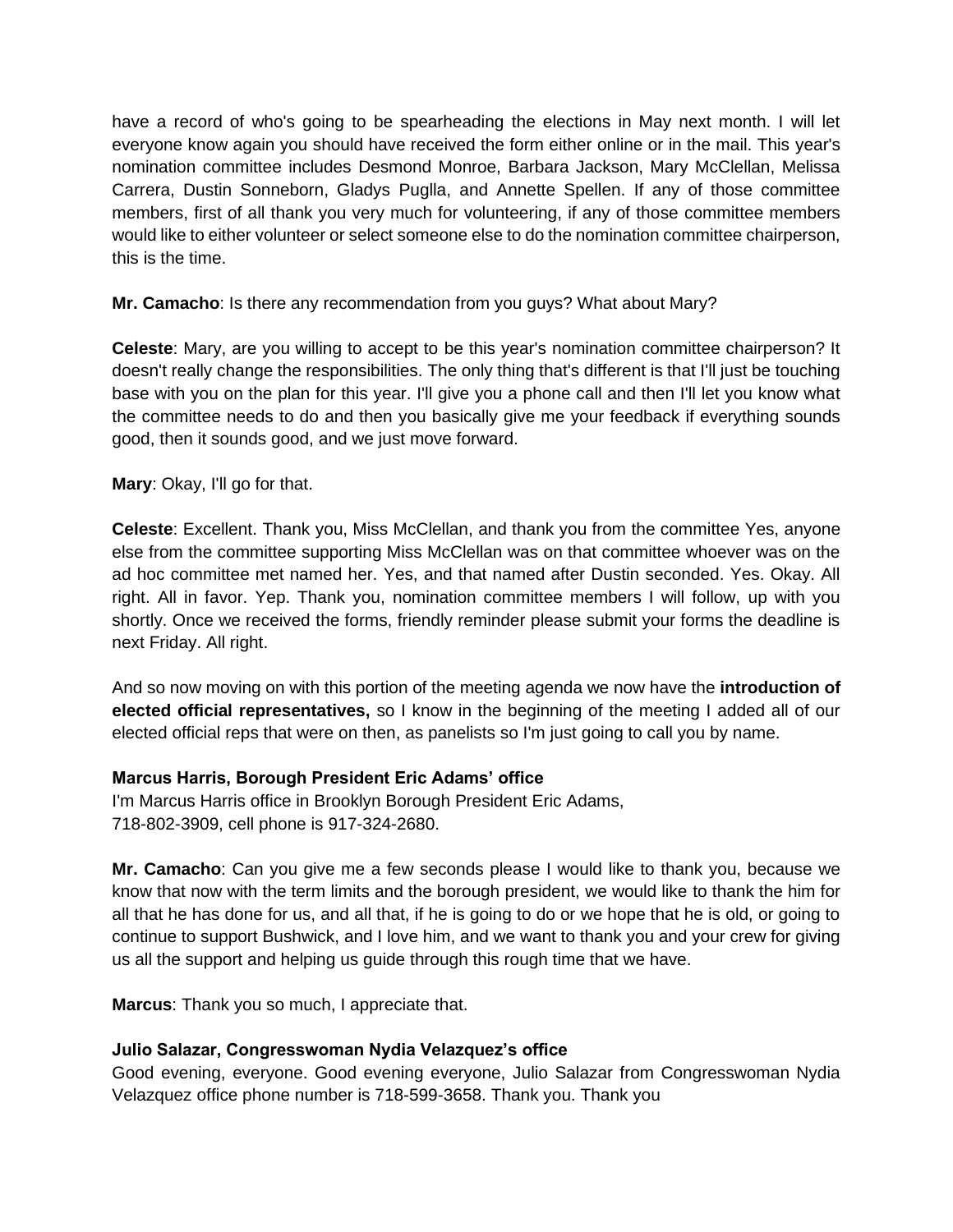undress.

Good evening everyone. Me Sandra, Assemblywoman. Our phone number is 718-443-1205. Thank you.

### **Haris Khan, NYC Comptroller Scott Stringer's office**

Hi, this is Haris Khan. My number is 929-512-1946 email address [hkhan@comptroller.nyc.gov.](mailto:hkhan@comptrollerr.nyc.gov) Feel free to reach out to me. I'm the Community Liaison for City Comptroller Scott Stringer in his office. We also love Bushwick. That's true.

**Celeste**: Thank you. So now we have our introductions. If I missed anyone from an elected official's office it was not intentional, please just drop me a line in the chat and I will make sure you have an opportunity. We will now move on to our agency representatives, I have a few here from my list.

**Jo-Ena**: You know, when these people are saying their names, could they also say whether anyone is physically in their offices, and that's a good thing to know. If people give out phone numbers, it's one thing but if anyone physically in this office is during this COVID. When you try to reach somebody so it will be helpful just to know that when they give the name.

**Celeste**: Okay, no problem. So, everyone heard Miss Bennett, please just modify your introductions and make sure we know if someone is physically in the office.

### **Corina Lozada, Communities Resist**

Yes, hi, Corina Lozada, staff attorney with Communities Resist. We are working remotely but you can reach me at the number I'm going to give you guys now 646-974-8773 That's our direct line, and my cell is 929-280-7432. Thank you.

### **Damaris Falero, Department of Buildings**

Thank you yes my name is Damaris from the Department of Buildings. Right now, we're still working remote but we're actually going to be going back to the office starting May third, but my phone number is 646-618-4728 and my email is [dfalero@buildings.nyc.gov.](mailto:dfalero@buildings.nyc.gov) Thank you.

### **Julia Foster, Department of Education**

Hi, Julia. I'm the Community Outreach Liaison for school districts 32 and 14. My contact information is 917-612-7831. Thank you.

### **Mayra Mera, North Brooklyn Coalition Against Family Violence**

Hi, my name is Mayra from the north Brooklyn Coalition Against Family Violence. Our offices are remote and in-person by appointment for a protected person, and you can feel free to call me on my cell phone at 314-635-0272. And you can also call us at our office at 718-302-4073. Thank you so much.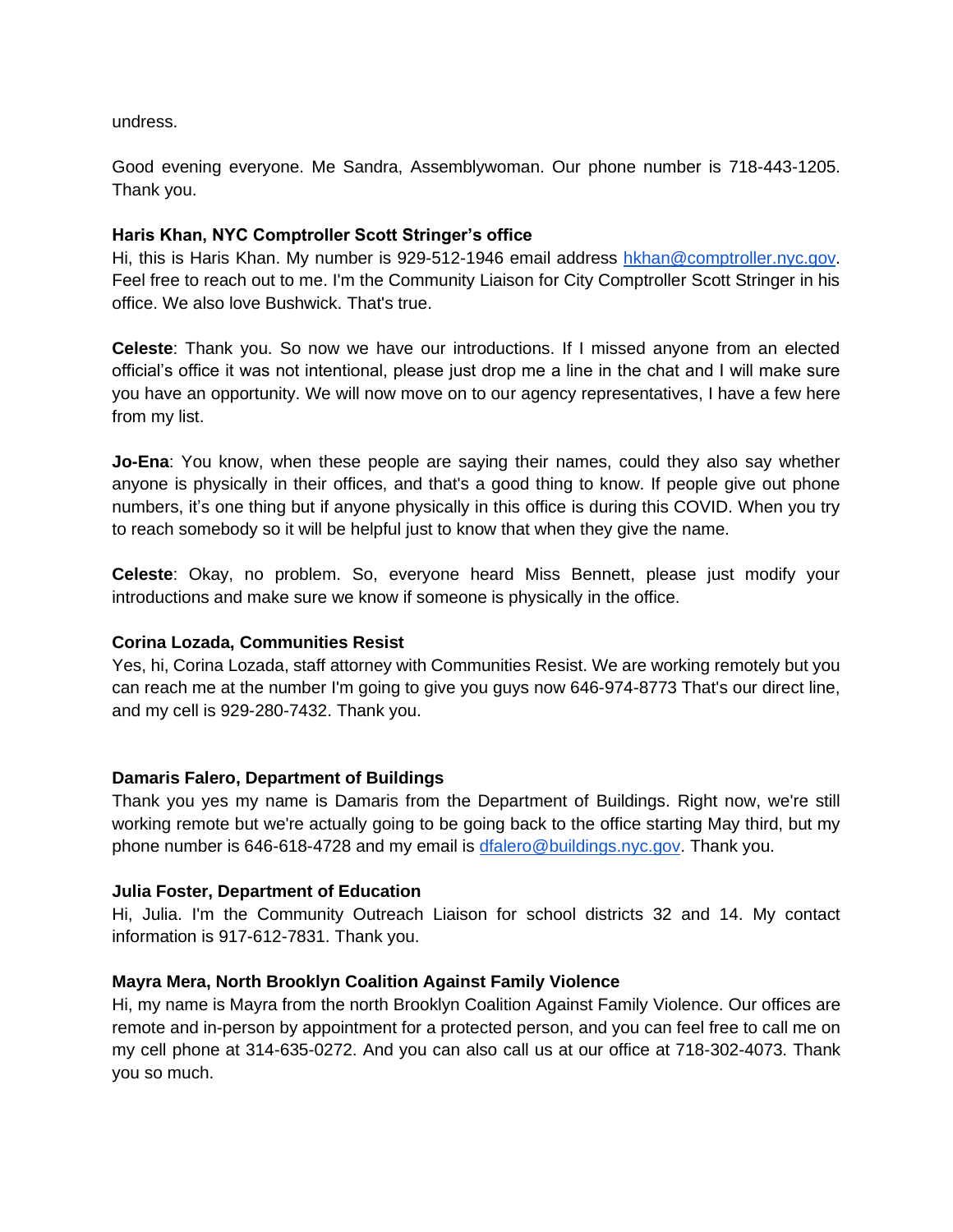#### **Noel Allain, The Bushwick Starr**

Noel from the Bushwick Starr theatre. The best way is to email us at this time, [noel@bushwickstarr.org](mailto:noel@bushwickstarr.org) or you my cell phone is 917-620-8546.

**Celeste**: And I know now we have our captain. So I will transition right into our captain's report from the 83rd precinct. I'm gonna make you a panelist, you should be able to control your video and sound now, Captain Sanabria.

#### **Captain Sanabria, 83rd Precinct Report**

All right. Hello everyone. I just want to update you guys, everyone on the CEO spot, the commanding officer spot, you know the DI Casazza recently retired. He retired on March 31, and a new CEO, a new commanding officer has not been appointed yet. However, they have made me the acting commanding officer. Um, and I just want to let everyone know that even though we don't have a commanding officer, everything is being done to make sure that Bushwick, community is safe, and we're and all our services are continuing. So, until that time, all hopefully it's within the next week or two, but I can't promise anything. So, that's where we're at right now with that. Also, there's a new captain with us, showing Claxton, he just got promoted from the 77 precinct, he came over to the 83, and now he's with us and He's helping us and helping me out, and leading Bushwick and all the cops in Bushwick. With that said, I just really quick on in regards to crime. Once again, property crimes are our issue. What I have noticed lately is a lot of fraud calls, meaning people are calling would call, you'll get a phone call, and they would say you know your grandson or your child is in jail, we need to we need to, you know you need to send money to this particular place, and it's usually just a fraud call and people do do that, obviously they want their, their, their family member out of jail, and that's what they fall for but you know, I just want to make sure that everyone is aware that these calls are fraud. And if you ever do want to know if someone is in jail and you just call the precinct or or call the prison and we can let you know if someone's in jail anywhere in the city. So, you know, things like that, just be aware of burglaries are happening packages on packages out on the porches are being stolen please make sure you leave it with a family with a, with a neighbor or in a lockbox or an, you know, if you're ordering from Amazon they had those Amazon boxes, or, you know, at the local pharmacy, they'll hold it for you and you can pick it up and not have to file a complaint, because your your property has been stolen. So with that, I think that that's pretty much sums up the crimes, I just want to let you know. I just want to let you know, we, there was an incident on Halsey Street. I believe two days ago, where there was a domestic violence issue where the son did not want to let the mother and brother and sister out of the house, it became kind of like a hostage situation where, you know, we had to call ESU, there were helicopters there. But thank God, everything was taken was was no one was hurt, we were able to get the family members out, and we were able to take the perpetrator into custody, so no one was hurt and I know that, you know, people were calling people were calling the community affairs people were calling me to find out what was going on so I just wanted to make sure you guys know that everything was fine one of our officers was hurt, but minor injuries. He should be back at work, so if there's any questions, please let me know. I could take them right now.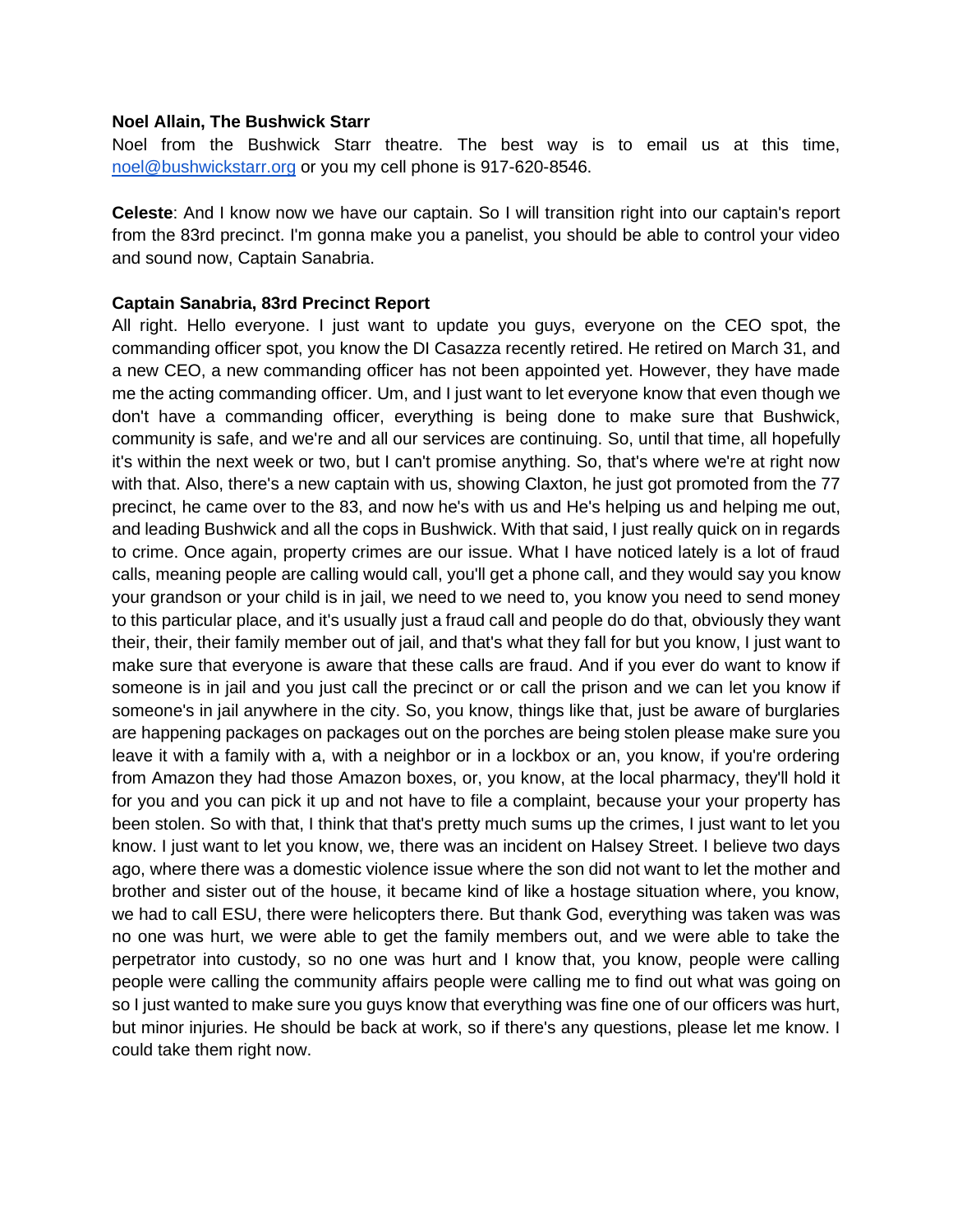**Unknown**: I have a question. Or literally, how do you handle these calls, Because I've been called, I've been granted grandchildren but they have Hi Grandma. Answer: the best thing to do is to hang up and block the call. You can block the call on your phone, you can, you know, you look at the phone number, and there should be an option where you can block the phone so that phone number will never come through again. If you are the victim of a fraud. You can go to the police department and we will take a report and investigate it as best as we can. But like I said, ignoring these and making and making yourself aware and others aware that this is an issue, you will not become the victim of upfront.

**Unknown**: A lot of a lot of people like to say they're from Medicare health insurance and stuff like that. I think that the elderly are targeted.

**Answer**: Absolutely. That's why it's very important to understand to let everyone know your family members, your elderly family members that they anytime anyone calls, then whether their content, you know content also Keyspan, same thing. Also your phone, your, your gas bill is just if you don't pay right now it's gonna get cancelled right. So they even tried that on me once and I hung up the phone. I called Keyspan. You know so you call Keyspan and verify it. But they will usually never, ever contact you via phone, usually by letter, or something like that. So just be, just make sure that everyone is educated in that I think education is the key and these fraud scams.

**Louisa**: Thank you. This is Louisa Chan. I actually work with ConEd, so there's fraud concerns all the time. And just let other members know utility companies will never ask you for your personal information. And if they ever say your bill was due, they tell you a pay by gift card you know that's fraud, so that's another thing we never asked you to pay using gift cards, because, yeah, that's just not how we do business, you have to pay through, through the, you know, the company portal or by check.

**Mr. Camacho**: So, I just say, I want to thank you and in your manpower because, you know what's going on in the world today and what's happening and it does it, the morale, or does it feel like you guys don't know anything, but we know you are, and we see them out there I did. They did a clean initiative on Saturday and we had the exhilarates, the youth, kids, they were helping us clean the park, all day and I just want to thank you because that know that there needs to be a change, but it should be a change a positive change where we can all work together and make sure that you have the service you need to protect us and vice versa. So I just want to thank you and we hope you stay with us, and we want to fight that you stay with us and become our officers so we will make sure, because we don't know who we're going to get we know who we that, well, we don't know who we're going to get, but we want to make sure that the people that that are there that understands push again here to support us and to give us, You know crime is going to happen both going to make sure that together we're going to stop crime and make sure we're all protected, and I want to thank you from the bottom of my heart. **Answer**: thank you that's much appreciated. And thank you for coming by the other day, during the roll call of speaking to our third platoon as they turned out. They appreciate it knowing that the community is behind them, appreciate that.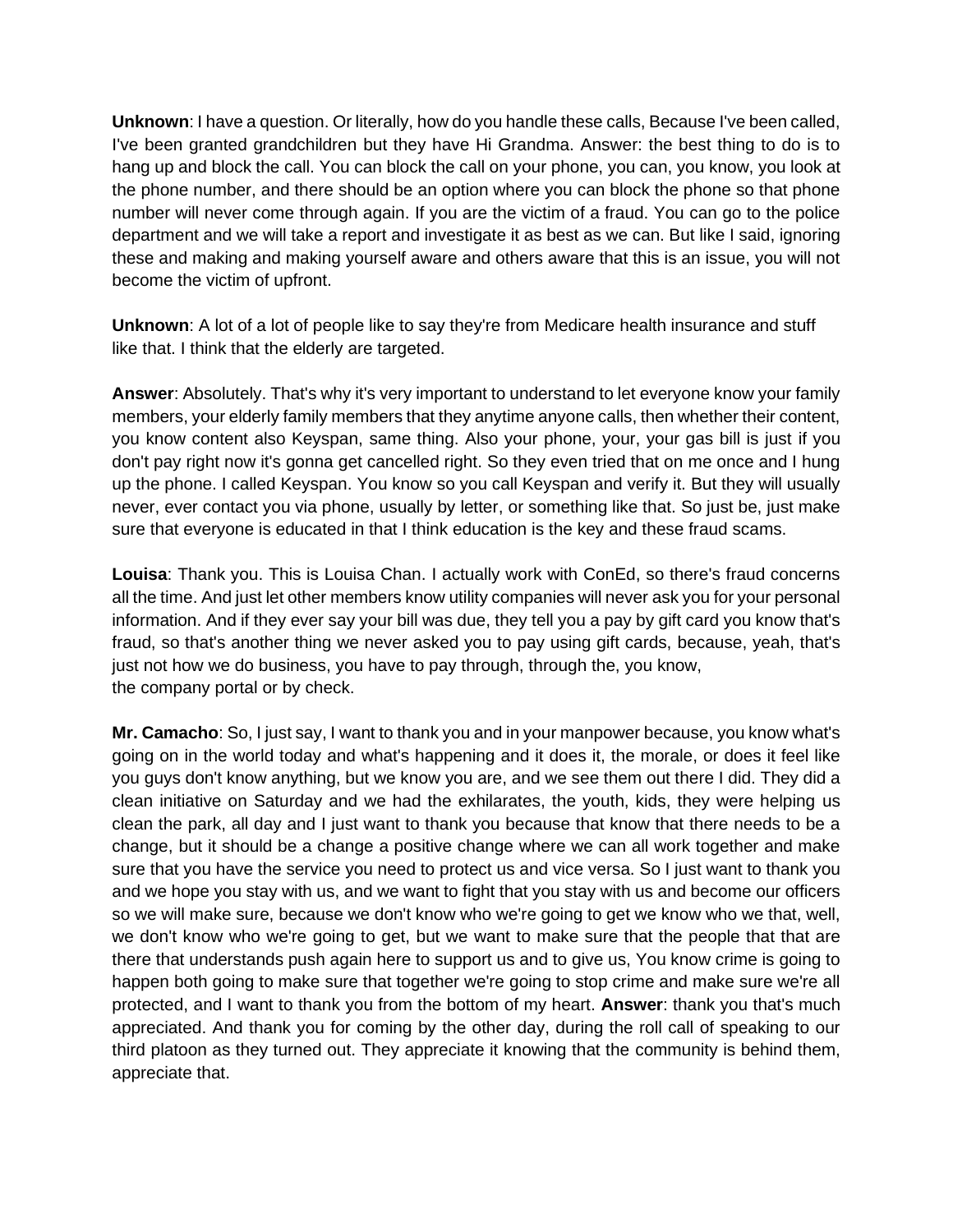**Eliseo**: Robert, can I say something please real short to the police guy?

**Mr. Camacho**: Yes, to the Captain. The captain, yes, I do apologize. My name is Eliseo Ruiz. I'm from COVID Street and Knickerbocker and Robert said you guys are doing a great job. We have the best policing in the city and we got good people there. I need help, you educating me too. I can educate the areas that are riding the little scooters, on the bike it is getting worse. I don't want to say one nationality but it's the Spanish people riding the damn scooters, up and down the block on Knickerbocker, a group. Yes, that they don't come back in the summer. They're gonna kill somebody on the sidewalk. Unfortunately, it's going to be retaliation, because you're getting killed on a sidewalk when you don't belong there. And I know that I spoke to the officer before he said you can chase these people down, but really anything that I could do, or you can do, please let me know. We could do something about this before he gets out of work in the summertime, you know, we could talk about it, I know. I know it's all over the city here, happening. Yes, thank you. You did a good job.

**Answer**: All right thank you we are trying to address the issue. It is illegal. We tweet out that it is illegal to drive these ATVs and these dirt bikes, electric scooters are legal, but we try to enforce the law as, as best as we can and it's, it's very helpful if you let them know that this is illegal and it's not. And it's, and we don't want this, the community does not want this in Bushwick. So thank you very much.

**Celeste**: Thank you. As that concludes all our questions for our captain, thank you so much. Captain, we appreciate you being here, as usual. I do have some messages from the chat. I want to make sure I acknowledged, we have a representative from the Assemblywoman's office. Isis, if you want to provide your name and contact information at this time.

### **Isis McIntosh Green, Assemblywoman Latrice Walker's office**

Hi, Isis McIntosh Green, chief of staff to Assemblywoman Latrice Walker. We are in office, however we're not taking walkins we're only doing appointments, you can contact our office at 718-342-1256 or you can email us at [walker@nyassembly.gov](mailto:walker@nyassembly.gov) and we're handling everything from unemployment issues to voting rights, which we were able to pass today in the both the Assembly and the Senate.

**Mr. Camacho**: Thank you. Thank you, Assemblywoman Walker, we love her. **Isis**: Thank you so much, Chair Camacho, as well as District Manager Celeste. **Celeste**: Thank you and also just thank you for always having a representative at our district service cabinet meetings, it is a valuable opportunity for us to engage. **Isis**: And just as a reminder, I know someone mentioned vaccinations earlier. However, we do have available slots at some of our local hospitals offering the Pfizer vaccine. If you or anyone that you know is interested over the age of 16 and getting the vaccine, please contact us at [walker@nyassembly.gov.](mailto:walker@nyassembly.gov) We specifically have eight slots available for tomorrow. Okay, thank you.

And I want to acknowledge as well we have one of our admitted New York State Administrative Law Judges with us.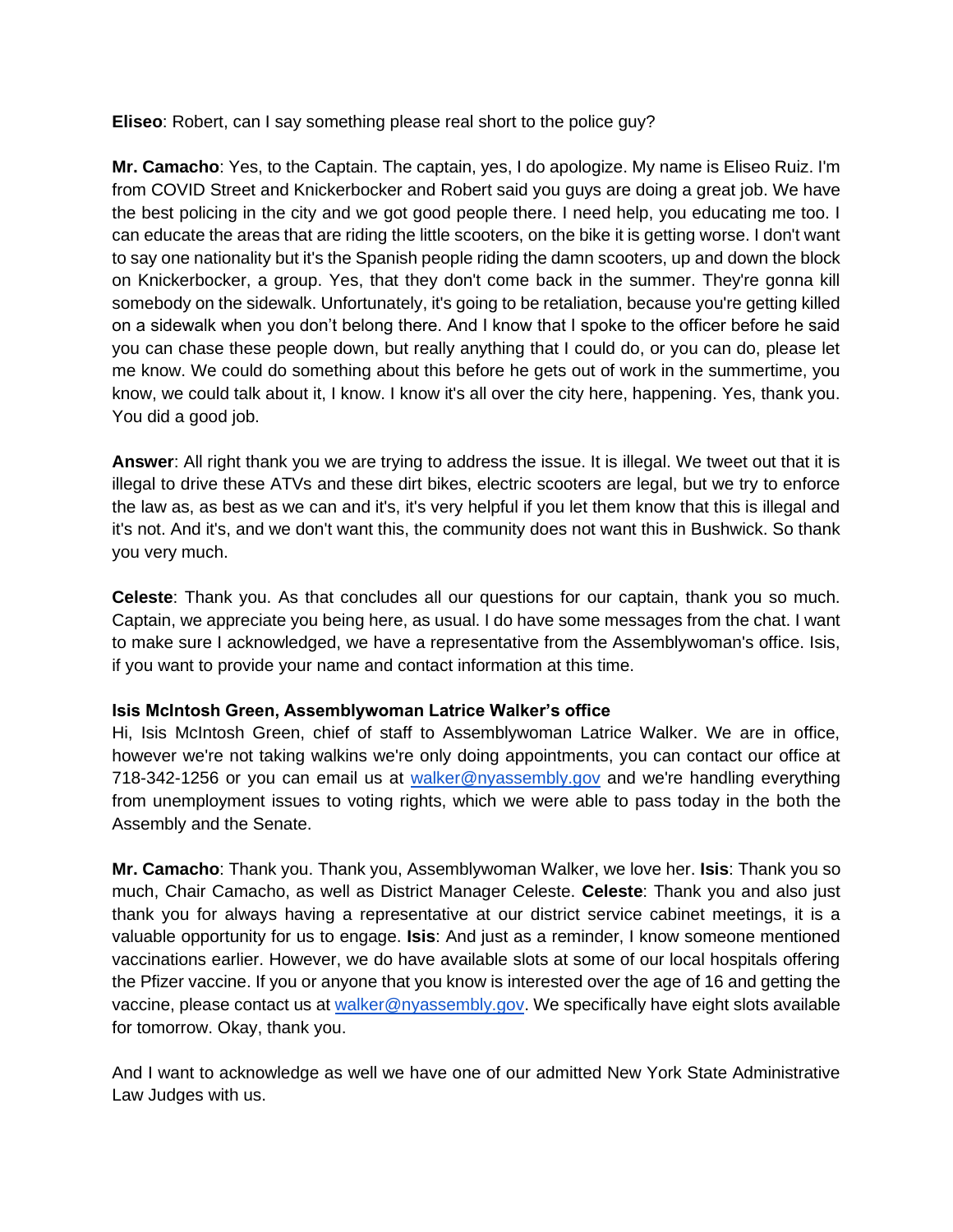### **Casilda Roper Simpson, Candidate for Civil Court Judge**

Hi, good evening. My name is Casilda Roper Simpson, I thank you for having me here this evening. My contact numbers. 718-722-8796. Thank you for having me.

All right, so we will move on now and again. I apologize if we missed any questions. It's not intentional, there's a lot happening behind the scenes, we will certainly pass along anything that wasn't addressed this evening. And if you were not included in the introductions, there will be the announcement portion later in the meeting.

### **5) District Manager's Report**

Moving on now to the next item on the agenda, it is the district manager's report that's my report, I will try to be brief. Good evening everyone and Happy early Earth Day, which is tomorrow. I hope you've been able to find safe, fun and sustainable ways to celebrate and give back to the earth this month. Thank you to our community partners and elected officials who continue to emphasize and support the importance of caring for our environment and in turn our health and overall quality of life. As you likely know the COVID-19 vaccine is now open to those that are 16 years old and above, as we inch closer to reopening and statistics show the number of cases are decreasing it remains important to stay safe following all health guidelines and get vaccinated if you're able to do so. The city has invested a significant portion of our taxpayer dollars on pandemic recovery, including the many COVID-19 testing and vaccine sites throughout Bushwick and the city. We know that some are concerned about the vaccine and encourage you to do your research and of course, talk to your primary care physician.

As it relates to the board's office, you've heard earlier we are short staffed and thank you to Barbara Smith for having us in mind. I know we spoke earlier today. Sharon and I certainly appreciate everyone's patience and understanding during this time. For further perspective on this, I've referenced it as an example, think about our elected officials. They typically have at least four to five staff members if not more. These staff do everything from handling constituent services to the calendar two we just heard there's a chief of staff. I am the for five staff members Sharon and I are the four or five staff members into. It is very challenging to be able to serve Bushwick, in the way that we need to work with everything going on in the world and in our community, with only two people, and it weighs heavy on my heart and mind knowing that we would be better able to serve Bushwick, especially as it continues to grow and evolve with additional staff and support the time that I would prefer spending on projects to increase the board's visibility and engage with the community is often spent handling administrative tasks and processing correspondence. This is just the reality that we need, you know the board support, the community support. I'm happy to hear that the Senator is willing to engage, and I will certainly take him up on that as we move forward in this battle to make sure we have the support we need to serve Bushwick. And with the board's support, I've been able to meet those challenges creatively. I certainly appreciate all of our chairpersons for the Committee's that have been helping with their reports, it is invaluable help. It is a reality though that neighborhoods like Bushwick have been hit the hardest, our longtime residents and board members everyone except those that have been able to weather the pandemic more comfortably are struggling. We heard all of our board member updates from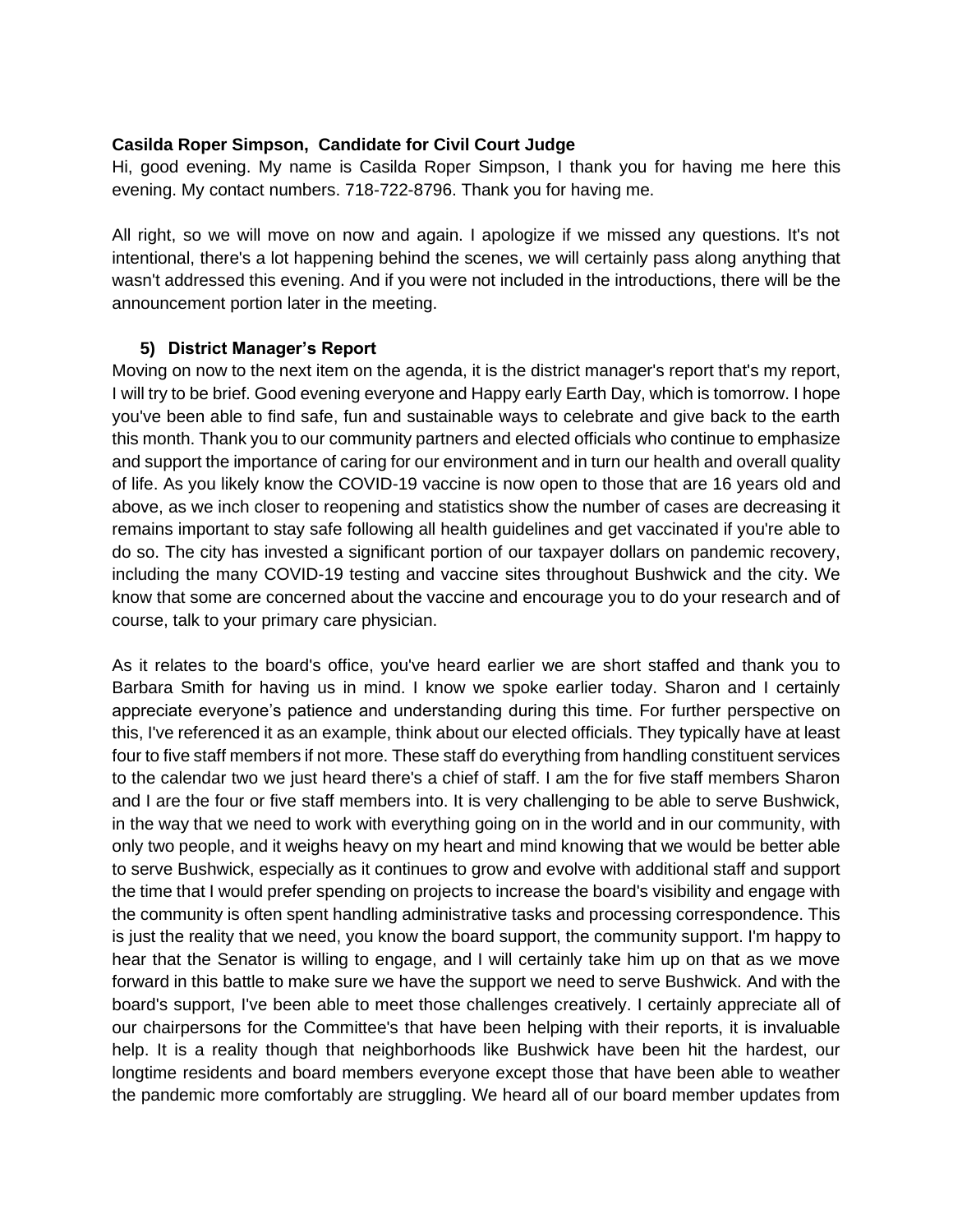Mr Camacho earlier, we understand this and we want to make it easier for everyone, we're adapting what we do and how we do it to better serve both the board and the community at large. And for those that know you know, for those that don't, community boards at their best play a fundamental role in shaping the resources and amenities and the neighborhoods they represent as the city changes and private interests continue to capitalize off of neighborhoods like Bushwick. We now are faced, again, with speaking up to our elected officials, all of us can demand truly affordable housing, the board can continue to prioritize it as a great capital need, but unless we're having real conversations about how to reclaim our neighborhoods and coming together to take action. We won't see Bushwick in Bushwick in the years to come. I know that Bushwick has a diversity and expertise from both longtime and new residents. This is really a call to action to both protect and preserve our community together. and below are meetings and events that I've attended, but I will briefly pause in case anyone has any questions or comments before I move on with my report.

**Mr. Camacho**: No, I have no question, I just want to thank you so much because you have, you know, have helped me a lot of times where we bump heads. But there are times when we get things done and then I just want to thank you because I know it is a hard job. I know it's not an easy job, imagine I don't get paid and I do my thing getting paid and getting more. I just want to I want to thank you most of all, you know, because, you know, young people like you, it's hard to find, you know to get someone that's really true and wants to work with the 2 million people just want to get a job and just to do a job but you do a job and you do it where you always call him, he always tell me, always keeping me informed always. So I just want to thank you and if I'm still here I just want to appreciate everything that you do.

**Celeste**: Thank you, Mr. Camacho. And I'm ready, let's get it done, right, let's take action. So I also want to summarize the meetings and events that I've gone to. I've highlighted some of them. So there are things that happen throughout every month, but for example I had a meeting with Columbia grad students they're currently working with the Clean Bushwick Initiative, one of our local groups. They're doing a sanitation report. I was able to give them a history of sanitation issues in the community. Please stay tuned for more information from them. I was also connected to the Department of Design and Construction regarding their communications one of my colleagues in Brooklyn suggested that they speak to us and the board to talk a little bit about how NYC DDC engages with the community. On Monday, March 22, there was a citywide borough coordinators meeting with the Office of Management and Budget, regarding budget consultations for fiscal year 2023 This is one of the things that I unfortunately am no longer able to take on since I'm busy handling items for the district I was not able to continue in the role as borough budget coordinator this year however, one of my colleagues has graciously accepted the passing of the torch. And for folks that don't know we engage in the Budget Consultation project process in September and October, we speak to all city agencies that are required to meet with the boards as well as others that are invited to talk about budget priorities. It's an excellent time to find out where they're going to provide funding to support the community and to also advocate for our needs on a borough and on a district level. On March 23 I had a check-in call with our liaison Delancey Nelson from Partnership for Parks. For those that don't know, they are the guides and the liaisons to help individuals that would like to steward or volunteer in a park. Please let me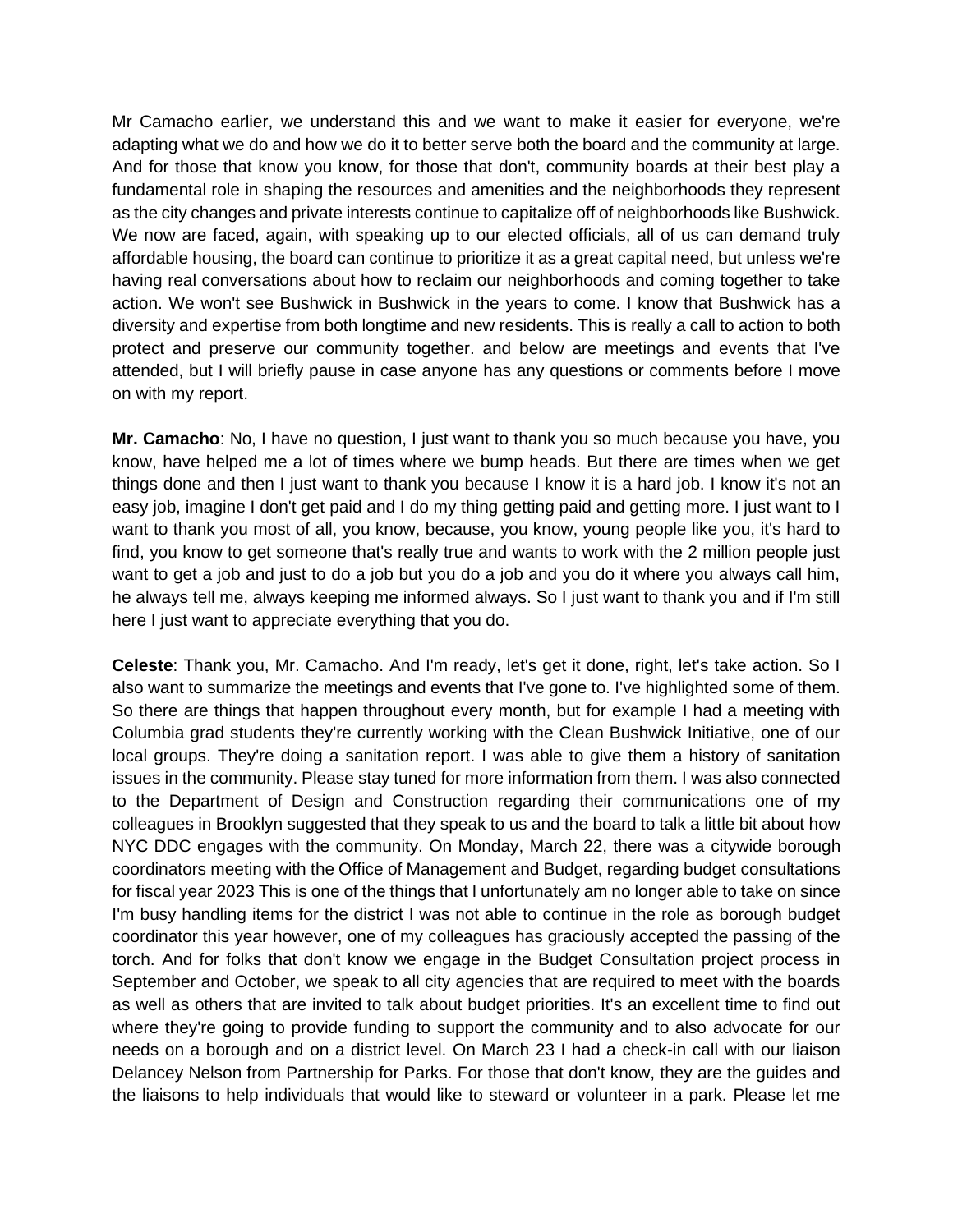know if you'd like more information from them. I also spoke with Dina Alfano, a Bushwick resident who is very passionate about historic preservation. We have ongoing preservation efforts. If anyone is interested in learning more about landmarking or getting involved, please let me know. On March 25 I was in the Bushwick Community Partnership Governance Meeting. We continue to meet to provide guidance and the partnership on their engagement with the community.

And on Thursday April 1 I had a call with Council Land Use through Council Member Reynoso's office. Thank you to both the Council Member and Council Land Use. This was regarding Bushwick Avenue safety improvements, they will be attending our meeting for the committee next Monday to provide guidance and help us come up with a report to present to the Department of Transportation. This was at the request of our committee chairperson Louisa Chan, I was able to follow up and find us some support for the committee. And I also attended the same day the sanitation working group meeting, the 10th meeting that we've had. We continue to meet if folks are interested in getting more involved in addressing sanitation issues, please let me know. And on Thursday April 8 I spoke with Randall Toure from RiseBoro, this was regarding the Jefferson Street garden, which hopefully will be open to engage with the community soon. And then also, Stockholm Street legal defense campaign. They will be presenting on this campaign next Tuesday at the housing and land use committee, please reach out if you need more information. That same day, I attended a meeting. It was an introduction meeting with Plenty, an urban agriculture company that's based in San Francisco. It was interesting to hear from them as urban agriculture is another type of business that is most likely going to be in industrial areas. They don't have any plans to expand in New York City yet, but it was a great opportunity for us to learn a little bit more about what they do and the kind of facility that their business requires. And on Wednesday April 14, there was the District Service Cabinet meeting. We had a packed meeting with all of our required agency representatives and more, including our elected official representatives. Thank you to everyone that attends those meetings, again, it's invaluable. The Borough Service Cabinet meeting was last Thursday, the 15th, we had presentations from Parks on their anti-litter campaign, the Department of Transportation on open streets and the Civic Engagement Commission regarding the people's bus which is a new engagement project they will be rolling out this year.

And on Friday April 16 I had to check in with a colleague from Board 5. I try to speak to my colleagues, fellow district managers, on a semi regular basis, just to make sure we're all staying up to date about things that are going on and supporting each other. As a note to this, I have not been able to work on the future of CBs report, community boards report that you've heard about in the past, just given the change in our capacity, but I'm hoping that we will be able to rally and complete the report in time for it to be a resource, prior to this year's elections. And on Tuesday April 20, I attended the Agency Privacy Officer convening, this was put together by the Office of Information Privacy to provide resources and support for the agencies that have to do annual reporting. It's incredibly helpful and it also provides guidance on how we take the community's information which the board very limited very small we don't take any sensitive information from the public, but it's basically a way for us to have some more guidance on how to process information, especially as we live in a more technical, technological society. And that concludes my report. Thank you. Any questions, comments, going once, going twice. Alright.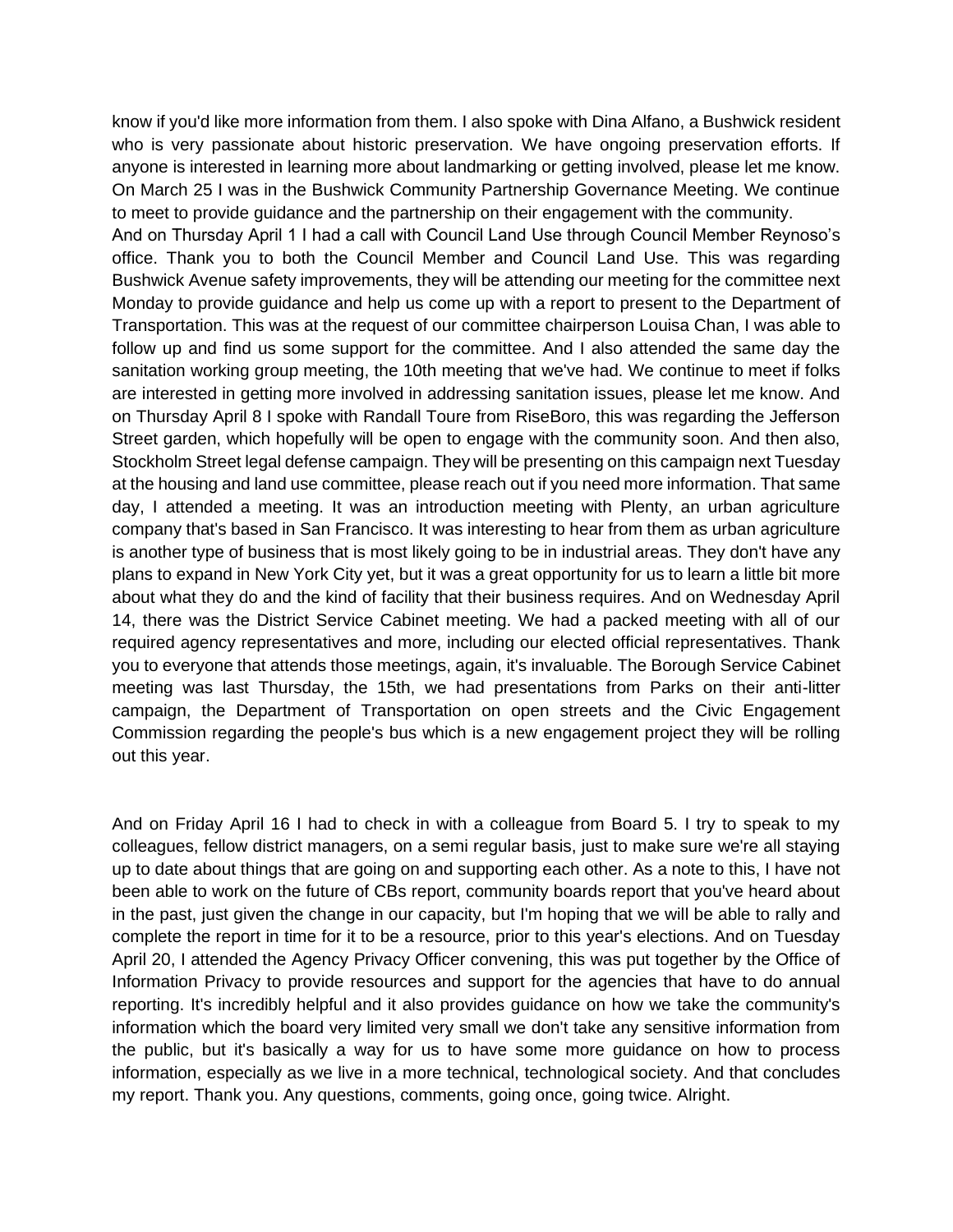## **6) Committee Reports**

**Celeste**: Committee reports, starting with, we already covered the district office. Mr Camacho, did you want to comment on attendance and the office opening, or would you like for me to just summarize.

**Mr. Camacho**: You can summarize. Celeste: in summary so the board members that have been flagged for attendance, that is either three unexcused absences or six excused absences have all been notified by phone. As per the board's bylaws, they will also receive a letter that details which meetings were missed and all board members are asked in that letter their intentions. We understand that there's a lot going on when we call, we always want to make sure that everything is okay. We know that there have been some board members, the circumstances right that's really what's happening in the background. So we are understanding, we are supportive. So those board members know who they are, in, in regards to the district office so you've heard from some agencies, you've probably seen the news that the city is returning to work in May for the Community Board Office, the building is open however staff go in about once a week, we're still working from home just to stay safe. We have plans in July when the board is on recess. By then more people should be vaccinated and should be a little bit safer. We are a small office but we're in a big building, it's a city building so we're just trying to be as mindful as possible. We want everyone to feel comfortable as we return, we will likely be on an alternating schedule, it really depends on, on what will happen with potential hires at that point. But by September we should be back in the office on a more regular basis. There may be some schedule changes but for the most part, we go weekly to check the mail. And we will be doing that more frequently, as we get closer to this end we also want to thank a board member gave us those plastic partitions, so hopefully we're gonna change the board around the office to make sure it's protected and make sure that we clean and if we have no one in there, they're gonna drop things off drop it off in a basket and we can pick it up and let them come back and pick it up so we're trying to be mindful.

**Mr. Camacho**: We gave water to our plants because the plants are dying to where we're bringing them back to life.

**Celeste**: The plants have been through a lot, they needed to be cared for. So, but thankfully they're doing much better now. So, but that being said, I believe that concludes our district office updates. In terms of our staffing, our former staff member, Willie Morales, is still on payroll until the end of May, hopefully by the beginning of June, we will get the green light from the Office of Management and Budget to begin the posting for the new hire, I will certainly keep the board and our executive board posted.

**Mr. Camacho**: Just a friendly reminder to the executive board Celeste is the boss of the person, we don't have to go through the full board. So I hope everybody knows that's only addressed to the executive board and myself as well as we'll be interviewing, sending the things under the City Charter so because she's their boss and we'll interview together.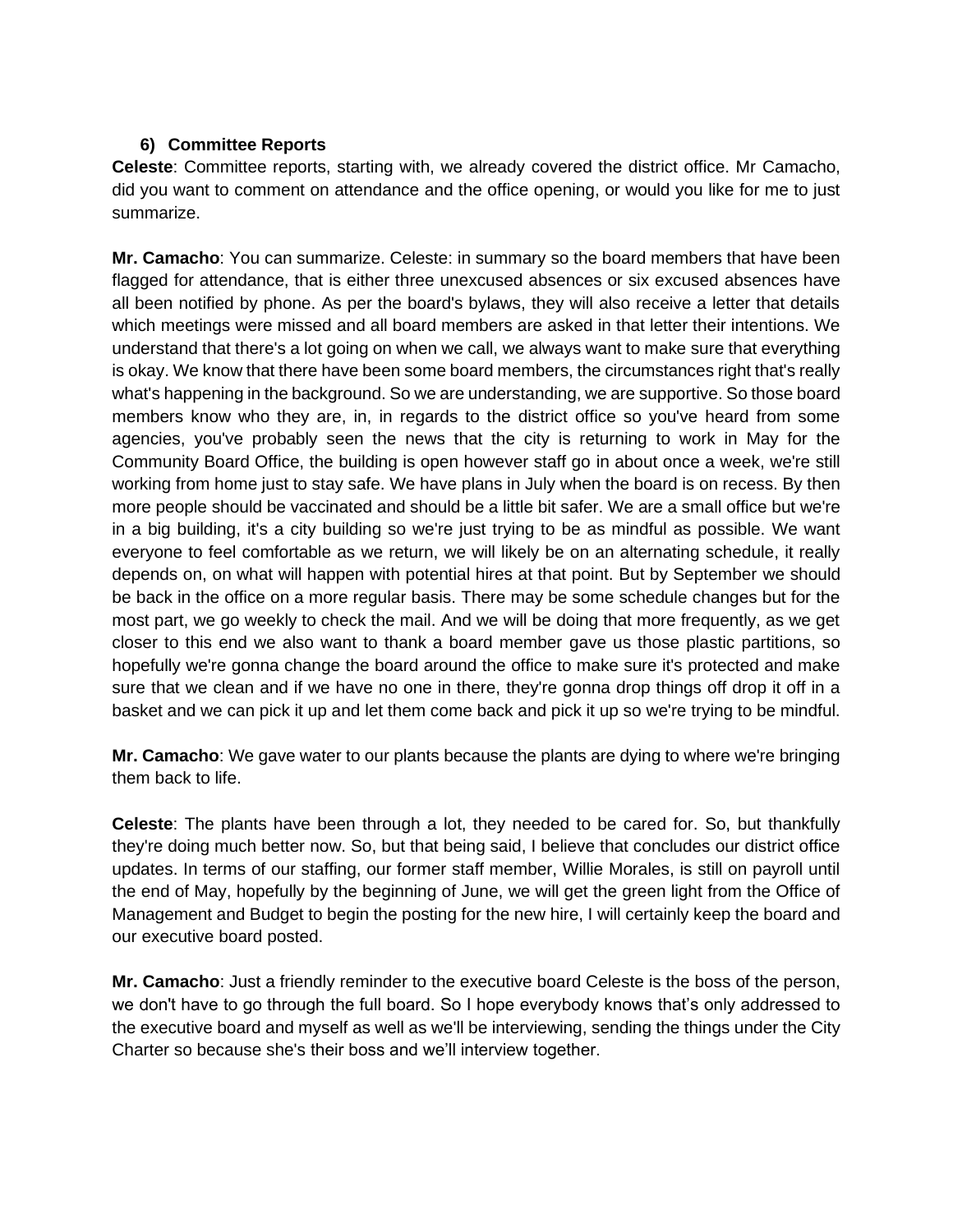**Celeste**: The process will be the same for the way it was for sharing the way it was for Felix for those that were on the executive board then it's, it's the same process so nothing has changed, unless we are notified that there are changes that have to be made.

**Economic Development + Permits and Licenses - Melissa Carrera, Committee Chairperson** All right, perfect, thank you so much, apologies to everyone for not being on video today, I got my second COVID vaccine so I'm not feeling too great, but happy to be here with you all, and the economic development and permits and licenses Committee met on Tuesday April 13 at 6pm. We got started promptly at 605. We had four new liquor license applications for review. I'm not going to take up too much time. You can find a lot more information in our report, but I will go over them briefly. The first one is sole Latina Corp, located at 189 Wilson Avenue, it's the new full liquor, wine, beer, application, it's a family oriented Latin American cuisine. Latin owned. They are looking, you know forward to expanding and making some more revenue by adding this liquor license. They are also eager to connect with their neighbors with the community and intended operating hours are seven days a week, Monday through Sunday, from 8am to 11pm, that's their operating hours, and they are in total compliance with no selling about the whole after 12am On Sundays, which really doesn't apply for them here but it's good for us to have that written down. Next up we have Williamsburg Pizza. Coming to a, to Bushwick, which is pretty exciting. They have five different locations, and if you haven't tried them please check them out, they're really great. Located at 259 Wyckoff Avenue, right across the street from Latinos who Knievel's, and this will be their fixtures location opening here with no history of noise complaints, which is always a plus. They are a New York style pizza and appetizers kind of space, it's not a large location, and they are intending to open from 11:30am to 2am from Monday through Wednesday and Thursday through Saturday from 11:30am to 4am Sunday through Monday, 11:30am, to 12am, and this is just really for the sales of alcohol hours, they are intending to open from 11:30am to 4am just serving food, and the establishment is in total compliance with no selling alcohol after 12am On Sundays, and next up we have bed zero, which is the wheelhouse, as many of you know, the wheel house has been around for some time now. They're located at 165 Wilson Avenue. We received a letter from the senator, Julia Salazar's office, supporting the establishment. They are going through a transition of management and ownership. They have two new owners who have taken over previous locations and they are excited to come to Bushwick, get to know the community and get involved. So that's pretty exciting. They are a small light menu, space, and they are applying for full sidewalks, and their intended operating hours are seven days a week, Monday through Sunday, from 11am to 2am, and they are in total compliance with no selling alcohol after 12am. And last we had the JAG restaurant court also Killer Thai 207 Starr Street, they previously previously came to our committee, back in 2019 I believe it was so long ago now, but they came to us and unfortunately with COVID and everything happening they didn't get their CTO, but they just recently received it, it's family friendly time to see restaurant with numerous establishments in NYC, their intended operating hours are Sunday through Thursday from 12pm to 11pm Thursday through Saturday from 12pm to 12am, and they are also in total compliance with no selling of alcohol after 12am on Sundays. So those are the four new applications, something the committee did discuss under new business was the excluded workers fund, and I know that Gladys, who is on our committee is was going to find out more information from the road on this and get back to us and also Celeste talks a little bit about reaching out to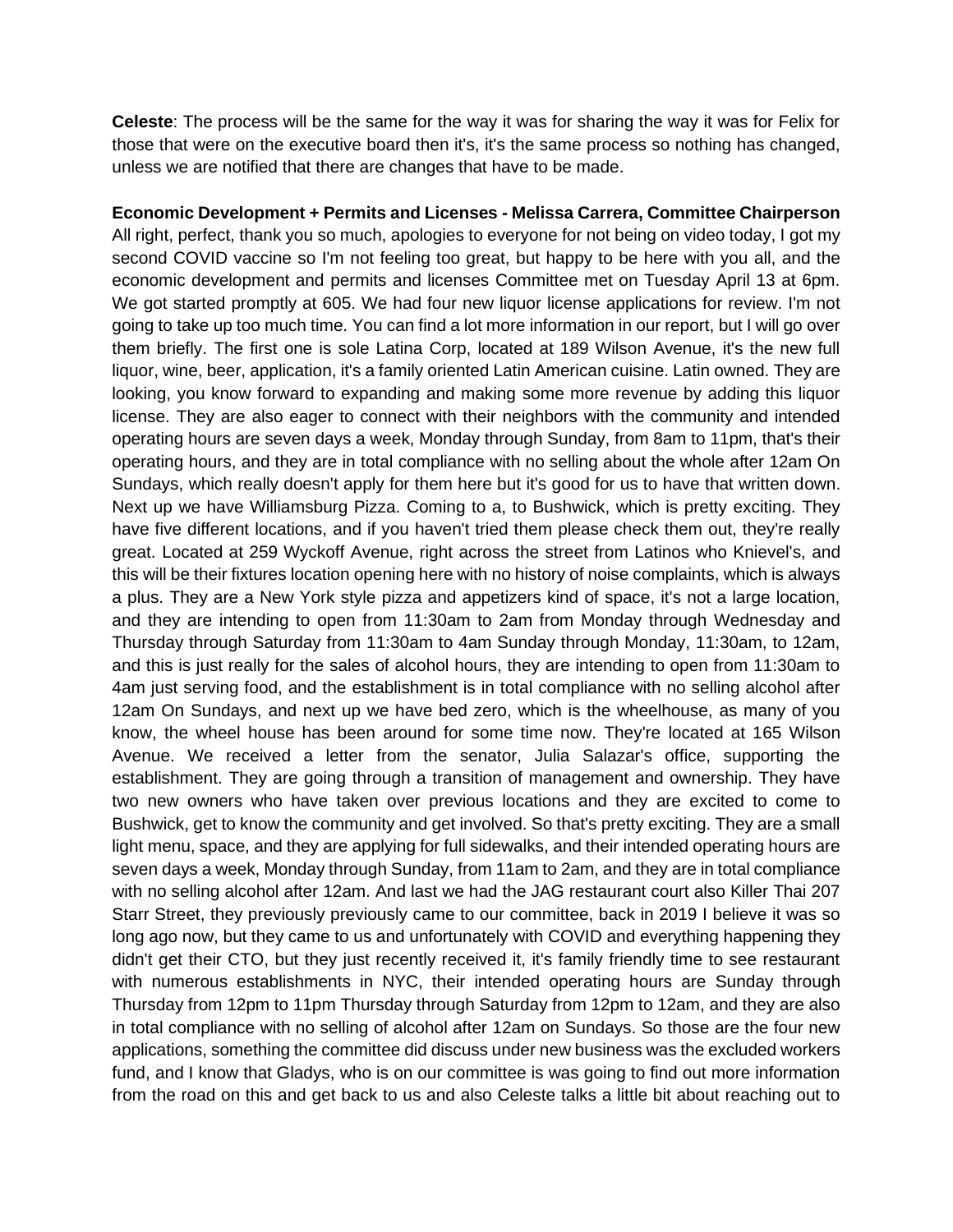local partners, just to see how we can bring back that information to people in Bushwick who could really use this information and figure out, use funds. And that pretty much sums up my report. Yes, thank you so much, any questions. Thank you, Mr Camacho.

### **Louisa Chan, Environmental Protection/Transportation/Sanitation**

Yes, hello everyone. Nice to be here with you this evening. I'm going to try to keep it brief, because the left did touch on some of the committee items. We met on March 22 and got started 10 So now that we discussed, primarily the parks COVID Parks and Recreation permits, and we had to, we had for community members, submit applications and they all attended the meeting to discuss their request. But at the time we did not have the recommendations allocated yet for the permit, so that's still pending. And I think we're working with Mr Camacho on, on, on, on that. And then the other item we touched on was the invitation to the Department of Transportation to we are inviting them to attend one of our committee meetings to discuss priorities in our community. And, as, as a board, I'm sorry as a committee, we discuss some of the issues that we feel are important to the community that we wanted to bring up with the D O T. And so some of those items include the enforcement of commercial of truck traffic on Bushwick Avenue, we're still having a problem, certain car doors where buses run like on palsy, and actually specifically B D 50 to a job mean a lot of congestion with double parking. The Need for Speed bombs in certain areas, young member brought up Putnam Avenue, Irving to Knickerbocker, and then also a general issue of bikes in safety, especially when bike lanes end abruptly like at Wilson and flushing avenues, and then also the potential safety study for where pedestrians are crossing, especially when there's a break in the street, as a result of broadly for example at Broadway holier deeds and Broadway. So the main things we discuss at the committee. If you have any other items that you'd like to bring up with the D O T. Please feel free to reach out to myself or Celeste to bring that to our attention and we'll be sure to get that address. Thank you.

**Mr. Camacho**: And also while we're waiting for our waiting for one of those, there's only there's only four tarps and three parks are taking there was a, we're waiting for the other lady to give us the date that he wants to get to know me because we have two faculties that are applied there are two coaches. Super Kids, everyone, and one has Bushwick and one has lived in poverty. And what happens is the other individual has the smaller part, and four little kids, which is the one moment that he wants some time to push apart so we're trying to settle that on getting them. Once I get them together. They know we can sit down and have an issue but we also have one part available, which is time is born and that is not being utilized and we're trying to get clients' apartments to get their individual that didn't come in. The guy that lived across the street on best I said that by the development, which is a Rockaway, across the street from the park, so he said he will come in and maybe we can say we can get a hold of him, ultimately next Amin so he can come and tell us more or less you know how many kids he got that the percentage, the kids should be from Bushwick, and if he has his insurance or his 501c3, so we'll work on that. And that's basically it. Thank you.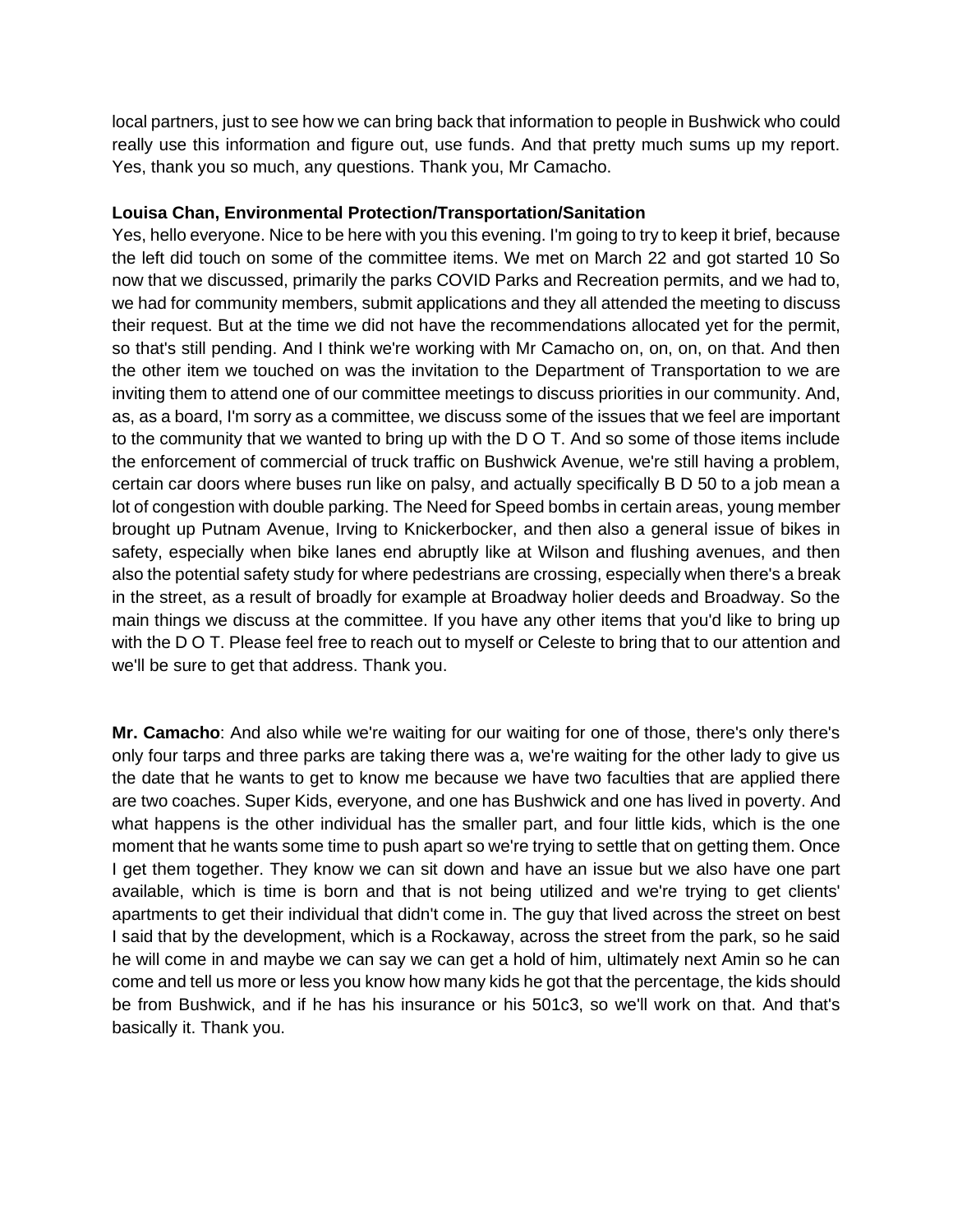**Louisa**: Thank you so much for adding some more color to my report. I'm still with my first meeting, so if I didn't have all my beats.

### **Health/Human Service/Senior Citizens/Veterans**

**Celeste**: Okay, next on the agenda is. I hope that hospital services and senior citizen veteran stones. Cheryl Jones, HHSV Chairperson, was absent.

**Celeste**: I believe it was two informational presentations. From the North Brooklyn Coalition Against Family Violence Mayra was there, who provided us an overview of what the organization does. I don't recall the second I believe there was, I think it was Riseborough, they were talking about Project HOPE. So they provided some information on Project Hope, as well as a shape up Bushwick so our modified pandemic adapted shape up Bushwick event this year was discussed, and then it was just some other regular business from the committee so but there's an outline in the committee report so please take a look, you'll get more details on what each of those. Both of the organizations provide as well as where we are at with Shape-Up Bushwick. And thank you to Sharon.

**Mr. Camacho**: I also like to thank the Shape-Up Bushwick. Yes, the same day, the third. Yes, thank you. Also, that was for the Earth Day event this past Saturday so yes thank you to all.

**Celeste**: to Clean Bushwick Initiative and of course, Penrose and Pinnacle from Hope Gardens.

**Mr. Camacho**: Yeah, we had the Vice President and Regional, raking the leaves there.

#### **Anne Guiney, Housing and Land Use**

Hi everyone. Nice to see you all. The housing and land use meeting of March 30 was really focused on a board of standards and appeals variants application for 81 beaver street. That is the old Omer brewery building, I think many, many people are familiar with it. So, the application is to convert the use of the zoning, but just the use from manufacturing to residential. The presenters were Jeff Mulligan of Kramer Levin, CIO lawyer, Travis Stabler at one Paper Street development, who was the owner, and then Jordan Rogo from DXA Studio who was the architect. And so the three of them presented this application. This application is based on hardship. The argument is that they have. It is a landmark building. It was designated a few years ago, and they have been trying to renovate and or haven't started renovation, but they've been trying to rent out the spaces, and attract commercial tenants and light manufacturing tenants for several years and have not been able to do so. So the argument is that the money doesn't work, and they cannot get a reasonable rate of return with a commercial or like manufacturing use. So they were there to change it to residential. Many of you may remember that they came before us about 18 months ago and asked for support coming before the Landmarks Preservation Committee to make a few changes to make it work better for those commercial uses. And that was a great meeting, we had a very robust conversation. And it was really nice for the housing and land use committee to see a light manufacturing commercial building being kept in that use.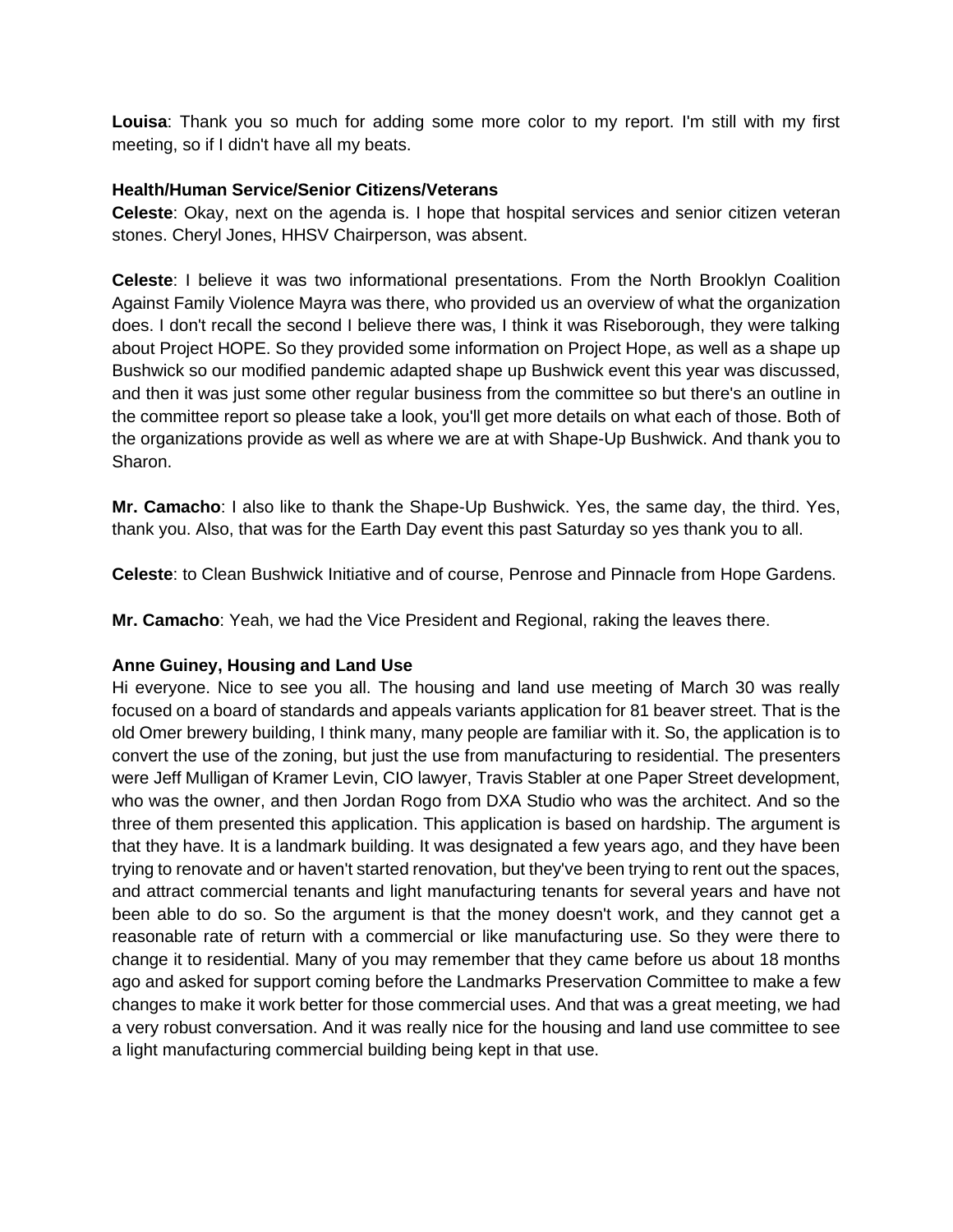So I think we were all a little disappointed when they came before us saying they want residential. So basically there were a lot of questions. There was a lot of discussion about specific things. The size of the floor plates that are not particularly large. The fact that it's an L shaped building, and the floors don't line up so you'd have to do ramps or something like that. And that makes it harder to do manufacturing or commercial uses. And then the cost of updating a landmark building. Several of the committee members had some questions and some concerns. The proposal is to turn it into 45, I believe, residential units. And so there are questions about parking. Your questions about local hiring Desmond, I think really good questions about that, workforce development, Jamie. Mr. Camacho was concerned about the fact that all of these units, these proposed units, would be at market rate.

And then, we have been excited for a commercial light manufacturing restoration of this building, and so we're disappointed to see that go away. We also had some input from Asher Freeman at Council Member Reynoso's office, who raised some important issues which is that this is a BSA variance application, as opposed to ULURP. The Board of Standards and Appeals has asked us for our input and we will ask for a vote on a recommendation that we came up with as the HLU Committee, but that is a sort of advisory role. Whereas in the ULURP process which you know there is a built in statutory public input role for community boards, and so that they chose to use the BSA process, a variance application instead of going through ULURP. So there were a number of issues with it. Ultimately, our discussion really focused on in the end, and Joshua brown raised this it very importantly, is that as part of the Bushwick Community Plan and many discussions that we have been having for years now, is that we are not going to support MTOR aka manufacturing to residential conversions, and again this is not a zoning use change, and that is an important distinction. However, the end result is the same. This would be approximately 45 units of market rate housing with no requirement for affordability, and it would not be preserving the manufacturing and commercial spaces. So our committee recommendation to the full board is that we would like to send a letter to the Board of Standards and Appeals recommending that they do not support this project.

**Mr. Camacho**: Madam Chair, and that's what we do, just, we would just send them a concern because what does it, what does the community benefit from my staging, you know he could do corners, he went from one thing a nice going to the border standards and appeal because he's creating there is a hardship, did you spend \$20 million, and turn around and go to one of those cheap five steps to create a hardship. That is a self-inflicted hardship. He did it upon itself. So why are we even talking that way because he took it upon himself, he thought he would make money. So that was the end it didn't work the way he was supposed to. Now he's going through the BSA and says that is a hardship. Why should we be giving? How does the community benefit from them?

**Anne**: So, it's such an important point Mr. Camacho, and I think there was a really robust conversation at the committee level. If anyone is interested in the meeting transcript, we're happy to share that with you. But really, it was especially at this moment in time when so many people in Bushwick are facing such incredible and profound hardship on so many levels. There is no recourse for those people. All the people facing hardship in this community right now. This is, you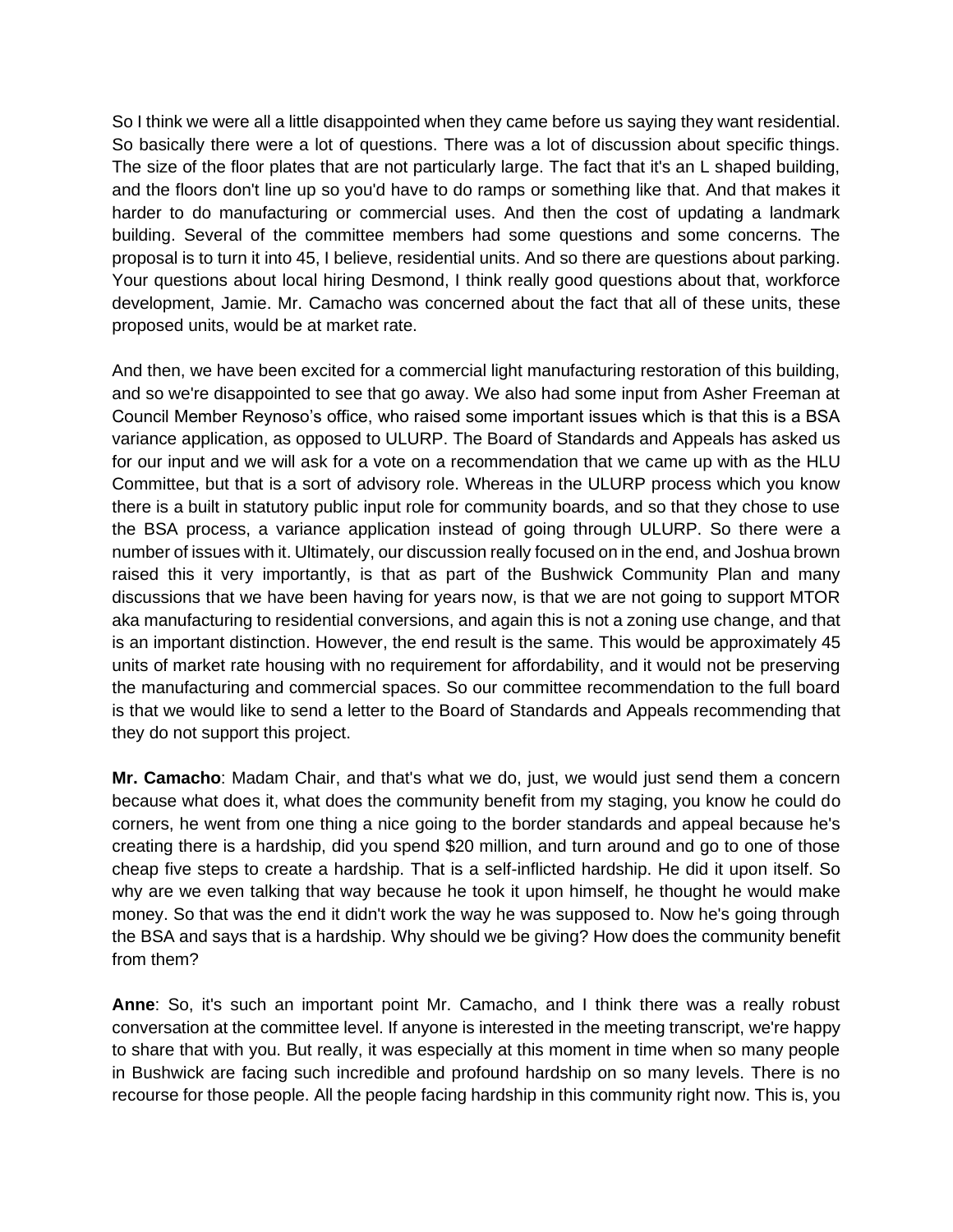know, real estate development. It's, I mean, there are risks involved in it, and it is not up to the CB, to, to, but they seem to stick to our principles, which we have clearly articulated for many years now, about what the needs of this community are. And so our hardship declaration is, I think less is not something that we are comfortable supporting when the project does not support any of the long stated community needs, goals and desires. Oh, thank you. That so the recommendation, which we'll bring up at, you know, in the recommendations portion is that the letter to the BSA states that CB board is not supporting this project, the rest of the meeting, there was some other discussion we're following the project at 1325 Broadway just went live, and that's that as of right project really just some quick updates on some things that have been on the horizon for a while, but the 95% of the meeting was focused on 81 Beaver. Any questions or concerns?

**Martha**: My question, Martha Brown speaking, and I realized I'm no longer on the housing and land use committee but I believe you need to speak with a technical adviser. I don't know if the borough president still has the technical land use advisors because this could be taking us into an area of. It's going to be a BSA variance and it's just private property. He may come into an area where there could be as-of-right for him to rent this property, according to his wishes as the owner. So you may have to, Celeste or somebody probably should get in touch with someone from the borough president's office.

**Anne**: So I will absolutely follow up. Thank you so much for this and you will forever be the superstar of the HLU Committee.

**Martha**: So I think you need to speak to someone before any further action is taken. When do you have to respond? How much time do we have to respond?

**Anne**: We have 60 days in total, but it was March 30. So we still have about 40 days left. So absolutely, Richard Bearak has always been incredibly helpful.

One thing I would like to flag for the board, I think that we've mentioned this before and talked about at the committee level, is that we're starting to see more BSA applications, variance applications that do not have that public input process. Again the BSA has reached out to us, but we don't have a statutory role. And I think that's the thing it's an issue of concern, and so just something we wanted to flag for everyone.

**Martha**: Okay, well I say, I said just tomorrow. If you get a chance to get on the phone with Richard is very knowledgeable in all these situations and I think he can play the devil's advocate and tell you which way to go, and which way to proceed. So, I do not suggest, if that's my suggestion. Thank you so much. And just a recommendation that as a board member, I suggest you do that before you need to make any twists and turns, you can still vote against it because whatever they're going to do, they're going to do anyway. So, you could still make your recommendation not to support it. But find out for Richard, what your best avenue of approach to this would be.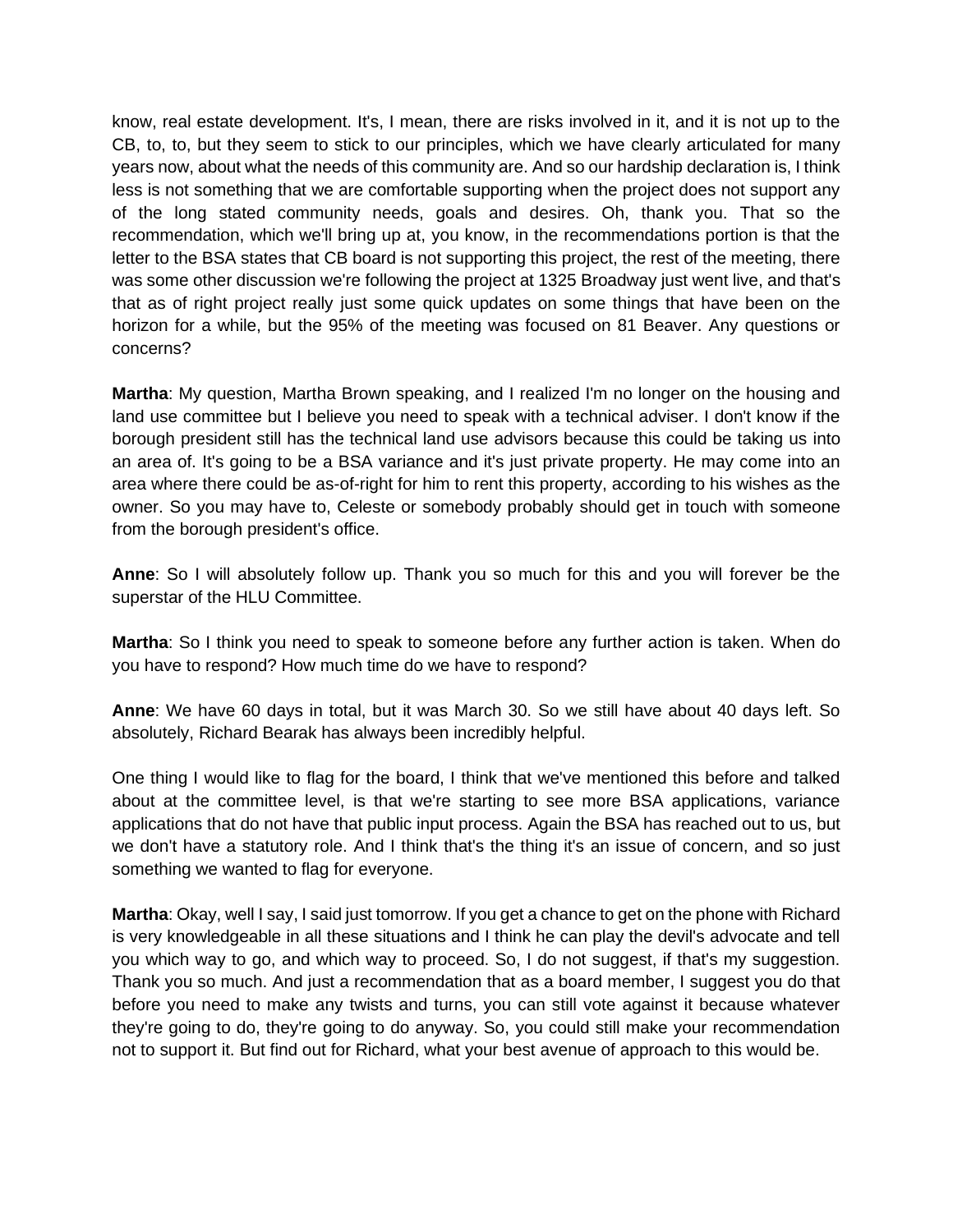**Celeste**: Thank you. Thank you, Ms. Brown. I'll speak to Richard tomorrow. And just to note, we did consult with the Council Member's office who spoke with Council Land Use, so we did have some technical assistance provided but I definitely lean on Richard for other perspectives. So I will speak to him tomorrow about this to see if he has anything else to add or how we can strategize around this trend that we're seeing with these applications.

**Martha**: Wonderful, okay with that I guess is the main thing I'd like to say. What I'd like to add that into to check, check that we check with Richard.

# **7) Recommendations**

**Celeste**: Alright, let's move on to our recommendations. Melissa, would you like to go first?

**Melissa**: Yes ,thank you, Celeste. So, the EDC and PLC recommendations for the establishments (applicants) that presented to us last week—Mr. Camacho, is it possible that we can make a blanket vote? Mr. Camacho made a motion for a blanket vote and Martha Brown seconded it.

**Celeste**: All in favor. Aye. Any opposed. Any abstentions, so moved for a blanket vote. Thank you.

**Melissa**: So the committee is recommending:

# 1) **Sol Latina Corp – 189 Wilson Avenue – New LWBC**

Committee Recommendation: Moved to approve application as is with operating hours of 8am – 11pm 7 days a week. Establishment willing to adhere with the Community Board's stipulation of no liquor sales on Sundays after 12:00am. Committee recommends the establishment to do some neighbor outreach.

# 2) **Williamsburg Pizza Wyckoff LLC d/b/a Williamsburg Pizza – 259 Wyckoff Avenue – New WBC**

Committee Recommendation: Moved to approve application as is with their intended hours for liquor sales of Monday through Wednesday from 11:30am to 2:00am, Thursday through Saturday 11:30am to 4:00am, Sunday and Monday 11:30am to 12:00am. Establishment willing to adhere with the Community Board's stipulation of no liquor sales on Sundays after 12:00am.

## 3) **BevZira Corp. d/b/a The Wheelhouse – 165 Wilson Avenue – New WBC**

Committee Recommendation: Moved to approve the application with their intended operating hours of 7 days a week Monday through Sunday from 11:00am to 02:00am. Establishment in total compliance with no liquor sales after 12:00am on Sundays.

# 4) **JAG Restaurant Group Corp d/b/a Killer Thai – 207 Starr Street – New LWBC**

Committee Recommendation: Moved to approve the application with their intended operating hours of Sunday through Wednesday from 12:00pm to 11:00pm, Thursday through Saturday 12:00pm to 12:00am. Establishment in total compliance with no liquor sales after 12:00am on Sundays.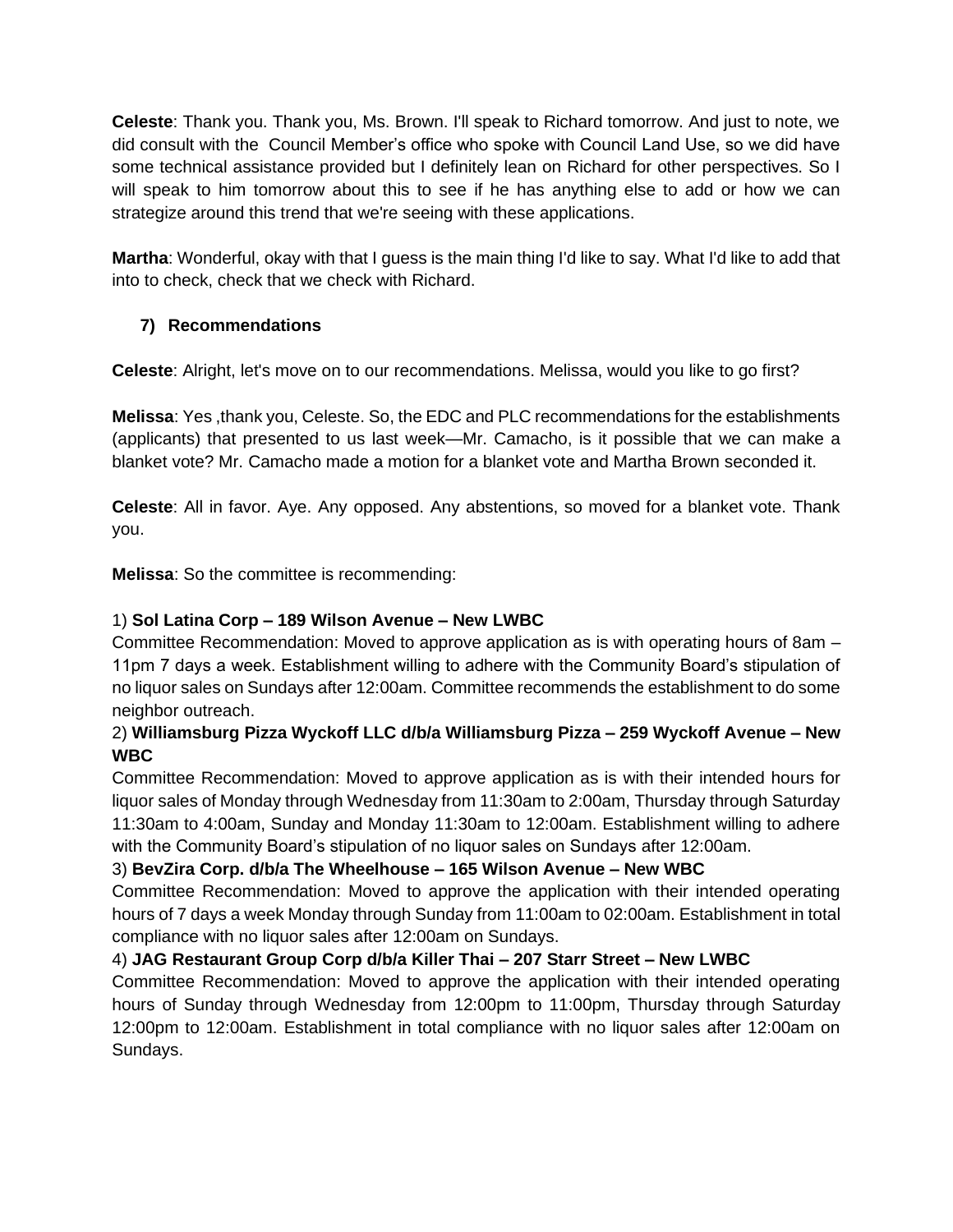**Celeste:** Mr. Camacho made a motion to approve the committee's recommendations for all four establishments and Martha Brown seconded the motion. All were in favor, so moved.

**Celeste**: Okay. All in favor. Aye. Any opposed. Any abstentions, so moved. Thank you. That's good. All right. Our next recommendation is from housing and land use.

**Anne**: Our recommendation from the housing and land use committee for the 81 Beaver Street variance application for the Board of Standards and Appeals. The committee recommends stating our opposition to variance applicants. This is self-inflicted hardship and does not deserve this type of city bailout that does not support community needs.

**Josh**: I'd make a recommendation on that. Okay.

**Martha**: Is there a statute? Oh no. Yeah, okay, yeah. I'm saying that she says 90 days. You have 90 days 40 days.

**Anne**: Of course, Martha. Yeah, I'm not settling with the guy, then come back to it, you have 90 days to write the letter.

There was further discussion about the application. Martha Brown recommended Anne, Mr. Camacho, or Celeste speak to Richard Bearak, the land use director for Borough President Adams.

**Celeste**: So I'm not certain it's even 60 days so I would have to double check because the BSA is a little bit shorter so, and we actually as a matter of fact, just give me one moment, we can ask. We have someone from the 81 Beaver team on the call. I would like for them to answer how many days.

**Jeff Mulligan**: Yes, typically the Community Board has to respond 60 days from when they received the application that's actually in the board rules and I believe it's in the charter. Okay.

**Anne**: Yeah. Okay, thank you, I just want to be sure. The meeting was March 30. I don't know when we received the application.

Mr. Camacho made a motion in support of the Housing and Land Use Committee's recommendation to not support this application. Tanesha Honeygan seconded the motion. All were in favor, so moved.

8) **Old Business** None

**8) New Business**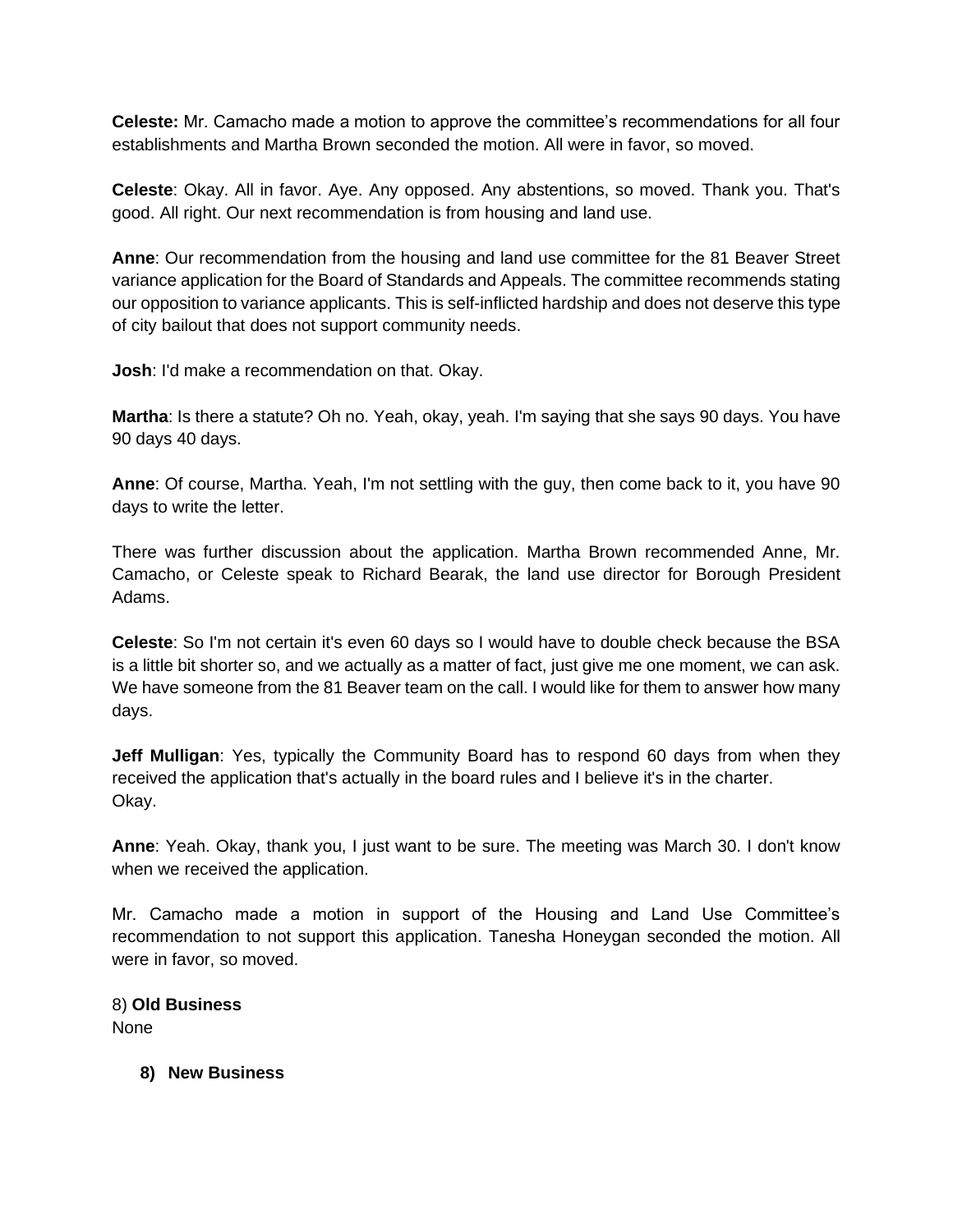### **Damaris Falero, NYC Department of Buildings, RE: Local Law 152**

We are calling the property owners and informing them of the deadlines and all the compliance dates as well so I mean people should be receiving calls letters, you know, just to get the information out there, I'm actually wanting to put some information in the chat that has all the deadlines and the compliance dates for each community board. Besides Community Board 4 you know just in case anyone here. And I think he mentioned last evening that when he's more for is going to be having an information session. In June, with DOB, we're actually going to have the chief of plumbing enforcement on that information session, giving everyone, you know, all this detailed information regarding local law 152. He'll be able to answer questions and address anyone's concerns. Other than that, I do have one other short announcement. So do we just put out a new service that allows the public to see the average wait time for several different DOB services. It also allows the public to see the timeline for projects and all vehicles. I'm going to put the link in the chat as well, and that link will take you directly to the site. Other than that, that's really all I have, unless anyone has questions.

**Annette**: I have one question. I'm not familiar with the 152. However, there are a couple of people who have come to me and mentioned that they don't have to see a close. How can they get the application? One lady doesn't have a computer, and I tried to bring it up on my computer and I had a problem. So I needed to know how we get the applications to free tables to people.

**Damaris**: So you can actually go to the girl office, if you know someone doesn't have access to a computer. So, we do have people working in the bureau offices on the times, the operating times aren't like they were COVID Usually you expect to get there between 8am and 2pm. If you want to speak with someone directly who can assist you with finding more information about the property. In addition you also have a DOB customer service number. A phone number and you can speak with a customer service representative, and they'll also be able to assist you with any questions regarding CMOS, or any other questions on properties and I can put the phone number in the chat as well. Okay. The offices around the street, right? Correct, yes, two times around on the streets on the eighth floor, I'll put the address for the borough office, and I will also put the phone number for the customer service in the chat. Thank you.

**Celeste**: You're welcome. All right, if there's no other new business, or questions. All right, going once, going twice,

### **9) Announcements**

**Celeste**: We'll move on to announcements now I just want to note that we do have some of our judicial representatives with us this evening. My apologies if I missed you earlier, I want to make sure you have an opportunity to speak just give me one moment. And I know we have other folks who are joining us this evening. If you'd like to make an announcement, please just let me know in the chat so I can call on you. Elected officials (reps), I'm going to go in order that I see you on my list. So please be ready.

### **Julio Salazar, Congresswoman Nydia Velazquez's office**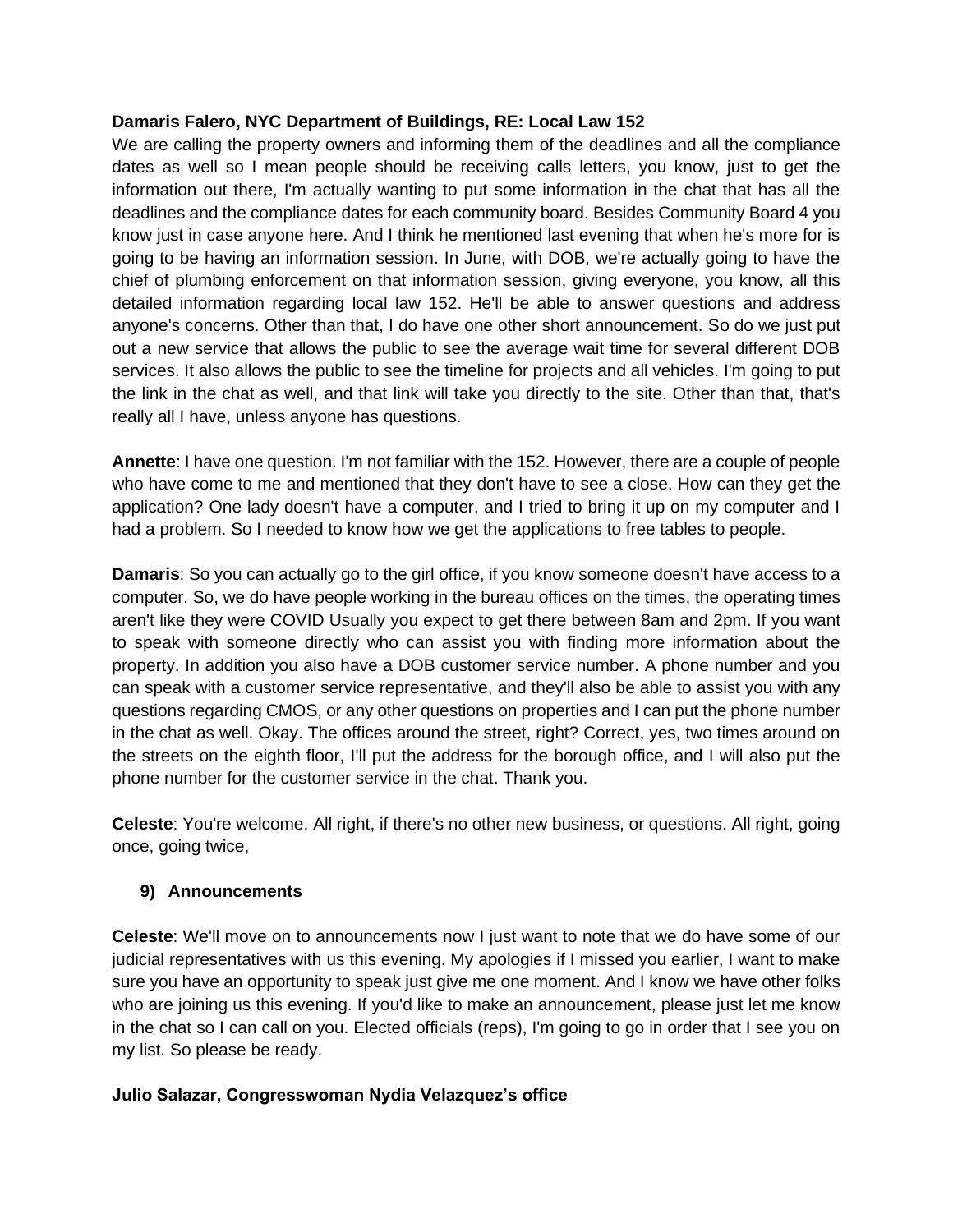I first want to acknowledge some of the other work in collaboration that took place over earlier this week with our chairperson and advocating for some of our work gardens residents and ensuring that they have the same access to city services, as it pertains to DSNY that those services be delivered some of our public housing residents as well. It's an ongoing conversation that we're having with our rent, and our chairperson was there, and we wanted to thank him corporate dissipating participating in that conversation and advocate and advocating for some of those, some of those resources so we'll give you guys an update hopefully soon next week as we have a walkthrough scheduled there. But I do want to say we're receiving some concerns from some of our seniors, as it pertains to the stimulus checks, as I mentioned in the previous meeting, so please feel free to reach out to us. We're able to reach out to contact the IRS and have those types of processes. So please feel free to reach out, I'll put my email in the chat but again our phone number 715993658 And I won't even try to go over what other senators said, but the infrastructure bill is something that's on the agenda for all members of Congress, and we all know how that can impact the infrastructure across the nation, but here in the district and in the city so with any updates, we'll share that as well with the community board but thank you again for your service. Our Congresswoman Nydia Velazquez on this. Thank you.

### **Marcus Harris, Brooklyn Borough President Eric Adams' office**

Hi everyone, um, just a couple of things we do have a deal on Brooklyn dash usa.org You will see that we have two financial literacy classes coming up. The first one is tomorrow. The other one is the following Thursday. In addition, and I know this is an issue that was brought up in one of the past meetings, I don't know who's down but if you notice a crosswalk is clearly outlined. Now, I went to Foodtown today. I saw it and I happily stepped on it across it.

**Mr. Camacho**: you should have taken a picture.

**Marcus**: I might go out and do it next time. Alright, that's it for me, everyone.

## **Judge Roper Simpson, Judicial Candidate**

I just wanted to thank you for allowing me to be at the meeting this evening. It's always a quick meeting. It's my second time, I believe, being at the meeting. I wanted to know that I'm running for civil court judge, King's County. And I have over 25 years of experience. I'm asking for support and for your vote on June 22 2021. Thank you so much.

## **Supreme Court Judge Rosemary Montalbano, Judicial Candidate**

I'm sorry I was having audio issues, it's Rosemarie Montalbano. I'm born and raised and live in Bushwick, Brooklyn. I am presently a Supreme Court judge, and I am running for Surrogates Judge, a countywide seat. I'm happy to be here, happy to hear all the things that are happening in our neighborhood. And thank you for the work that you do.

## **Carmen Pacheco, Community Lawyer/Judicial Candidate**

Yes, it just happens that the judge was in the same place. Very popular tonight. My name is Carmen Pacheco, and I'm a community lawyer. I was the partner of the first dispatch from the law firm in New York budgets going global without that One World Trade Center in 1992. And this is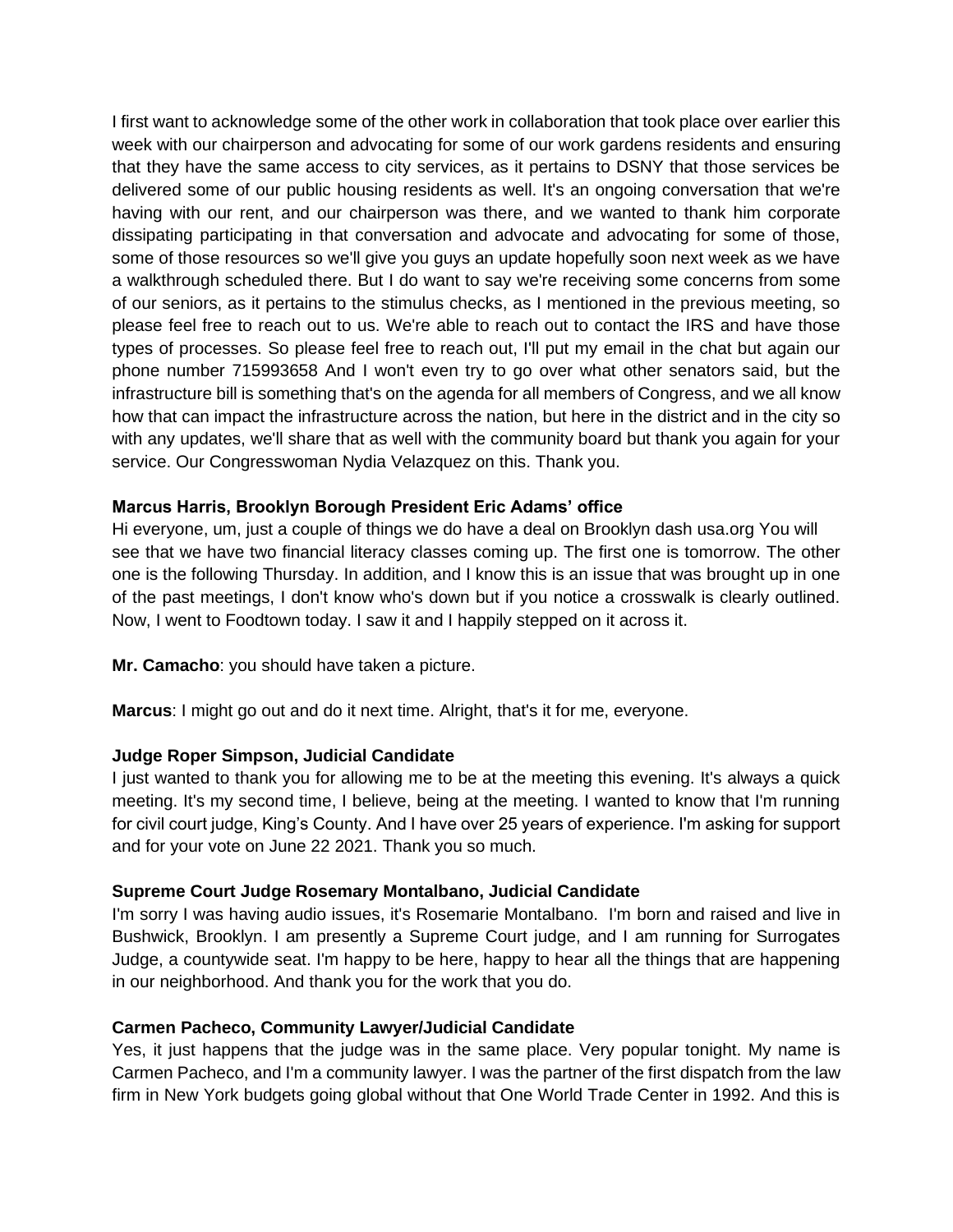my journey. I'm running in your district, and I need the support of the community because I've been a community lawyer for just about 35 years. And I've assisted people for example the Cypress Hill Cemetery case where they bury people in. Well Latinos and African Americans and Asians in landfill or garbage that we did it. And we were able to push the Attorney General's office into taking on the case. And then we defended the people to ensure that they didn't have to pay for the term and and disinterment of their deceased loved ones, and we've handled cases such as myself on issues concerning Rico where our business owners were told to incorporate their homes, so that they could collateralize the home, homes and the moving into New Jersey to look towards New Jersey, so that they would end up with 56% interest rate 26% add on interest or whatever they were doing. So, we've been in the trenches, and even, even as far as even recently today with certain developers that take on the, you know like the churches. We know that there's inequities there, and we fought the fight to ensure that our churches maintained the land and they could provide affordable housing to the community so that our communities remain anchored. In addition, it's very important. And this forum, especially that I just want to make sure that everyone understands that if there's something developing next to your home, you're entitled to compensation for them. And the compensation that you receive is a trigger word or for the next to your property. So keep that in mind, that's a statutory issue. So, to manage to find that service right away. I hope that I could be the drugs coming out of your community, and forward to doing more. And if there's anything that I can do you can call me, you know, at my office at 718-855- 3000. Our lines are always open, our doors are open, whatever community issues. Thank you very much for the time and they appreciate it. Thank you.

#### **Isis McIntosh-Green, Assemblywoman Latrice Walker's office**

I'm extremely happy to inform you about the New York State Assembly Budget is an update regarding the funding for excluded workers. So, the United States fiscal year 2021 2022 budget includes a \$2.1 billion for the excluded workers fund to provide aid for workers who will lead and qualify for any relief funding access. Every worker contributes to our economy and serves a helping hand, especially in times of crisis. So we're still waiting for the Department of Labor to actually provide us with any sort of application, either online or on paper so that we can assist the community. We are waiting for the rent relief program to the Office of Temporary Disability Assistance, as well. Thank you.

### **Marissa, Project Hope, RiseBoro**

I'm with Project Hope, and I just, you probably have heard about us in a variety of mediums we're kind of popping up everywhere to let the community know what we're doing and who we are. I'm New York Project pope is a statewide crisis counseling program to help New Yorkers navigate their variety of pain as always, like, COVID, Newark Project HOPE is a program funded by the New York State Office of Mental Health, as well as FEMA, we support the public in three main areas through public education providing resources and emotional support, we're able to provide public education workshops in English and Spanish to organizations and community members on a variety of topics like coping with endemic stressors, grief and bereavement, I've only ever held one word trained crisis counselors can provide trusted referrals and emotional support to any community members and those are both in English and Spanish as well as I'll give access to other languages all of our services are free, confidential and anonymous, and I'm going to apply our